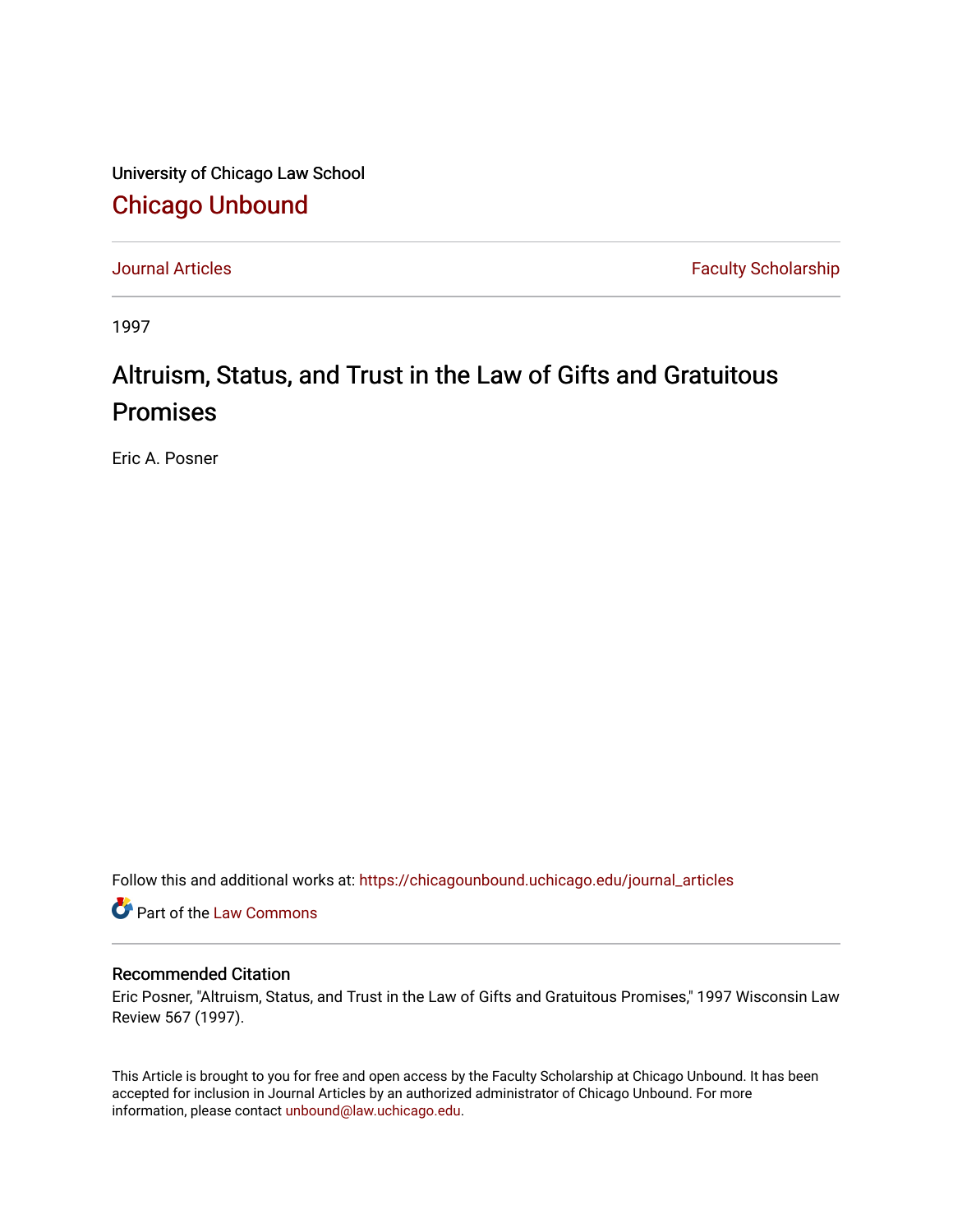# **ALTRUISM, STATUS, AND TRUST IN THE LAW OF GIFTS AND GRATUITOUS PROMISES**

## ERIC **A. POSNER\***

## I. INTRODUCTION

The law discriminates between gifts and exchanges in odd and interesting ways. A promisee can sue to enforce an ordinary commercial promise, but not a promise to give a gift. Creditors can force a donee to disgorge gifts received from insolvent debtors, but they cannot usually force a purchaser to disgorge goods purchased from insolvent debtors. In England and the United States, disinherited spouses can sometimes reverse inter vivos gifts that diminish their statutory share of the estate; in civil jurisdictions, disinherited spouses and children can do this routinely. But in none of these places can disinherited relatives reverse commercial exchanges that have diminished the value of the estate. What accounts for these differences?

To understand the law's treatment of gifts and gratuitous promises, one must recognize that people have many different motives for giving gifts. This article assumes that people give gifts to each other in order to **(1)** enhance the well-being of the donee, (2) increase the status of the donor, or (3) enter or enhance an exchange relationship. It concludes that much gift-giving is not as socially valuable as routine commercial exchange, and therefore legal protection of gift-giving is not as justifiable as legal protection of commercial exchange. However, failure to enforce gratuitous transfers is less justified than failure to enforce gratuitous promises because of differing problems of reliance in the two cases. Furthermore, much gift-giving that *is* socially valuable derives its value from its role in nonlegal relationships, and therefore efforts to regulate it with the law would reduce its value.

The argument differs both from the economic literature on gratuitous promises and from the doctrinal literature on gratuitous promises. The law and economics literature, almost exclusively, assumes that altruism

Assistant Professor of Law, University of Pennsylvania. My thanks to Ian Ayres, Lucian Bebehuk, Stephen Coate, Richard Craswell, Jesse Fried, Louis Kaplow, Richard McAdams, Richard Posner, Steven Shavell, Michael Trebiicock, participants at a seminar at Harvard Law School, and participants at the *Wisconsin Law Review* Symposium, for their helpful comments.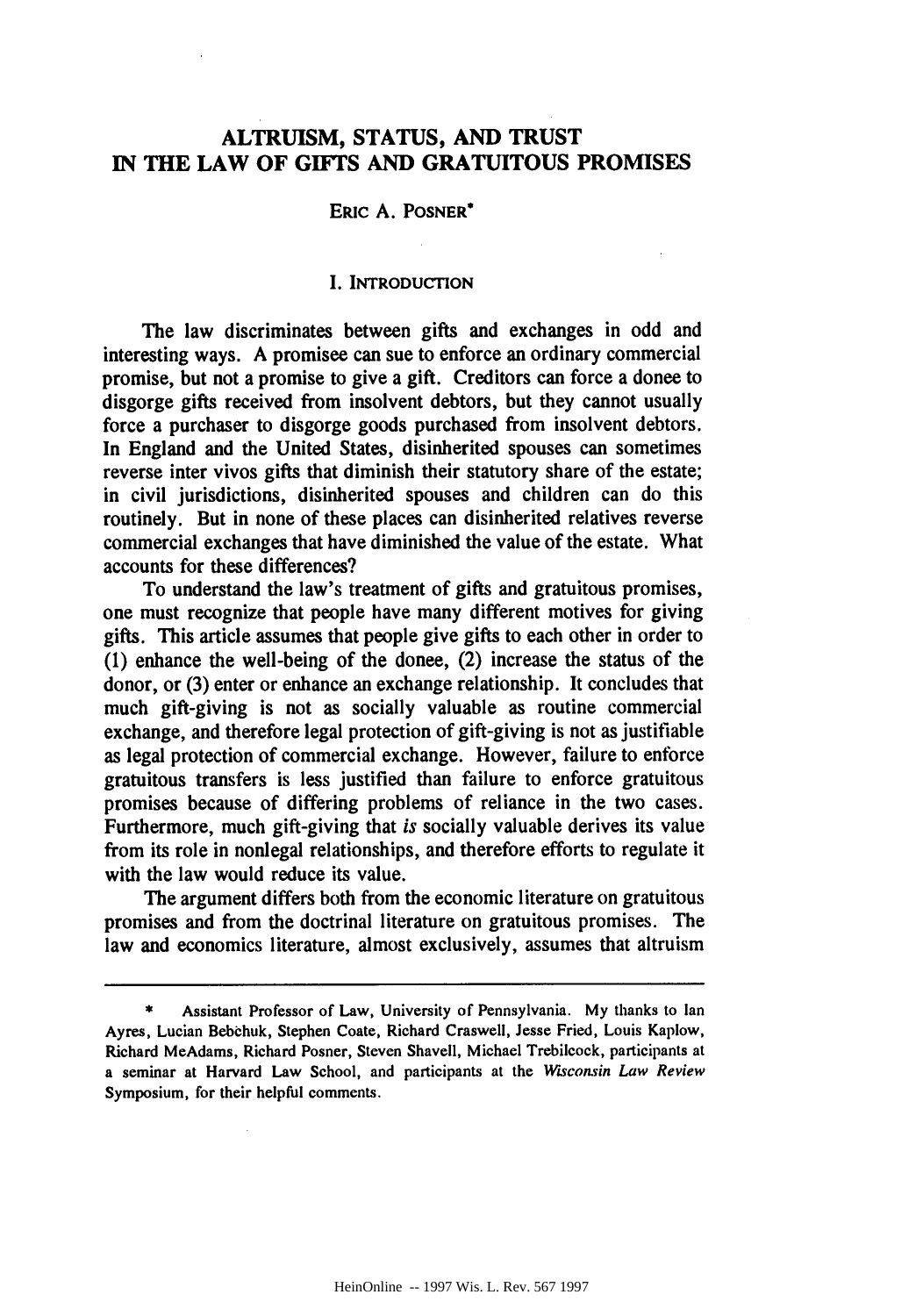is the sole motive of gift-giving.' The article improves on this literature by considering other motives for gift-giving. In addition, the article criticizes the logic of some of the economic arguments that assume altruism.

The doctrinal literature on gratuitous promises generally relies on less narrow assumptions about motivation than does the economic literature.<sup>2</sup> The articles in this literature, however, are frequently unsystematic and their conclusions are, as a result, hard to evaluate. This article improves on the doctrinal literature by treating the motives of giftgiving in a more complete and systematic manner. The use of economic ideas, it is claimed, allows a more rigorous argument.

At a broader level, I hope to show that some simple economic ideas help us understand complex phenomena usually analyzed by sociologists, not by economists (in the legal literature)<sup>3</sup>—phenomena like status and trust. The article should be taken as. an illustration of the thesis that "law and economics" rather than "law and sociology" provides a more promising methodology for investigating the law.

Part II discusses the meaning of gift-giving, the reciprocation norm, and the motives for gift-giving. It shows that the altruism assumption cannot by itself explain the pattern of gift-giving observed in everyday life, and it justifies the more complex assumptions regarding motivation. Part III discusses the social utility of gift-giving. Part IV examines the legal treatment of gift-giving.<sup>4</sup>

**3.** Economists writing about gift-giving outside of contract law have frequently assumed nonaltruistic motives. For a recent survey, see Susan Rose-Ackerman, *Altruism, Nonprofits, and Economic Theory,* 34 **J. ECON. LITERATURE** 701 **(1996).**

4. For the most part, I ignore some important related issues, including the tax treatment of gifts, *see, e.g.,* Mark P. Gergen, *The Case for a Charitable Contributions Deduction,* **74** VA. L. REV. **1393 (1988), and** the role of'nonprofits, *see, e.g.,* THE **ECONOMICS OF** NONPROFIT **INSTITUTIONS (Susan Rose-Ackerman ed., 1986).**

<sup>1.</sup> *See, e.g.,* **MICHAEL J. TREBILCOCK, THE LIMITS OF FREEDOM OF** CONTRACT **170-87 (1993);** Charles **J.** Goetz & Robert **E. Scott,** *Enforcing Promises: An Examination of the Basis of Contract,* **89** YALE **L.J. 1261 (1980);** Richard **A.** Posner, Gratuitous *Promises in Economics and Law,* **6 J. LEOAL STUD. 411 (1977);** Steven Shavell, *An Economic Analysis of Altruism and Deferred Gifts,* 20 **J. LEOAL STUD.** 401 **(1991).**

<sup>2.</sup> *See, e.g.,* Melvin Aron Eisenberg, *Donative Promises,* **47 U. CHI.** L. REV. **1 (1979); E.** Allan Farnsworth, *Promises to Make Gifts,* 43 AM. **J.** COMP. L. **359 (1995);** James Gordley, *Enforcing Promises,* **83 CAL.** L. REV. 547, **570-82 (1995);** James **D.** Gordon *111, Consideration and the Commercial-Gift Dichotomy,* 44 **VAND.** L. REV. **283 (1991);** Andrew Kull, *Reconsidering Gratuitous Promises,* **21 J. LEOAL STUD. 39 (1992).**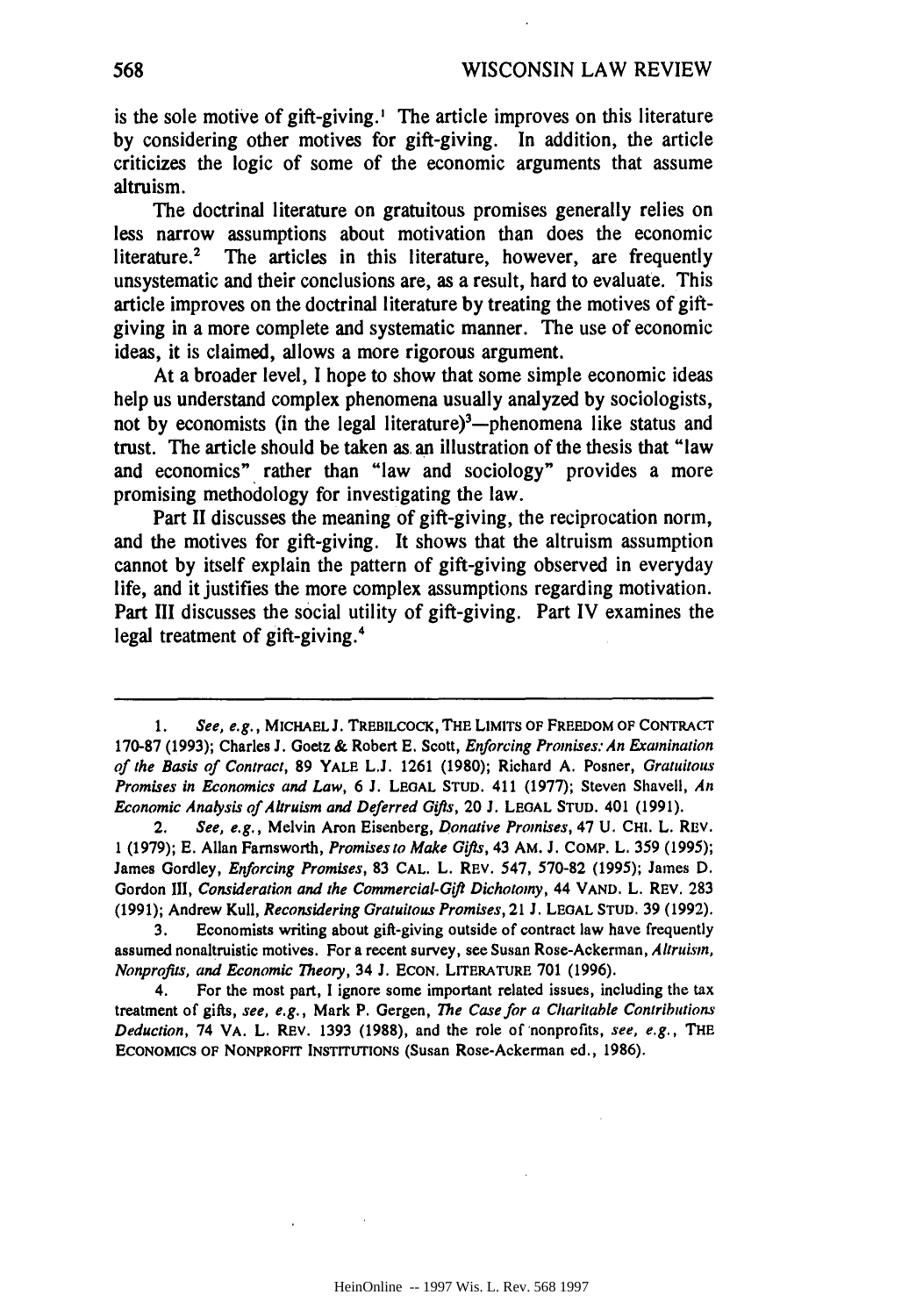#### **II.** WHAT ARE GIFTS?

#### *A. Terminology*

A "gift" is defined as a transfer of goods or services by a "donor" to a "donee," where the donee is not required by agreement or convention to transfer something specific back to the donor in exchange. An anonymous donation to victims of a disaster or a toy for a small child are clearly gifts, because nothing is expected in return. Frequently, however, transfers that are called "gifts" do call for a return transfer, if only implicitly or by convention: a gift to a friend often calls for a return gift on a future occasion, or at least expressions of gratitude; a gift to a business associate frequently creates the expectation of future dealings; and a gift to a politician generally requires the politician to show some favoritism to the donor in return. The observation that almost all gifts are components of an implicit exchange has led some scholars, particularly those writing in the anthropological and sociological traditions, to collapse the categories of gift and exchange, and to claim instead that gift-giving is a form of exchange behavior.<sup>5</sup> This impulse also seems to lie behind some famous judicial decisions.<sup>6</sup>

It is more productive, however, to resist this impulse. While it is true that almost all gifts involve some form of reciprocation, it is also true that the significance of reciprocation varies considerably from context to context. To observe that there is a continuum in the degree of reciprocation required by transfers-from the anonymous gift or the bequest, which requires no reciprocation, through the political or intrafamily contribution, which generates a nonspecific expectation of reciprocation, to the commercial exchange, which produces a powerful

*<sup>5.</sup>* See, **e.g., PETER** M. BLAU, **EXCHANGE AND** POWER **IN SOCIAL** LIFE **88-112** (1964); **MARCEL MAUSS, THE GIFT: THE FORM AND REASON FOR EXCHANGE IN ARCHAIC SOCIETIES** (W.D. Halls trans., **1990); WILLIAM MILLER, HUMILIATION 15-52 (1993);** Jane B. Baron, **Gifts, Bargains,** *and Form,* 64 **IND. L.J. 155 (1988-89);** Carol M. Rose, Giving, *Trading, Thieving, and Trusiing: How and Wy Gifis Become Exchanges, and (More Importantly) Vice Versa,* 44 **FLA.** L. REV. 295 (1992).

<sup>6.</sup> *See, e.g.,* Hamer v. Sidway, 27 N.E. 256 (N.Y. 1891), in which the court enforced a man's promise to pay his nephew \$5000 on his 21st birthday if he gave up smoking, swearing, and gambling; Allegheny College v. National Chautauqua County Bank, 159 N.E. 173 (N.Y. 1927), which involved a charitable contribution. It is hard to know whether to classify the *Hamer* transaction as a gift or an exchange: it appears to have been altruistic, like most gifts, but there is a quid pro quo. The transaction in *Allegheny College* was clearly a gift, but the court characterizes it as an exchange (the donor sought memorialization) in order to justify enforcement under the consideration doctrine. The better analysis of both cases turns on an understanding of the motives, discussed *infra* part **II.C,** and the social effects of the transactions, discussed *infra* part Ill.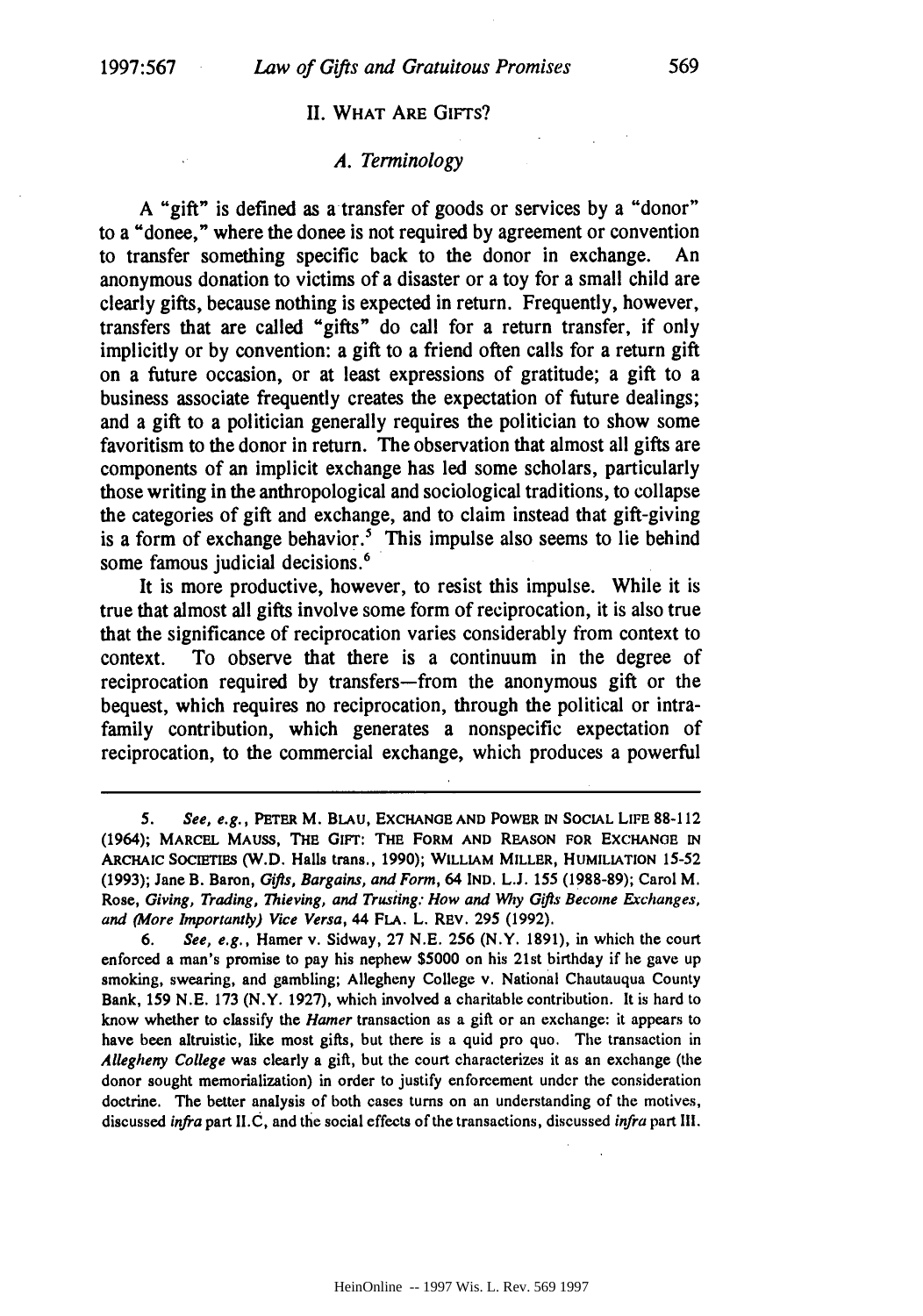and well-defined expectation of reciprocation-is not to deny that it is useful to divide that continuum into two conceptual categories, gifts and exchanges. Scholars who take reciprocation as a primitive, something that explains other things but is not explained itself, cannot explain why reciprocation arises in some cases but not others.

One other terminological note will be helpful. **A** "gratuitous promise" is a promise to give a **gift.7 A** "gratuitous transfer" is the actual giving of a gift. As we shall see, this distinction raises the question of why the state is more willing to strike down gratuitous promises than void gratuitous transfers. **I** shall use the term "gift" or "gift-giving" when the distinction between transfers and promises does not affect the analysis; otherwise, **I** shall refer to "gratuitous transfers" and "gratuitous promises." Transfers that are not gifts will be called exchange, non-gratuitous, or commercial transfers; likewise for promises that are not gift promises.

## *B. Reciprocal Obligation*

The concept of reciprocity requires more explanation. It is often assumed that an actor who receives a benefit from a person usually feels a compulsion to provide a return benefit to him. This assumption can be interpreted in two ways. First, it can be interpreted psychologically to mean that people have an urge to reciprocate, and feel guilty if they do not. Second, it can be interpreted sociologically to mean that people feel social pressure to reciprocate. **If** they fail, they are sanctioned through criticism, gossip, or ostracism.

An example of the power of the reciprocity obligation comes from the social psychologist Robert Cialdini. He observed that in airports members of the Hare Krishna sect solicited donations more successfully when they first gave people flowers as "gifts" than when they simply asked for a donation.<sup>8</sup> People almost invariably gave a donation of a few dollars after receiving a flower which was virtually worthless.<sup>9</sup> So powerful is the reciprocity obligation that potential donees would go to great lengths to avoid receiving the flowers **(by** changing their routes or **by** not accepting the flowers) but would not simply refuse to pay after receiving the flower.<sup>10</sup> Manipulation of reciprocation norms appears in

**<sup>7.</sup>** Courts often use the term "gratuitous promise" to refer to non-gift promises, such as promises to modify one's performance. **I** adopt the narrower meaning for convenience, and context will make clear when I use the term in the broader sense.

**<sup>8.</sup> RoBERT** B. **CIALDINI, INFLUENCE 34-35** (1984).

<sup>9.</sup> **Id.** at **35.**

**<sup>10.</sup>** That no commercial exchange occurred is clear from the fact that the donors would immediately throw away the flowers, which would then **be** plucked from the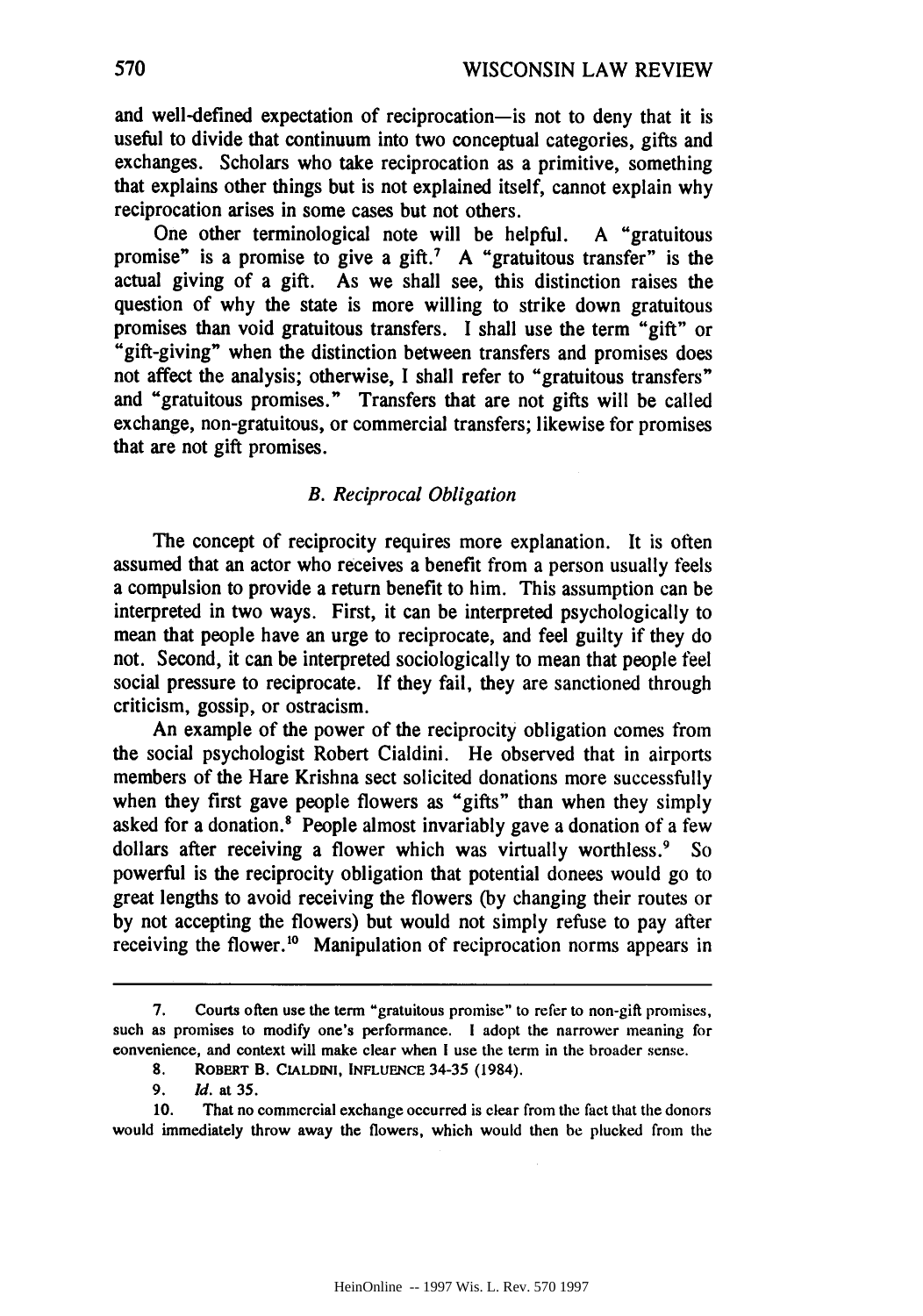every imaginable context, and it is frequently discussed in sociological and anthropological studies.<sup>11</sup> This example and similar examples in the sociology literature provide evidence that reciprocation is a deep-rooted and powerful norm.

The reciprocity obligation is complex.<sup>12</sup> Some gifts forbid similar return gifts (for example, one would not give the Hare Krishna follower a flower in return for the flower, or a cake to a neighbor who welcomed one to the neighborhood with a cake). Some gifts require a return gift that is almost but not completely at the discretion of the recipient; in particular, gifts are almost never reciprocated with money (for example, a neighbor who lends you a tool would be offended if you gave him money but not if you lent him some other object on a different occasion). Some gifts are exchanged ceremoniously; other gifts are transferred informally. Gifts often cannot be reciprocated in a precise way, leaving a cloud of doubt around the transaction. Whereas a commercial contract specifies with precision how each party discharges his obligations, one rarely knows how much to spend on a gift that is intended to reciprocate for an earlier gift.

When a gift calls forth a determinate response, it begins to look like the consideration for an implicit promise-a promise understood **by** all from context but not articulated. In politics, the ambiguity between a gift and a non-gift is constantly exploited. **If** a politician promises to vote for a certain bill in return for a campaign contribution, the contribution is a bribe. When a politician does not make such an explicit promise in return for a contribution, no one really believes that the contribution is gratuitous, but the failure **by** the parties to make explicit the quid pro quo produces just enough doubt to defeat charges of vote-selling.

It is useful to distinguish between "formal" and "informal" giftgiving. Formal gifts include holiday cards, birthday gifts, and other ritualized transfers. Informal gifts are transfers of resources that are not clearly defined and signaled. Examples of donors of informal gifts include the purchasing agent who buys from Firm X because it employs a friend as a sales agent, the academic who gives comments on another's work because that person has commented on his, and the insurance agent

garbage **can by members of** the sect for reuse. *id.* at 43.

**<sup>11.</sup> See,** e.g., **JON ELSTER,** THE **CEMENT** OF SOCIETY: **A** STUDY OF **SOCIAL** ORDER 111-14 **(1989);** MILLER, supra note *5,* at 15-52.

<sup>12.</sup> Useful discussions can be found in **BLAU,** supra note 5, at 92-95, and MILLER, supra note 5, at 15-52. Empirical investigations of modern gift-giving can be found in Theodore Caplow, *Christmas Gifts and Kin Networks,* 47 **AM.** Soc. REV. **383 (1982);** Theodore Caplow, *Rule Enforcement Without Visible Means: Christmas Gifl Giving in Middletown,* **89 AM. J.** SOC. 1306 (1984). Since these investigations mostly confirm intuitions, **I** will not report their results.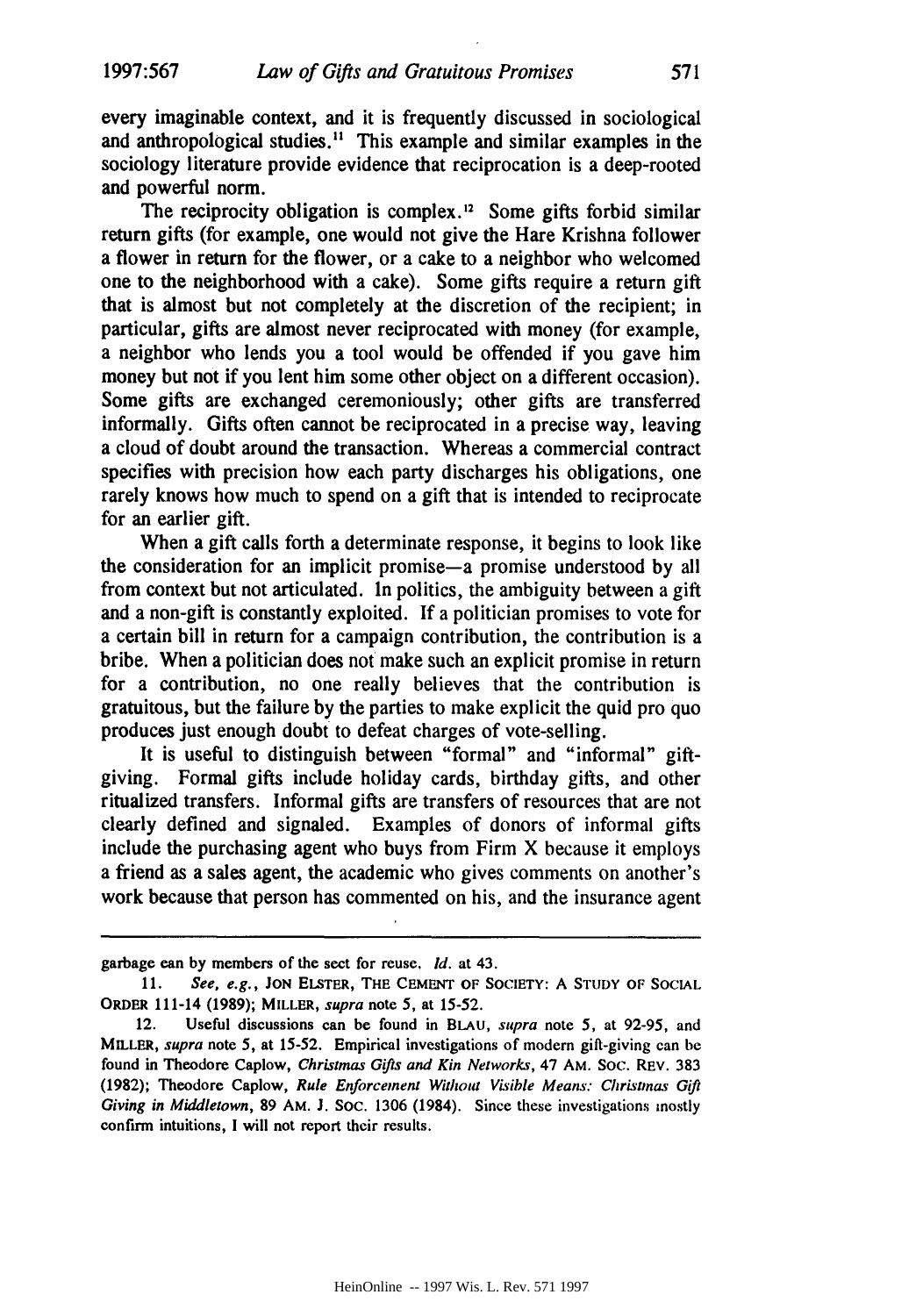who violates some regulations on behalf of an old and trusted client. Formal gift-giving is puzzling in a way informal gift-giving is not. In formal gift-giving the transfers back and forth make the exchanges a wash, economically. Indeed, formal gifts often cost the donor more than they benefit the donee, resulting in a net loss. In contrast, exchange of informal gifts is jointly value-maximizing: when two academics cite each other, read each other's papers, or recommend each other for grants, both are made better off. The solution to the puzzle appears in Part II.E.

## *C. The Motive of Altruism*

Commentators influenced by law and economics have generally assumed that people give gifts altruistically, i.e., out of a desire to benefit the recipient of the gift. Of course, giving a gift is also costly to the donor. Thus, the donor gives a gift to a donee when the donee's increase in utility causes an increase in the donor's utility that exceeds the loss in the donor's utility resulting from the expenditure of time or money on the gift. $13$ 

I make three comments about the motive of altruism. First, it is an insufficient explanation for gift-giving behavior. Consider the donor who gives gifts to a charity because he cares about the well-being of the charity's beneficiaries. Assume that many people share the donor's concern about the well-being of the beneficiaries and make contributions, and that each person takes every other person's contributions as given. Then any donor would decrease his contribution to a charity when other people increase theirs. Because the well-being of the beneficiaries increases through the other donations, the donor in question has a stronger incentive to spend his money on something else. This result conflicts both with intuition and with evidence.<sup>14</sup>

Another phenomenon that cannot be explained **by** the motive of altruism is that of reciprocal formal gift-giving. If *X* and *Y* exchange presents of equal value at Christmas, then each ends up with a commodity rather than money, and this money would be worth worth no less and most likely more to him than the commodity. If the parties entered an agreement not to exchange gifts, then each party would gain from **(1)** qua egoist, the fact that he has cash rather than a commodity of equal value,

14. *See* Robert Sugden, *On the Economics of Philanthropy,* **92 ECON. J.** 341 **(1982).**

572

**<sup>13.</sup>** For example, suppose that donor gives a painting to donee. **If** donor values the painting at **\$100,** donee values the painting at \$200, and donor obtains utility from the donee's happiness at, say, a 40% discount, then donor obtains \$120 worth of utility from donee's acquisition; subtracting the **\$100** loss, the donor nets \$20. The donee, of course, gains \$200.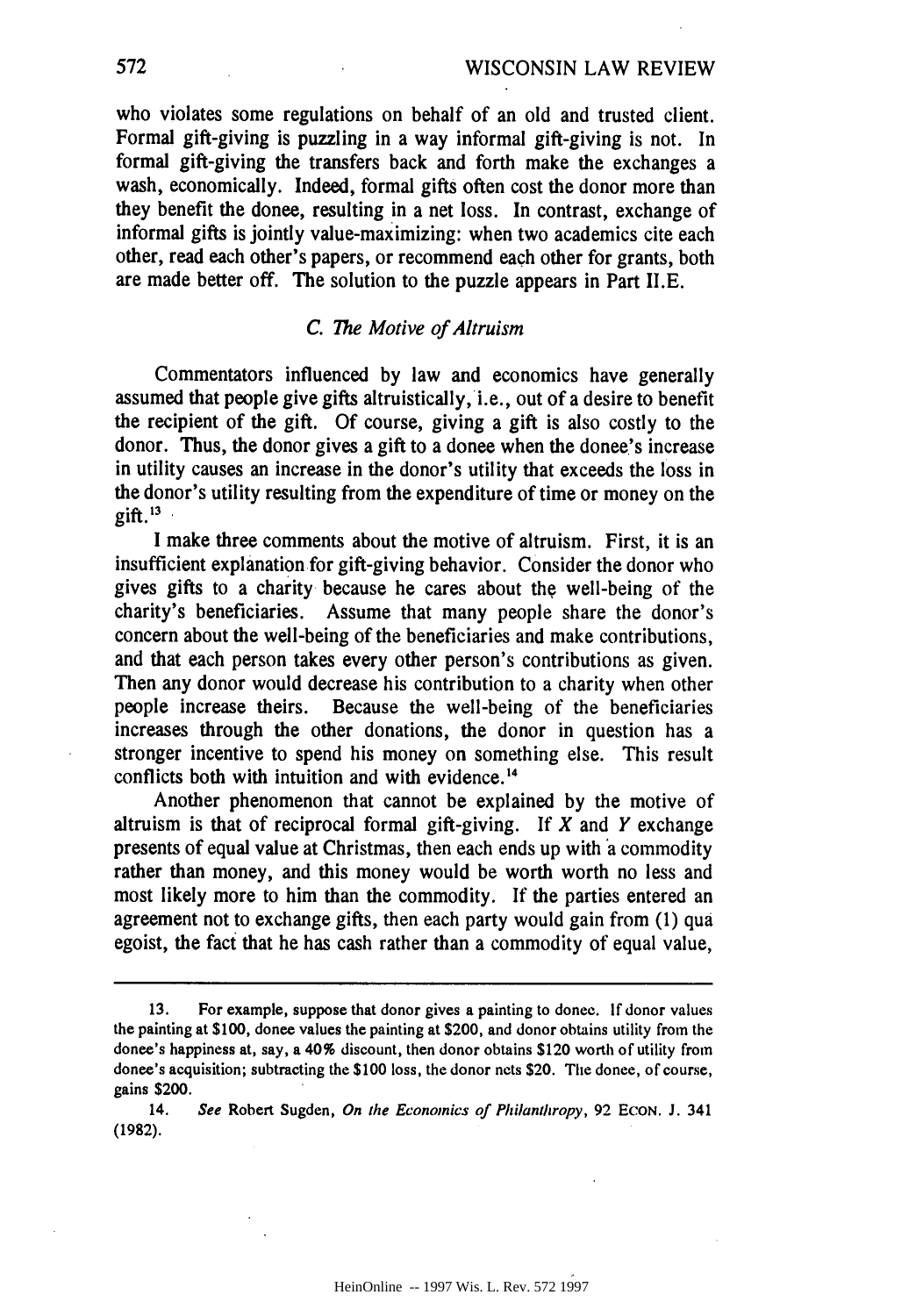and (2) qua altruist, the fact that the other party has cash rather than a commodity of equal value. But such agreements are rarely observed.'

Second, supposing for the moment that a reciprocation norm exists (I discuss it in more detail subsequently), such a norm complicates the analysis. If the donor is an altruist, he must take into account the fact that the donee may feel obligated to reciprocate any gift. **If** the donee has enough resources to reciprocate and does reciprocate, the gift will not necessarily increase the utility of the donee. Parents who give expensive gifts to independent-minded children learn this when the children reciprocate by giving expensive gifts to their parents. As I will discuss later, accepting a gift can also reduce the donee's status relative to the donor. To the extent that the donee cares about his status, this cost may offset the value to him of the gift.'<sup>6</sup>

Sometimes, the cost of accepting a gift is low. The donee will not feel compelled to reciprocate if the context does not require reciprocation, as sometimes is the case with intergenerational transfers (especially wedding gifts and bequests); as often is the case when the donee is a charitable organization; and as almost always is the case during an emergency such as a natural disaster. The donee will not be able to reciprocate, and often will not feel compelled to reciprocate, if the gift is anonymous. (An anonymous gift, however, may give the donee the disagreeable sensation of feeling pitiable; and to add insult, he has no way of showing that this is not true by declining the gift to the donor's face.) An altruistic donor with sufficient self-consciousness will take into account all these possible costs to the donee when deciding whether and how to give a gift, and will give the gift only if the benefits to the donee exceed these costs.

Third, one should distinguish what is sometimes called "impure altruism," which refers to the attitude of a donor who cares not about the donee's utility but about the donee's consumption. For example, parents often pay a child's tuition rather than giving him cash which the child may squander. **A** Good Samaritan may offer food or clothing to a poor person, rather than money, for fear the recipient would use the money to purchase drugs.

It is important to mention that there is no reason to believe that any particular gift is the product of only one of the three motivations that are identified. Motivations are usually mixed. Many of the gifts conveyed

**<sup>15.</sup>** For evidence that altruism is an insufficient explanation for gift-giving, see Donald Cox, *Motives for Private Income Transfers,* **95 J.** POL. **ECON. 508, 508-10, 540-** 41 **(1987).** Cox argues that a desire for exchange motivates most gift-giving. *Id.* For example, parents give gifts to their children in the hope that their children will later support them. This is similar to the trust explanation discussed *infra* part **II.E.**

**<sup>16.</sup>** *See* discussion *infra* part **II.D.**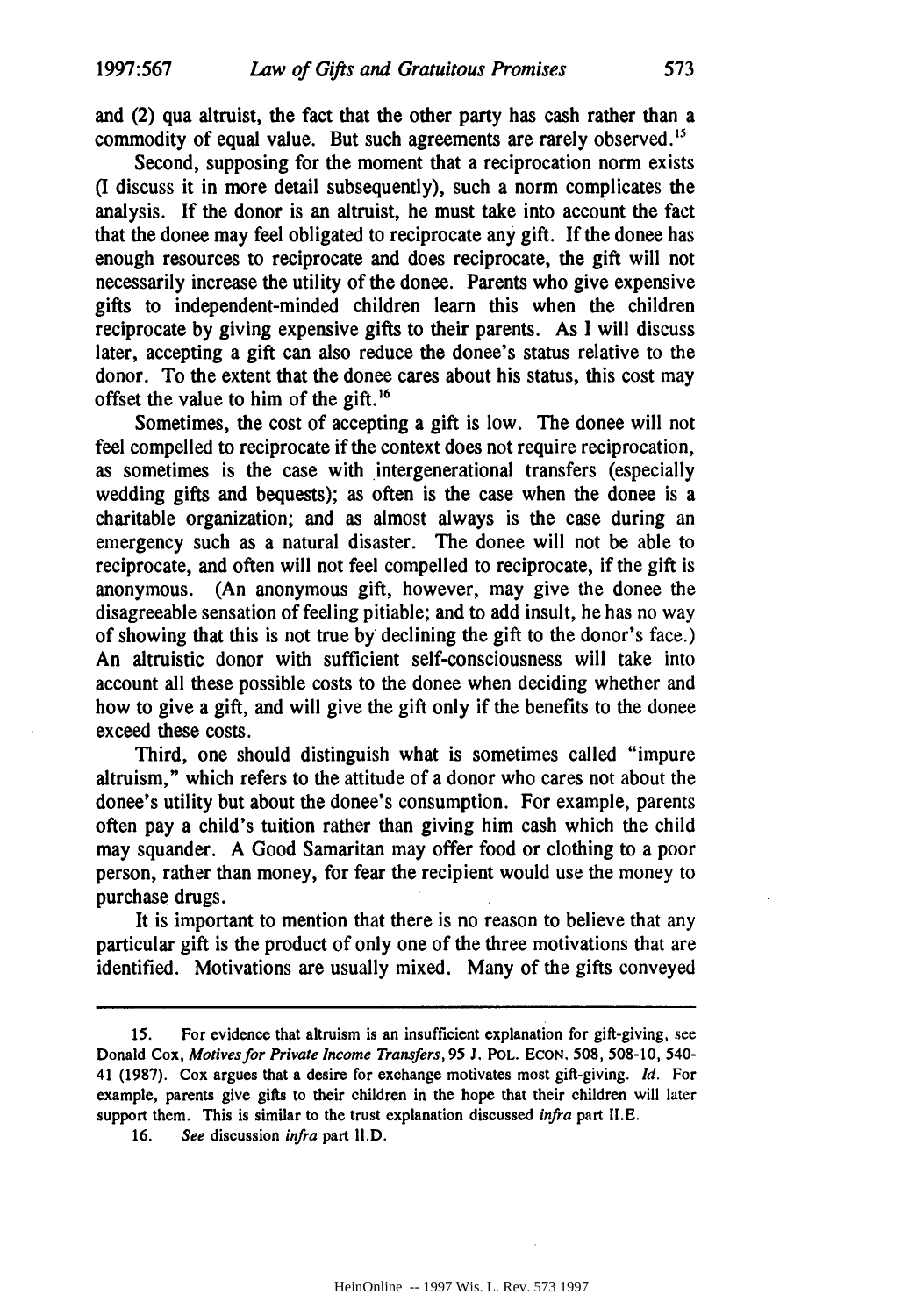between family members and between friends are motivated **by** altruism; but often other motivations are involved. The same is true of public contributions.

## *D. Status-Enhancing Gifts*

Many generous gifts are given to prominent charities in a public fashion. Examples include the tycoon who endows a chair in his name or funds a building in his name. As mentioned earlier, altruism does not supply a satisfactory explanation of philanthropic giving. It does not explain why people do not decrease their giving as a charity becomes wealthier; it also does not explain why large gifts are conveyed in a **highly** public way.1

One might argue that public charitable gifts are actually disguised sales. The university sells its right to name a building after someone else to the "donor" in return for the latter's money. This description, however, does not capture what is special about the transaction. Universities resist the temptation to sell the right to name buildings to wealthy scoundrels out for a cheap way to repair their reputations. Like the politician who receives a campaign contribution, the university maintains a formal, even if rarely exercised, right of discretion. The reason that universities do not simply sell titles and positions is that their prestige would be destroyed if they were routinely sold, just as the prestige of the Nobel prize would be destroyed if it were auctioned to the highest bidder. The Reformation taught the Catholic Church a similar lesson about the difference between the price and the value of indulgences. In a phrase, people value reputations for generosity, ingenuity, and fair-mindedness; but if one could purchase such reputations, then they would cease to exist.<sup>18</sup>

<sup>17.</sup> Charitable gifts are rarely made anonymously. Anonymous gifts accounted for **1.29%** of the donations to the Pittsburgh Philharmonic, and for less than 1% of **the** donations to Yale Law School, Harvard Law School, and Carnegie Mellon University. Amihai Glazer & Kai A. Konrad, A Signaling Explanation for Charity, **86 AM.** ECON. REv. 1019, 1021 (1996). Glazer and Konrad also point out that the motive of altruism cannot explain why people typically make gifts at the lowest value in the range **by** which donors are classified in published reports. *Id.* For example, **93%** of those who contributed to the Harvard Law School Fund in the category of **\$500-\$999** made contributions of \$500. *Id.* People motivated **by** altruism would presumably give gifts along a broader distribution.

**<sup>18.</sup>** This is not to say that universities can always resist skating close to the line. A recent article discussed the method of the University of California at Irvine:

<sup>&</sup>quot;[The potential donor, Mr. Barclay] asked the magic question: **What** does it cost to put your name on something?" recalls Terry Jones, a former UCI development officer who handled the Barclay gift. . . . Mr. Jones says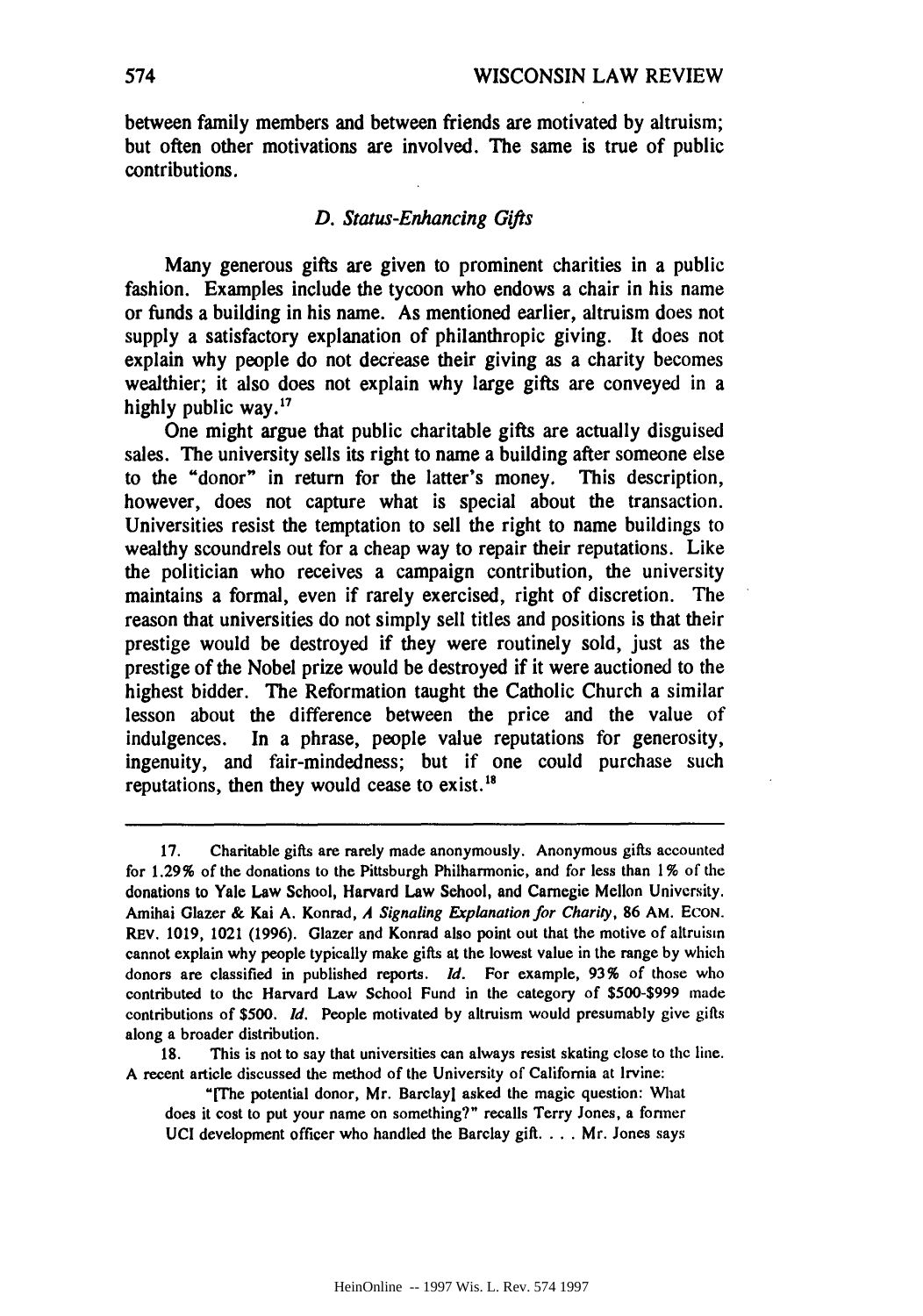To analyze this phenomenon, it is useful to introduce the concept of status. This concept, which refers to a person's rank in a hierarchy, can be modeled in various ways. Recent writings on the subject often assume that status is an index of one's wealth or conformity to important moral values, for example, honesty or generosity, but it can be a function of whatever is valued in a particular group-beauty, prowess as a warrior, strength, shrewdness, chess-playing talent, musical skill, piety, or any combination. One difficulty in discussions of status is that valued qualities differ from subculture to subculture. Sometimes one obtains status from having a distinguishing talent; sometimes one obtains status from always behaving in moderation.

The literature does not untangle these problems but it makes some progress. One approach assumes that people obtain status **by** being known to have great wealth. $^{19}$  Because one's wealth is not easily observable, to prove to others that one has wealth, one must take actions that only wealthy people can take. Such actions include conspicuous consumption and conspicuous donation. $\infty$  Another approach assumes that people obtain status **by** being known to have good dispositions or talents-for example, the disposition of generosity.<sup>21</sup> The problem, again, is that one's generosity is not observable. To prove to others that one is generous, one must take actions that only generous people take, including lavish gift-giving. $2^2$  Both approaches contain elements of the truth: people want others to think that they are wealthy *and* generous, not

Mr. Barclay was pitched several "naming opportunities"-projects that would **be** named in his honor in exchange for a contribution-and "his eyes kind of lit **up** at the theater." After a series of negotiations, he agreed to **the** \$1 million, payable in \$200,000 installments over five years.

After that, the Barclays were treated more or less likely royalty. Mrs. Barclay, for example, was "knighted" at an elaborate ceremony put on **by the** university's madrigal society. The couple was saluted at luncheons, cocktail parties and the gala review. And they were given other tokens of affection, including his-and-hers windbreakers bearing the university's Anteaters logo.

Richard B. Schmitt, *Uncharitable Acts: If Donors Fail To Give, More Nonprofit Groups Take Them To Court,* WALL **ST. J.,** July 27, 1995, at **Al.**

19. Glazer & Konrad, *supra* note 17, at 1019-21.

20. *Id.* at 1020.

21. *See* B. Douglas Bernheim, *A Theory of Conformity,* 102 **J. POL. ECON.** 841, 842-46, 864-66 (1994).

22. *See generally* **JAMES** COLEMAN, FOUNDATIONS OF SOCIAL THEORY 129-31 (1990); ROBERT H. **FRANK, CHOOSING** THE **RIGHT POND: HUMAN** BEHAVIOR **AND** THE **QuEST** FOR STATUS (1985); Richard H. McAdams, *Relative Preferences,* 102 YALE L.J. 1 (1992) (and citations therein). Economic theories of status trace their origin to THORSTEIN VERLEN, THE THEORY OF THE LEISURE CLASS: AN ECONOMIC STUDY OF INSTITUTIONS (1953).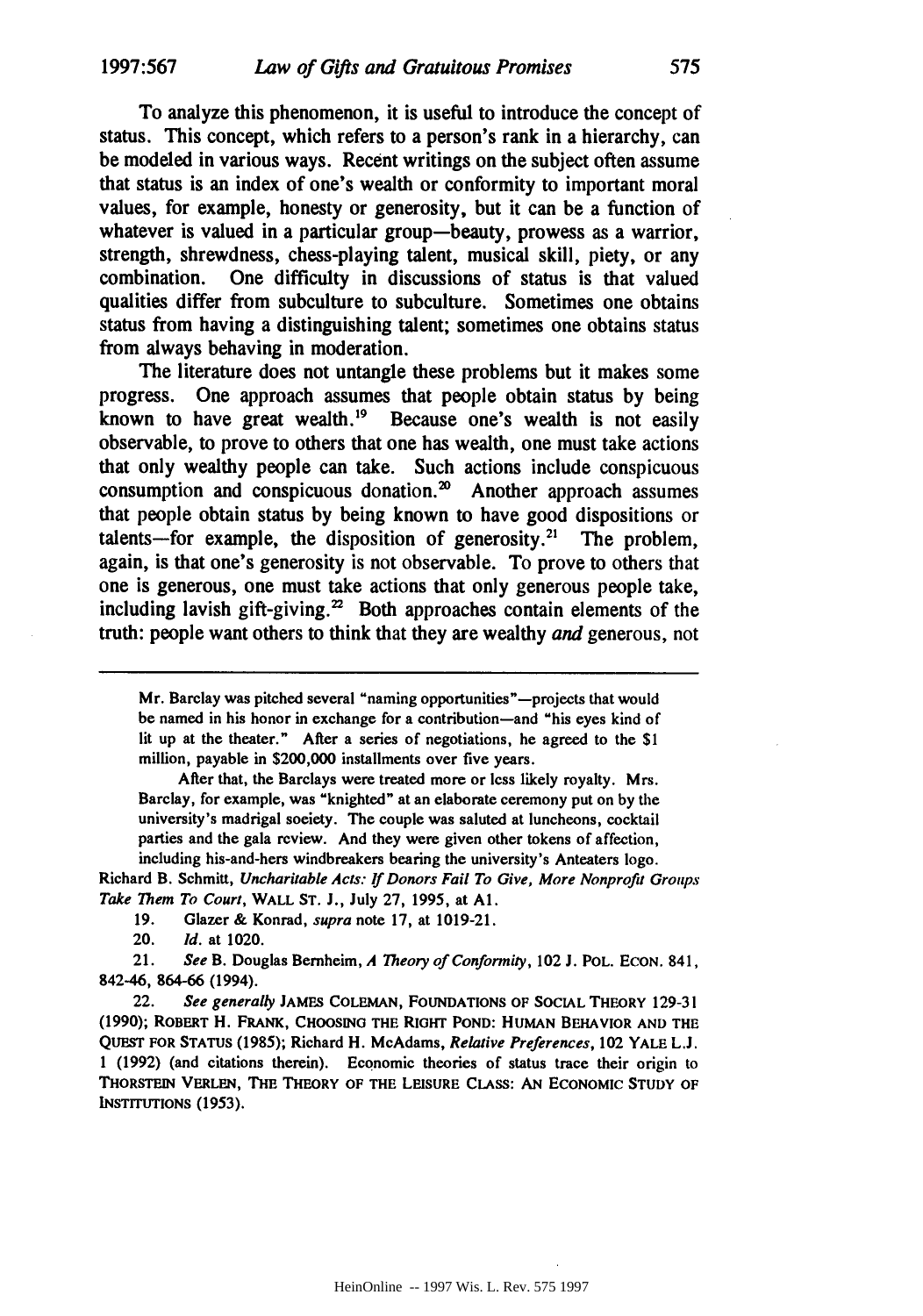just because wealth signals talent and power and generosity signals virtue<sup>23</sup> (and also power), but because people with these qualities are demanded for their business and society.

There are two problems, however. First, as noted earlier, one cannot buy a reputation for generosity. Even if you paid people to acknowledge you as a generous person, no one would really think you were, precisely because it is clear that you demand something for your money. Second, reputation for generosity is a positional good. **If** everyone donates **\$1000** per year, you cannot distinguish yourself as a generous person **by** donating **\$1000** per year; you can only distinguish yourself **by** donating more than **\$1000** per year. <sup>4</sup>

What sort of equilibria these assumptions produce depend on further assumptions and analysis that would take us too far afield. It is sufficient to mention that under both models, if people care sufficiently about their reputations (for being generous or for being wealthy), almost everyone will conform to a norm of gift-giving behavior; almost everyone will give more wealth than they would if they did not care about their reputations; and people's charitable contributions will not be as sensitive to the well-

24. Consider:

The view was repeatedly expressed that New York philanthropy had changed during the past twenty to twenty-five years, so that one could now "buy in" to a position of prominence. One person said that there used to be a tight circle, but "what blew that apart were the [Xs] and people like that coming in who nobody knew **...** what we call nouvelle society. It did change things. All of a sudden these people started giving huge amounts of money. You had to notice. But it also made people *look* bad who were moderate donors and they didn't like losing their position."

*Id.* at 43 (brackets and ellipsis in original, emphasis added). Ostrower describes in detail the role of philanthropic gift-giving in status competition among the social elite. *Id.* at 28-49.

Ostrower argues that elite philanthropy is mainly a system used by elites to preserve and enhance their status. She points out that altruism cannot be a sufficient explanation of elite philanthropy, because it does not explain the nature and the target of elite giftgiving. However, she does think that altruism plays some role; she points to the practice of allowing the nouvelle riche to "buy" trustee positions (a chief symbol of status, see, e.g., *id.* at 38), and argues that the incumbents permit this practice because they care about the charity. *Id.* at 141.

**If,** however, we broaden the perspective, and assume that status is not intrinsically desirable but matters as a method for distinguishing "good" types (wealthy and cooperative) from "bad" types, the reason for allowing newcomers is clear: it is to ensure that the elite class remains the elite, i.e., composed of people one would profit from interacting with. It is this argument that I pursue.

**<sup>23.</sup>** Wealthy people who do not give, according to interviews of other wealthy people, are considered "warped," "revolting," and "looked upon with disdain, disfavor, and are highly criticized." FRANCIE OSTROWER, **WHY THE** WEALTHY **GIVE:** THE **CULTURE OF ELITE PHILANTHROPY** 14-16 (1995).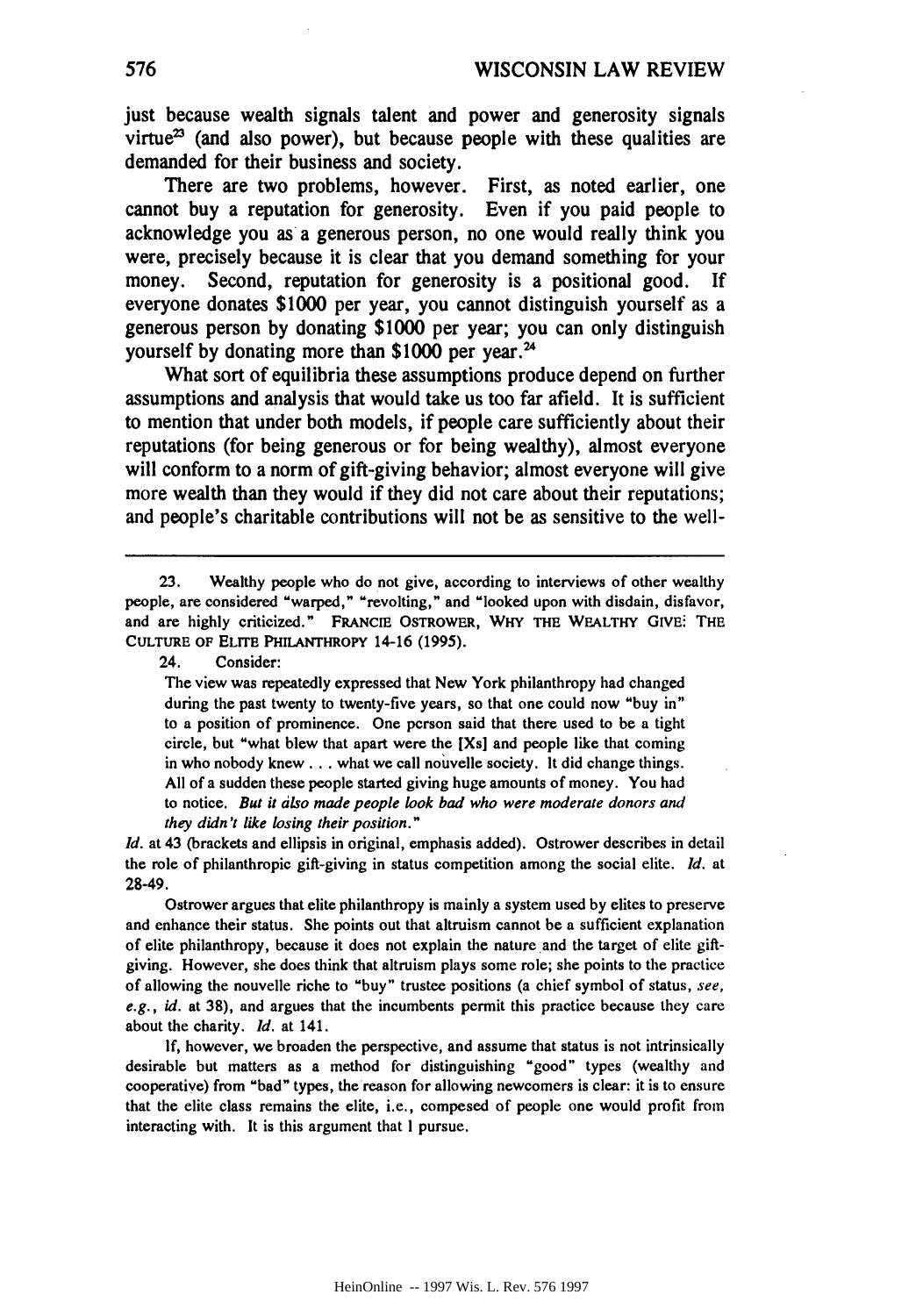being of the donee as the altruism theory predicts. These arguments will be discussed in greater detail subsequently.

Two further points should be made. First, a donor may seek to signal his wealth or generosity to some people but not to other people. A person may give an anonymous donation in order to signal these qualities to a spouse. A person may give a donation to a charity in order to signal his wealth or generosity to friends and associates without caring about the opinions of the actual recipients of the gift. Note that to the extent that observers value status, the gift injures them **by** lowering their status relative to that of the donor, but to the extent that observers benefit from the donation-as is often the case when the donation benefits an institution like the opera-observers gain from the gift. Whether observers gain or lose more cannot be answered in the abstract, depending as it does on the extent to which they value status and the good being endowed.

Second, it should' be emphasized that an individual *donee* suffers a loss of status. (Interestingly, an institutional donee does not suffer a loss of status; nor do its directors or officers.) The acceptance of an expensive gift, when no reciprocation is expected or occurs, signals that the donee does not have much wealth. **If** status is a function of perceived wealth, the donee will suffer a loss of status. This is why a person who wants to humiliate another person can do so **by** offering charity to the latter. In order to avoid losing status, even donees in great need will sometimes refuse to accept charity, or will insist that the charity be hidden, or will attempt to reciprocate after receiving charity—all of this a favorite subject of novelists.

## *E. Trust-Enhancing Gifts*

**Why** do people give each other Christmas presents rather than exchanging money or, better yet, representing gifts as bookkeeping entries? Part of the explanation is impure altruism: people give each other gifts in order to influence consumption. Part of the explanation has to do with status: donors give expensive gifts in order to obtain power and influence. But common sense suggests that the main reason for exchanging gifts is to create, enhance, or reaffirm relations of trust.

Initially, one should be careful about how one uses the word "trust." X might trust Y to keep a promise because X knows that Y knows of the legal penalty for breach of contract. But in its fuller sense, "trust" means that X expects Y to keep a promise even if the law does not penalize Y for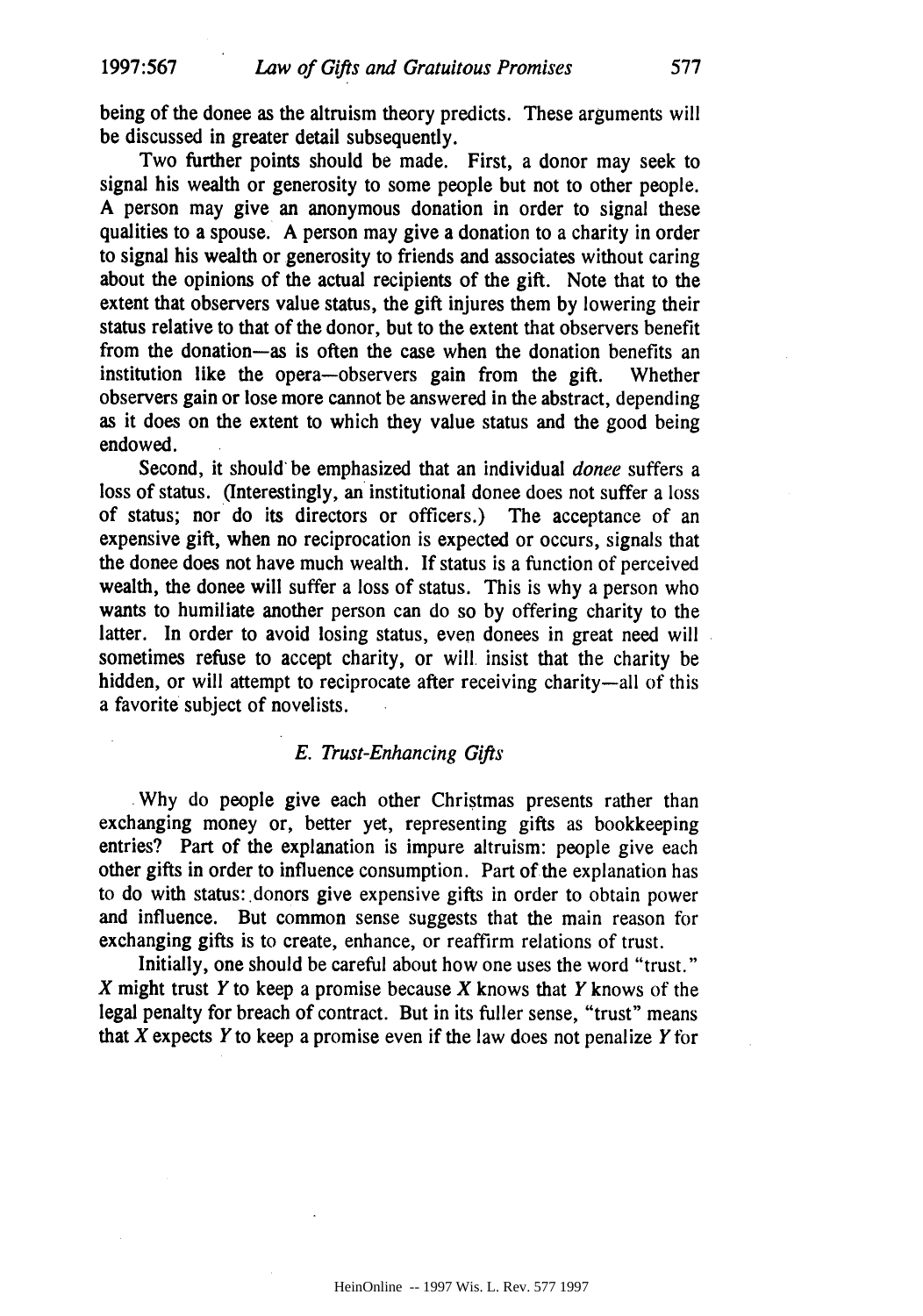breaking it.<sup>25</sup> Trust can, of course, be symmetrical, and we say that  $X$ and *Y* have a trust relationship if they cooperate for the purpose of obtaining some collective good and the threat of losing future cooperation from the other deters each from cheating.'

It has been increasingly recognized **by** academics that some nonlegal mechanism such as trust must account for long-term or "relational" contracts, in which significant value depends on one party acting in a way that cannot be verified **by** courts, frustrating legal enforcement. Examples include the relationships among family members, long-term supply contracts involving materials that require intensive investment **by** the supplier and are customized to the buyer's needs, employment relationships in which the employees develop valuable firm-specific expertise over time, and, in one view, the nonprofit corporate form which constrains the nonprofit's temptation to exploit the donors' inability to observe its services.<sup>27</sup> Although some argue that courts should try to enforce jointly maximizing behavior directly, $2<sup>8</sup>$  it seems more likely that the optimal judicial approach is passivity, because courts cannot verify the

26. Useful discussions of trust can be found in **COLEMAN,** supra note 22; TRUST: **MAKING AND** BREAKING COOPERATIVE RELATIONS (Diego Gambetta ed., 1988); Richard Craswell, *On the Uses of "Trust": Comment on Williamson, "Calculativeness, Trust, and Economic* Organization, **"** 36 J. LAW & **ECON. 487** (1993); Partha Dasgupta, *Trust as a Commodity, in* **TRUST: MAKING AND BREAKING COOPERATIVE RELATIONS,** *supra,* at 49; P. Goran & T. Hagg, *The Economics of Trust, Trust-Sensitive Contracts, and Regulation,* 14 INT'L REV. LAW & **ECON.** 437 (1994); **L.G.** Telser, *A Theory of Self-Enforcing Agreements,* **53 J.** Bus. **27 (1980);** Robert L. Trivers, *The Evolution of Reciprocal Altruism,* 46 **Q.** REV. BIOLoGY **35,** 45-54 **(1971);** Oliver **E.** Williamson, *Calculativeness, Trust, and Economic Organization,* **36 J.** LAW & **ECON.** 453 **(1993).**

Discussion of the incentives to cooperate in repeated prisoner's dilemmas can be found in *e.g.* **DAVID** M. KREPS, GAME THEORY **AND ECONOMIC** MODELLING **65-66 (1990).** The connection between gift-giving and exchange is emphasized in the sociological and anthropological literatures. *E.g.,* GEORGE A. AKERLOF, *Labor Contracts as Partial Gift Exchanges, in* **AN** ECONOMIC THEORIST'S BOOK OF TALES 145 (1984); **BLAU,** supra note 5, at **88-114, 143-67; MAUSS,** *supra* note **5.** Blau, Mauss, and their followers, however, take the norm of reciprocity as a primitive, whereas this article uses a model that derives reciprocity from self-interested behavior. Akerlof also assumes a "fairness norm," which is similar to the reciprocity norm and creates the same problems. An economic theory ofgift-giving can be found in **JANET TAi LANDA,** TRUST, ETHNICITY, **AND** IDENTITY 141-70 (1994).

**27.** *See* Henry B. Hannsman, *The Role of Nonprofit Enterprise,* **89** YALE L.J. **835,** 846-48 **(1980).**

**28.** *See* Charles **J.** Goetz **&** Robert **E.** Scott, *Principles of Relational Contracts,* VA. L. REV. 1089, 1147-48 (1981).

<sup>25.</sup> Obviously, X might trust Y to do him a favor, not to stab him in the back, to say nice things about him, and so on, not just to keep a promise. My example should be viewed expansively.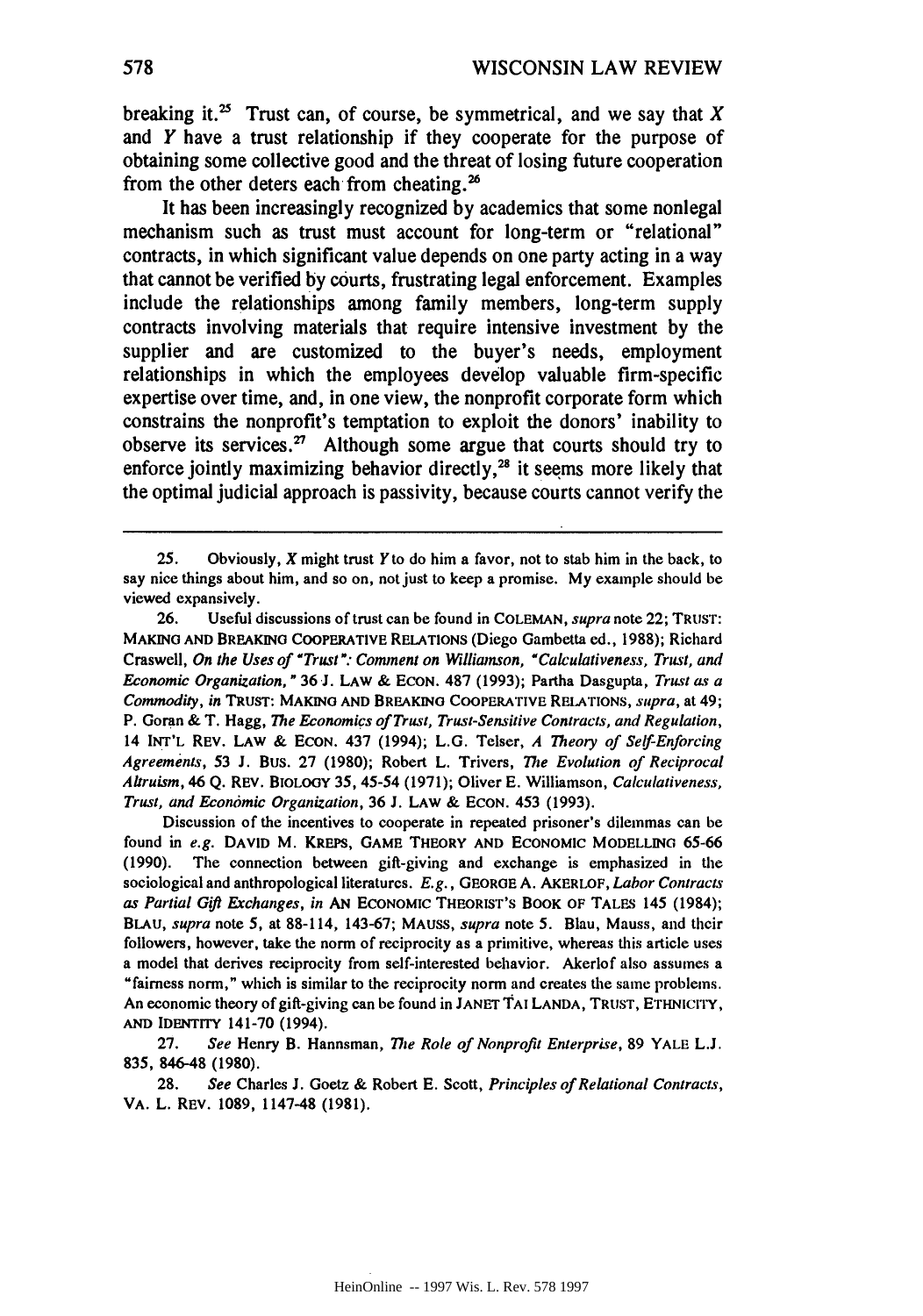actions of the parties and private mechanisms for resolving disputes and deterring opportunism often can.<sup>29</sup>

Less discussed is the possibility that an important element of relational contracting and similar forms of information-sensitive cooperation is the ability of parties to distinguish in advance of contracting more and less cooperative partners. A signaling model captures some aspects of this phenomenon. The following discussion is based on such a model developed by Camerer.<sup>30</sup>

Imagine that there are two kinds of relationships between universities and academics. In the "short-term" relationship, the university seeks no more than a year's worth of teaching from the academic and the academic wants no more than a year's worth of salary. In the "long-term" relationship, the university seeks an academic-who will stay for a long time and during this time produce work that enhances the university's reputation; the academic prefers to stay at the university for a long time during which he expects to develop a productive relationship with his colleagues and to plunge roots in the community. Call the first kind of university a  $U_{\alpha}$  and the second kind a  $U_i$ ; the first kind of academic an  $A_{n}$ , and the second kind an  $A_{n}^{31}$  (We will also call a party that seeks long-term gains a "cooperator" and a party that seeks short-term gains an "opportunist.") Both a  $U_i$  and an  $A_i$  gain the most from a long-term relationship. When an  $A_t$  joins a  $U_t$ , under the misimpression that it is a *U,* he is exploited in the sense that he commits himself to investing in the university but receives inadequate support in return. When a *U,* hires an *A*<sub>1</sub>, the *A*<sub>1</sub> exploits the  $U_i$  in the sense that the  $U_i$  commits itself to supporting the *A,* (as with tenure) while the *A,* declines to work hard enough to enhance the university's reputation. For these reasons, the *A,* prefers being hired by a  $U_t$  to being hired by a  $U_t$ , since in the first case he obtains the exploitation gains; and the *U,* prefers hiring an *A,* to hiring an *A,,* since it obtains the exploitation gains. Opportunists want to match up with cooperators, but cooperators prefer to avoid the opportunists and match up with each other.

Gift-giving serves as a signal that the cooperators use to distinguish themselves from the opportunists. Cooperators give gifts as a way of

**<sup>29.</sup>** See Alan Schwartz, Relational Contracts in the Courts: An Analysis of Incomplete *Agreements* and Judicial Strategies, 21 J. **LEGAL STUD.** 271, 273-74, 313-18 **(1992);** see also Eric **A.** Posner, *The* Regulation of Groups: *The* Influence of Legal and *Nonlegal* Sanctions on Collective Action, 63 **U. CHI.** L. REV. 133, 155-61 (1996).

**<sup>30.</sup> Colin Camerer,** Gifts as Economic Signals and Social Symbols, 94 **AM. J.** Soc. **S180, S180-91 (1988);** see also **LANDA,** supra note 26, at **161-68.**

<sup>31.</sup> The differences between the types of academics and the types of universities refer only to differences in their opportunities outside the relationship and their discount rates. Some people care about their future wealth more than other people do.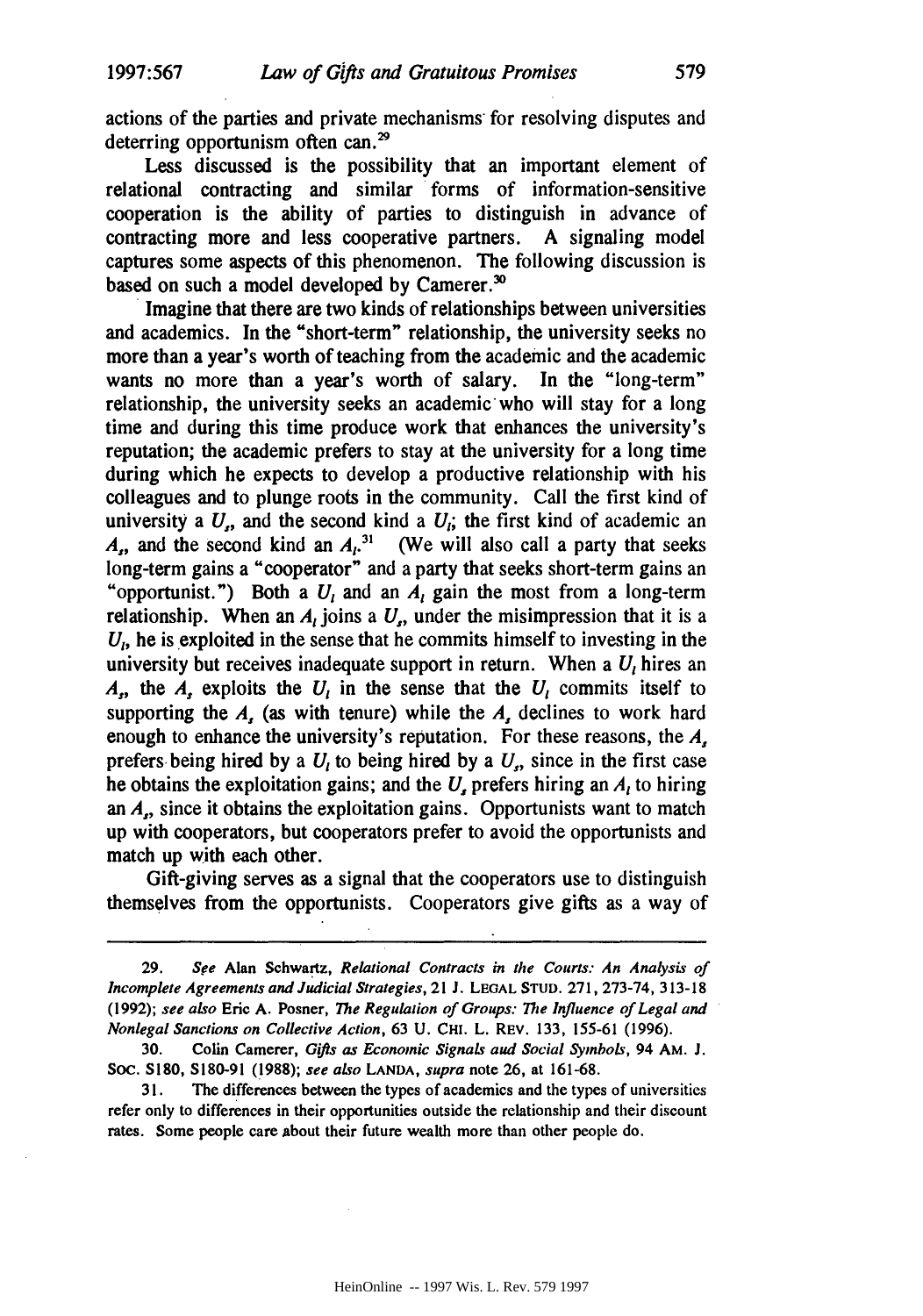showing that they expect a long-term relationship; if they expected only a short-term relationship, they would not obtain a sufficient return to offset the cost of the gifts. Opportunists cannot mimic this behavior, because the cost of the gifts exceeds the short-term gains. The ability of gift-giving to act as a signal assumes, first, that it is costly to give gifts, too costly for opportunists but not too costly for cooperators. Because the value of a gift is within the power of the donor, this assumption is plausible. The argument also assumes that there is some initial cost to entering the signaling game that all parties incur.<sup>32</sup> If there were no such cost, opportunists would enter the game merely to collect gifts. Given such a cost, the value of the gift must still be sufficiently low, so that the expected value of the gift alone does not exceed the cost of entering the game; but the cost of the gift must be sufficiently high, so that the giving of a gift performs its signaling role of distinguishing the cooperator from the opportunist. In. sum, gifts are costly but not valuable. This suggests that cash gifts do not serve signaling functions, but that non-cash gifts typically do.

The argument also is valid only if the probabilities of being one type of partner or the other fall within a certain range. Most importantly, the probability that a potential partner is a cooperator must be sufficiently low; if it is high enough, then parties are willing to enter long-term contracts even without signaling. If it is too low, the signal is prohibitively costly. Other details we can safely ignore.<sup>33</sup>

Camerer's model does not explain why the best gifts surprise the recipient but at the same time please him and seem particularly suitable for him. Flowers and candy are hackneyed gifts, because everyone likes flowers and candy and no one is surprised to receive them. In contrast, clothes that look especially good on the recipient, art that appeals to his tastes, a book that interests him but that he has not read-all of these can be good gifts. The difference between good and bad gifts can be captured by a signaling explanation similar to Camerer's. A good gift shows that the donor has developed expertise about the donee's tastes, but only someone who intends to maintain a long-term relationship would invest in developing such an expertise, because the relationship must endure for a long time before he will recover the costs of that investment. So a good gift-one that reveals that the donor has a deep understanding of the donee-is a reliable signal that the donor is a cooperator. And money

<sup>32.</sup> The interpretation of this assumption is puzzling. Camerer suggests that the entry costs "might include the costs of making a date or arranging an occasion for gift giving." Camerer, supra note 30, at S189.

<sup>33.</sup> For a formal model and further assumptions and qualifications, see id. at S184-87, S190-94.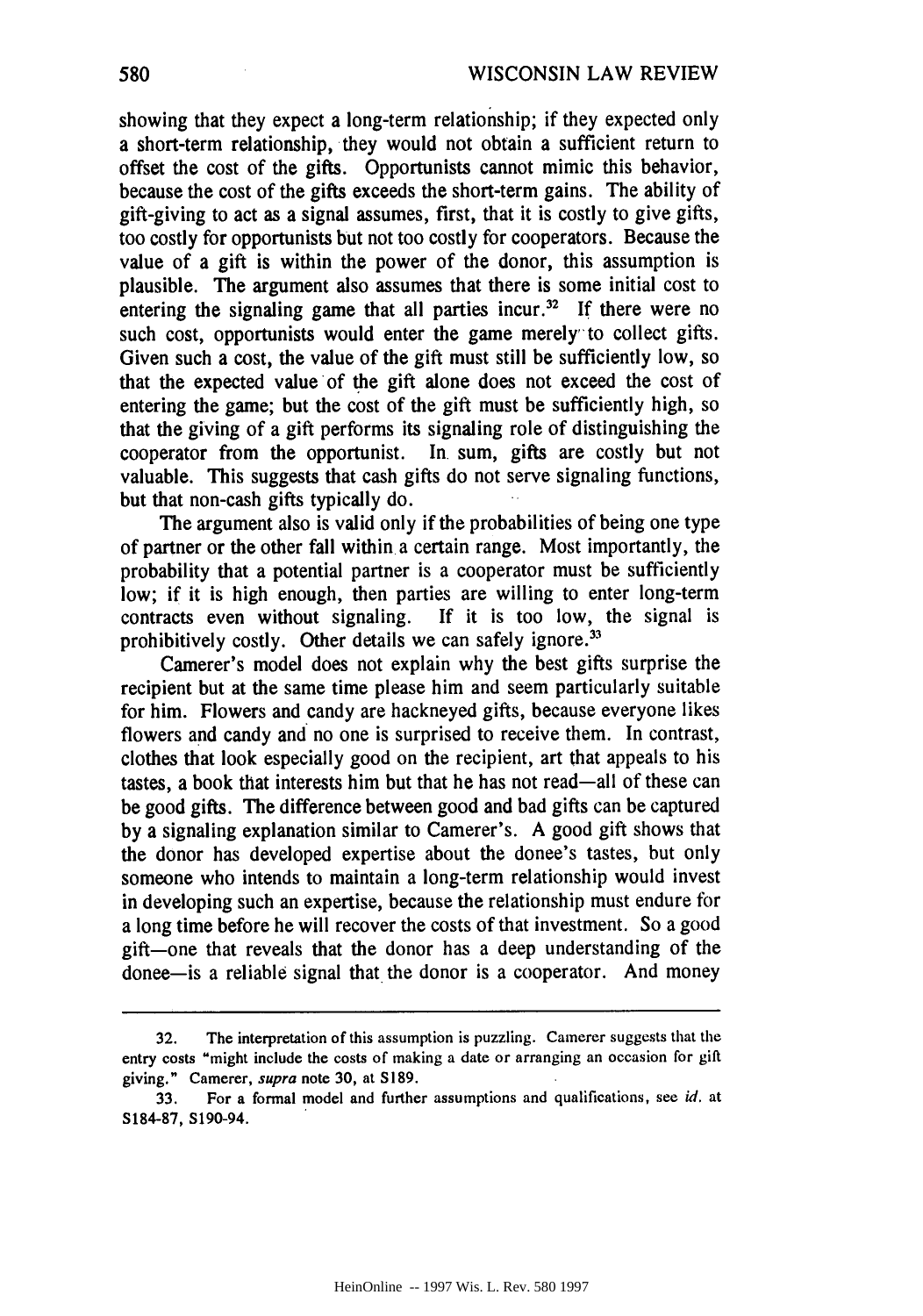could never be such a gift, since a gift of money requires no knowledge about the donee's tastes and personality.'

Once two cooperators match up, they form a relationship in which they produce and divide a cooperative surplus-even one that could not be specified in advance and enforced through a legally enforceable contract. Pursuant to this trust relationship, each party takes any action that produces more benefits to the other party than costs for the first, or at least any such action that the other party can observe and evaluate. Transfers and promises will often look gratuitous in the sense that each such action is not specifically determined in advance as part of a quid pro quo but are whatever action the actor believes will maximize the surplus. The apparent gratuitousness of trust-related behavior, however, should not conceal the fact that the parties enter the relationship solely for the purpose of obtaining personal (nonaltruistic) economic gains.

To return to our example, the university gives the prospective hire dinners, trips, meetings, flattering phone calls, and so on, which are not only costly to the university but fairly valueless to the academic. The high cost of these gifts signals that the university seeks a long-term relationship. Their low value deters prospective hires with no interest in academia from feigning an interest in order to receive some nice gifts. The academic's willingness to accept the gifts signals his interest in a long-term relationship. Universities offer much less valuable gifts-or none at all-to prospective lecturers, adjuncts, and others with short-term interests, because no long-term gains justify the costs. Once the longterm academic and university form a relationship, the academic engages in value-maximizing activity on behalf of the university (writes papers, serves on committees, even though he has tenure) and the university does the same on behalf of the academic (gives him regular raises and so on, even though he has sunk roots into the community and cannot easily leave). Notice that when the academic serves on a committee, this action is gift-like-a transfer that does not explicitly call for a reciprocal transfer-but it is really taken pursuant to a contract-like relationship that cannot be enforced legally because of information costs.

It is important to distinguish between gifts that are made for the purpose of signaling and gifts that occur as part of the loose quid pro quo in a trust relationship. The signaling gifts correspond to "formal" gifts discussed above-gifts that are ritualistic and not clearly valuemaximizing, such as an exchange of fruitcakes at Christmas. These gifts are motivated **by** the desire to enter or continue a relationship of trust. The other sorts of gifts--call them oxymoronically but appropriately "exchange gifts"--are best understood as any transfer from one party in

**34.** *Id.* at **S193-94.**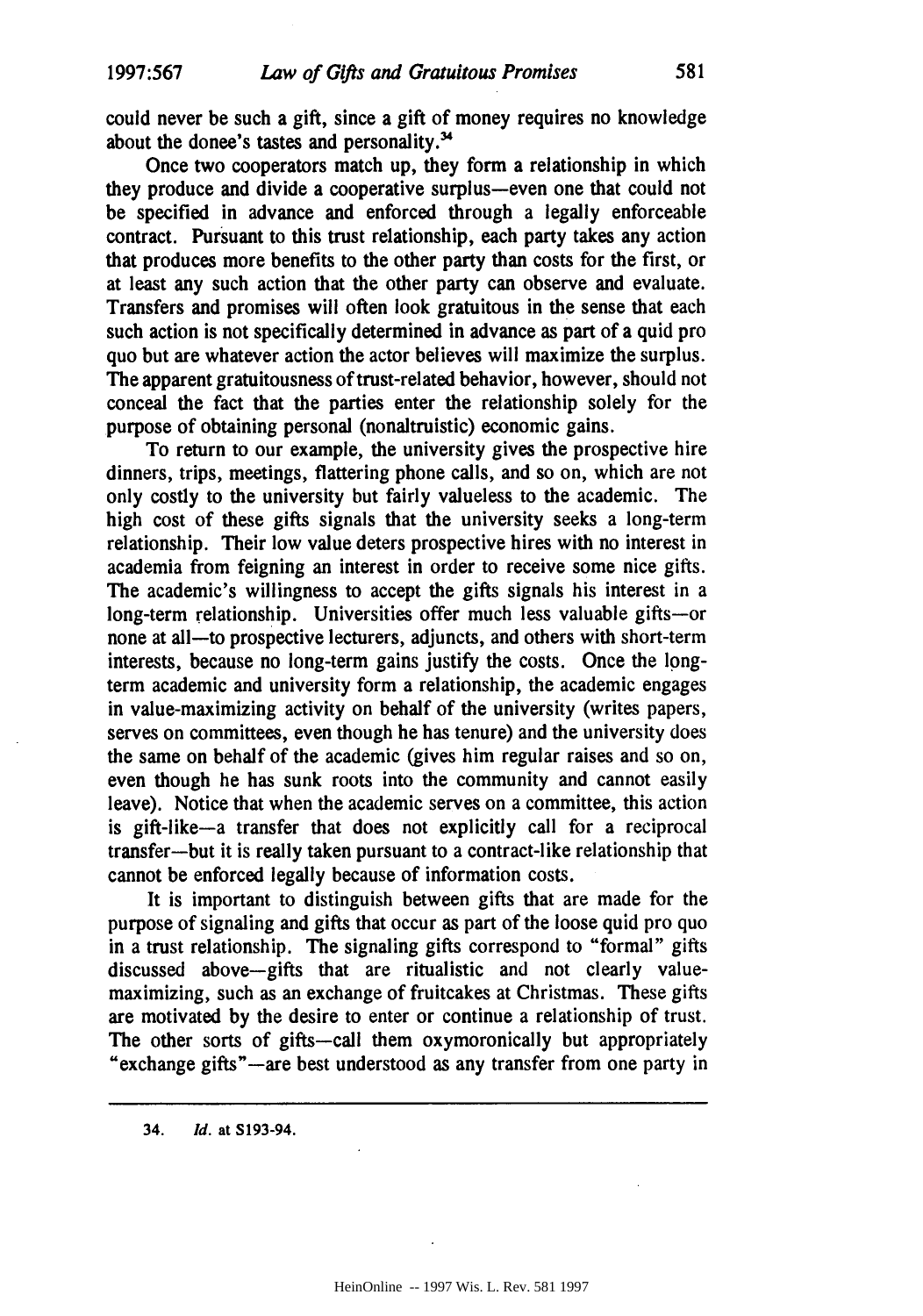a trust relation to the other, which benefits the recipient by more than it costs the donor. These gifts are motivated **by** a desire to obey the terms of the relationship so as to continue to benefit from it.<sup>35</sup> Exchange gifts benefit the donee more than they cost the donor; signaling gifts do not necessarily do so, and frequently cost the donor more than they benefit the donee. Exchange gifts are transferred as the opportunity arises; signaling gifts are transferred in a **highly** ritualized fashion. In Part IV, we will see that the legal implications of each kind of gift diverge.

I have emphasized the importance of trust relationships in business, where they allow parties to exploit surpluses unobtainable through contractual mechanisms because of the cost of information. They are also important in family relations, where legal norms as well as information costs restrict the ability of family members to make and enforce marriage contracts pertaining to household production. The most vivid example of their importance, however, comes from the political arena. Law and public policy bar political bribery, so lobbyists give politicians gifts in the hope of influencing their votes. The initial gift is a signal from the lobbyist that future gifts will be forthcoming if the politician acts properly. Later gifts are rewards for earlier behavior and promises of more to come.<sup>36</sup>

## *F. Gifts and Exchanges*

It might be useful to unify the analyses of the different motives. It is assumed that people maximize their utility. One way to increase one's utility is to make gifts or to promise to make gifts. Through gift-giving, one increases one's utility **by** increasing the well-being of someone one cares about (altruism), **by** increasing one's status, or **by** signaling one's desire to enter an exchange relationship or **by** benefiting the other pursuant to that relationship in anticipation that the other will reciprocate.<sup>37</sup> There are two sorts of people: cooperators and

**<sup>35.</sup> A** trust relationship is not the only relationship in which profitable exchange of gifts can occur. For example, in Becker's "Rotten Kid" model a beneficiary gives gifts to another beneficiary because he thereby obtains contributions from the benefactor sufficient to offset the cost of the gifts. *See* **GARY S.** BEcKER, **A TREATISE ON THE FAMILY 288 (1991).** The "Rotten Kid" model assumes an altruistic benefactor; the trust model does not assume altruism, and only assumes that parties gain from long-term trade.

**<sup>36.</sup> A** subtle example of this phenomenon is corporate donation to charity. In one instance, authorities enacted laws protecting local businesses from takeover threats at the request of managers. The authorities feared that a takeover **by** outsiders would end a large local business's periodic donations to local charities. *See* Roberta Romano, *The Political Economy of Takeover Statutes,* **73 VA.** L. REV. **111,** 121 **(1987).**

**<sup>37.</sup>** Another possible motive, discussed in the economic literature on "warmglow" giving, is that people take pleasure from the act of giving itself. *See, e.g.,* James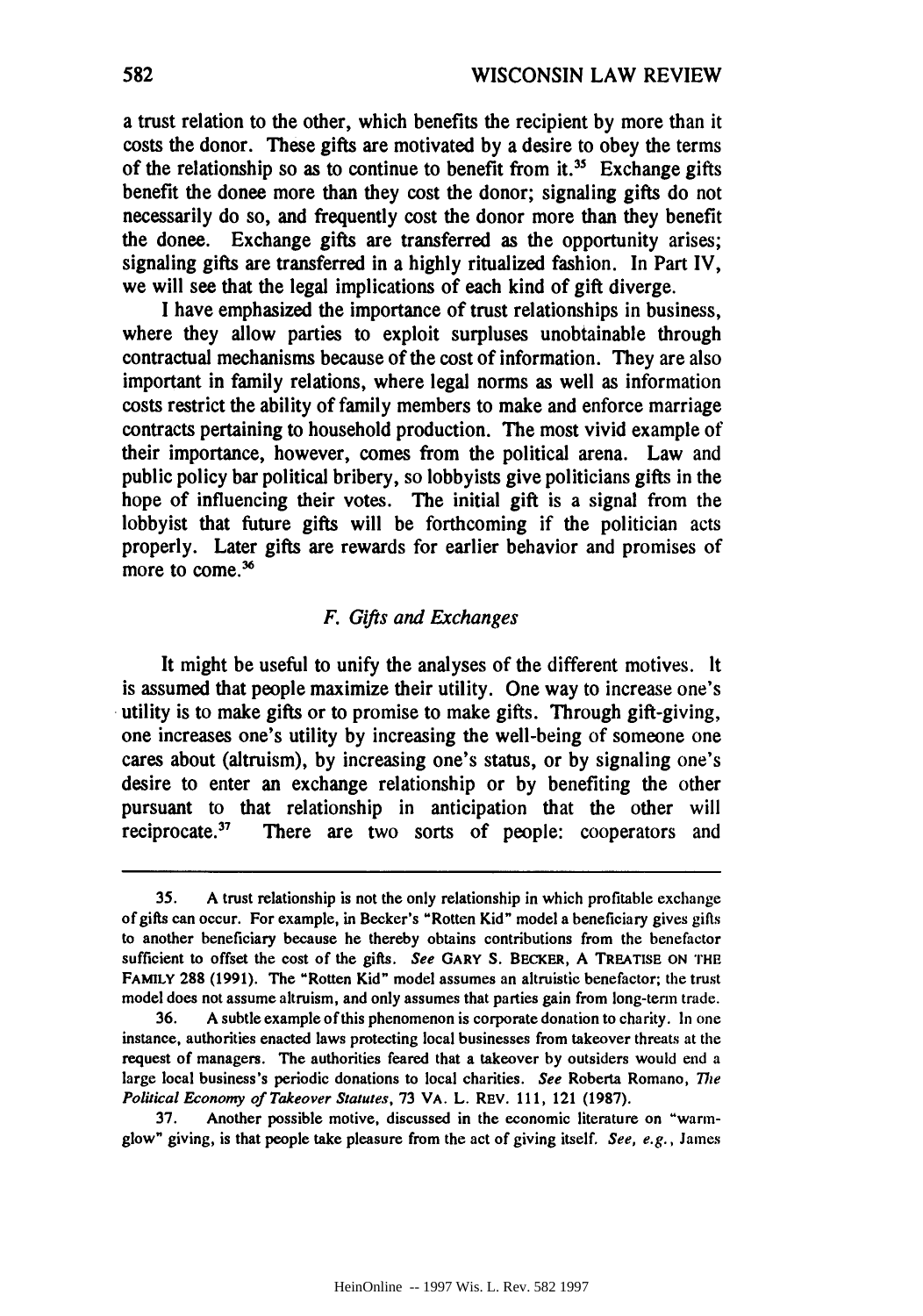opportunists. Some or all people are altruistic with respect to some others. Many but probably not all people place a high value on status. Because gifts result from a variety of motives, and because motives are hidden, it is never entirely clear to recipients or observers why a donor is giving a gift. As a result, a recipient may turn down a gift for fear that it is a status-enhancing gift when it is not intended to be so (for example, an offer from a rich friend to stay at his fancy house over the summer). More precisely, whether or not the donee believes that the donor's motives are altruistic or even trust-enhancing, the donee may fear that *other* people will interpret his acceptance of the gift as evidence of relative poverty. Or a person may accept an altruistic gift as a signal of a desire to enter a trust relationship and, by reciprocating, defeat the altruist's purpose of benefiting the recipient. **All** of this is the stuff of etiquette books. At times, context clarifies motives. The victim of a disaster who receives donations from strangers knows that they act from altruism, not from a desire to enter a relationship of trust. The professor who receives comments from another academic will understand that a relationship of reciprocity has been created, and will not assume that the commenter acted from altruism.

To say that gift-giving is a useful mechanism for people who want to behave altruistically, enhance their status, or pursue trust relationships is not to say that such people can only use gift-giving to achieve these goals and cannot achieve the same goals by engaging in ordinary commercial transactions. As a matter of theory, people can; as a matter of practice, they usually do not, simply because gift-giving is the more effective mechanism. This can be shown as follows.

First, suppose an altruist wants to benefit X. He can do so **by** giving  $X$  cash or buying goods from  $X$ 's boutique. Imagine that the altruist is indifferent between giving up **\$100** and giving up **\$110** for some of *X's* goods that he values at **\$10.** The altruist would benefit X more by giving the cash gift at the same cost to himself, since X obtains the **full** \$100 rather than just his profit margin on the sale.<sup>38</sup>

Second, suppose a tycoon wants to enhance his status. He can do **so** by giving \$100,000 to a university or by purchasing for \$110,000 a yacht that he values at **\$10,000.** To the extent that the tycoon seeks to enhance his status, the gift is superior. The problem with the purchase is that observers do not know whether it reflects the tycoon's wealth or the intensity of his enjoyment of yachting: the signal is fuzzy. Relatedly, people can cheaply mimic conspicuous consumption-for example, by

**Andreoni,** *Impure Altruism and Donations to Public Goods: A Theory of Warm-Glow* Giving, **100 ECON. J.,** June **1990,** at 464.

**<sup>38.</sup> See BECKER, supra** note **35,** at **299-300.**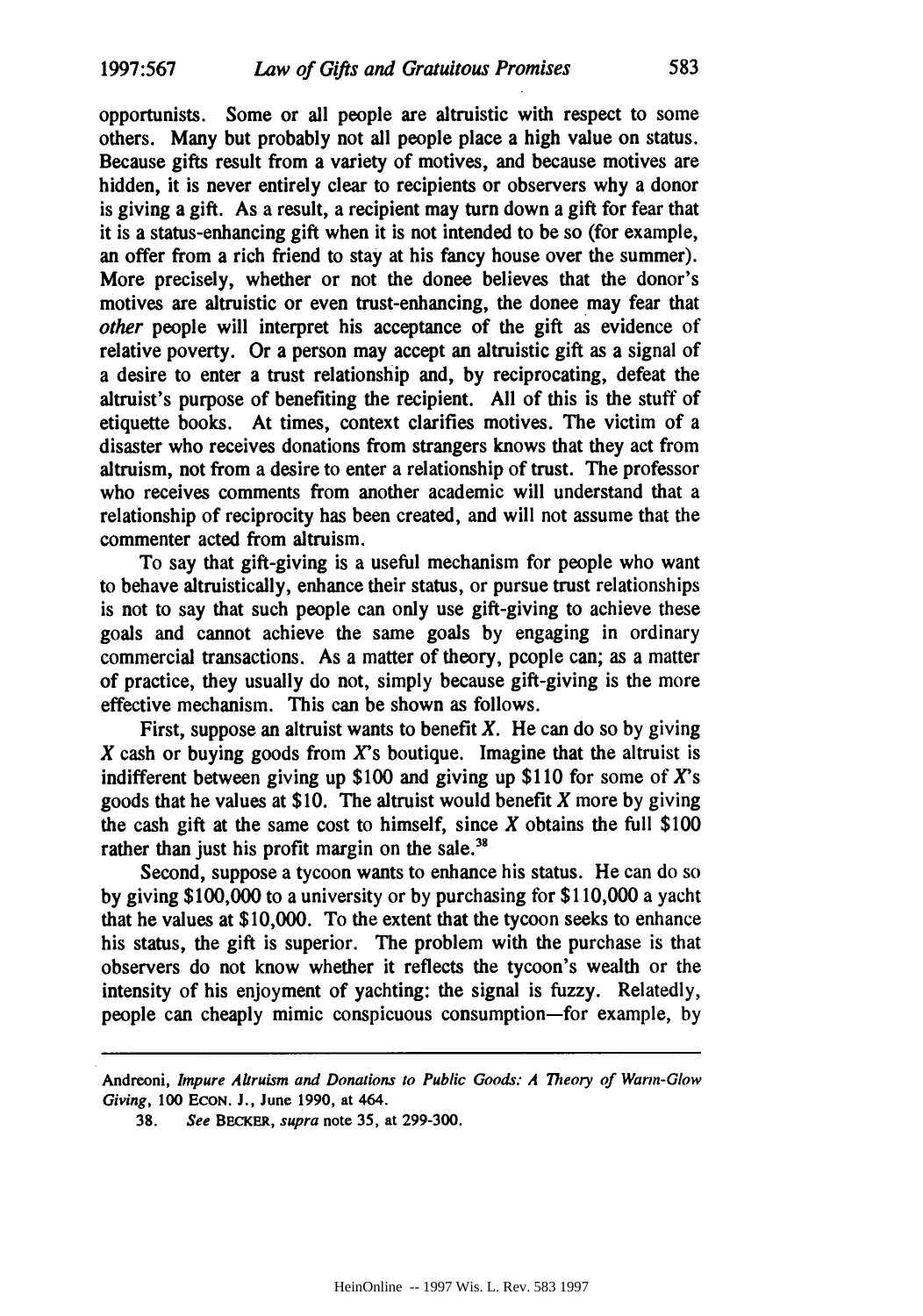purchasing high-quality imitations of expensive jewelry, clothing, and so on, or renting the yacht rather than purchasing it.<sup>39</sup> But one cannot credibly pretend to have given a gift to an established charity. Because charities understand that people give them gifts in order to signal their status to others, charities take pains to publicize the names of donors. Your colleagues at work may never really believe your stories about your lavish vacations or about the value of your art collection, but they cannot question your entitlement to the label "Patron" when they see your name under that category in the program at the opera. $\omega$  Finally, to the extent that status is a function of perceived generosity, rather than just of wealth, obviously a gift will enhance status more than a purchase. $41$ .

Third, suppose a person wishes to enter a relationship of trust. He can try to do so by purchasing goods from the subject. The problem is that the seller cannot easily distinguish a purchase that is made in order to obtain goods and a purchase that is supposed to signal a desire to enter a trust relationship. In order for some behavior to act as a signal of a desire to enter a relationship of trust, it must be costly, or at least look costly to the receiver of the signal. A purchase, however, does not look costly, the way a gift does, because the buyer's acquisition of the goods offset his out-of-pocket loss. A more effective way to signal an interest in a trust relationship is to buy the seller a drink or, if it is a big purchase, dinner.

These examples show that while an altruist, status-seeker, or trustenhancer *could* try to achieve his ends through commercial transactions, he is likely to find them to be an inconvenient means. The converse point is also true. Suppose a person wants to buy a widget. He could try to give some flowers to the widget seller, but this would be an odd thing to do. The buyer, by hypothesis, wants the widget, not a trust relationship, and not an improvement in the seller's well-being, so there is no point in giving a gift. When people want some specific good, they do not try to obtain it through the indirect means of gift-giving. However, as noted before, when legal or moral norms prohibit the sale of desired goods or services, as is the case in politics, or there are severe information problems, gift-giving presents a method for circumventing these barriers.

In sum, giving allowance for the blurriness of lines, we can conclude that most commercial transactions are motivated by a desire for a specific thing, whereas most gift-giving is motivated by a desire to improve the

**584**

 $\mathcal{L}_{\text{max}}$ 

<sup>39.</sup> See Glazer & Konrad, supra note 17, at 1019.

<sup>40.</sup> **Id.** at 1019-20.

<sup>41.</sup> Note, however, that the analyses of Veblen, Frank, McAdams, and others are intended to apply to the commercial context. Despite the theoretical objection contained in the text, the extent to which people generate status through consumption or production rather than donation is an empirical question not easily resolved.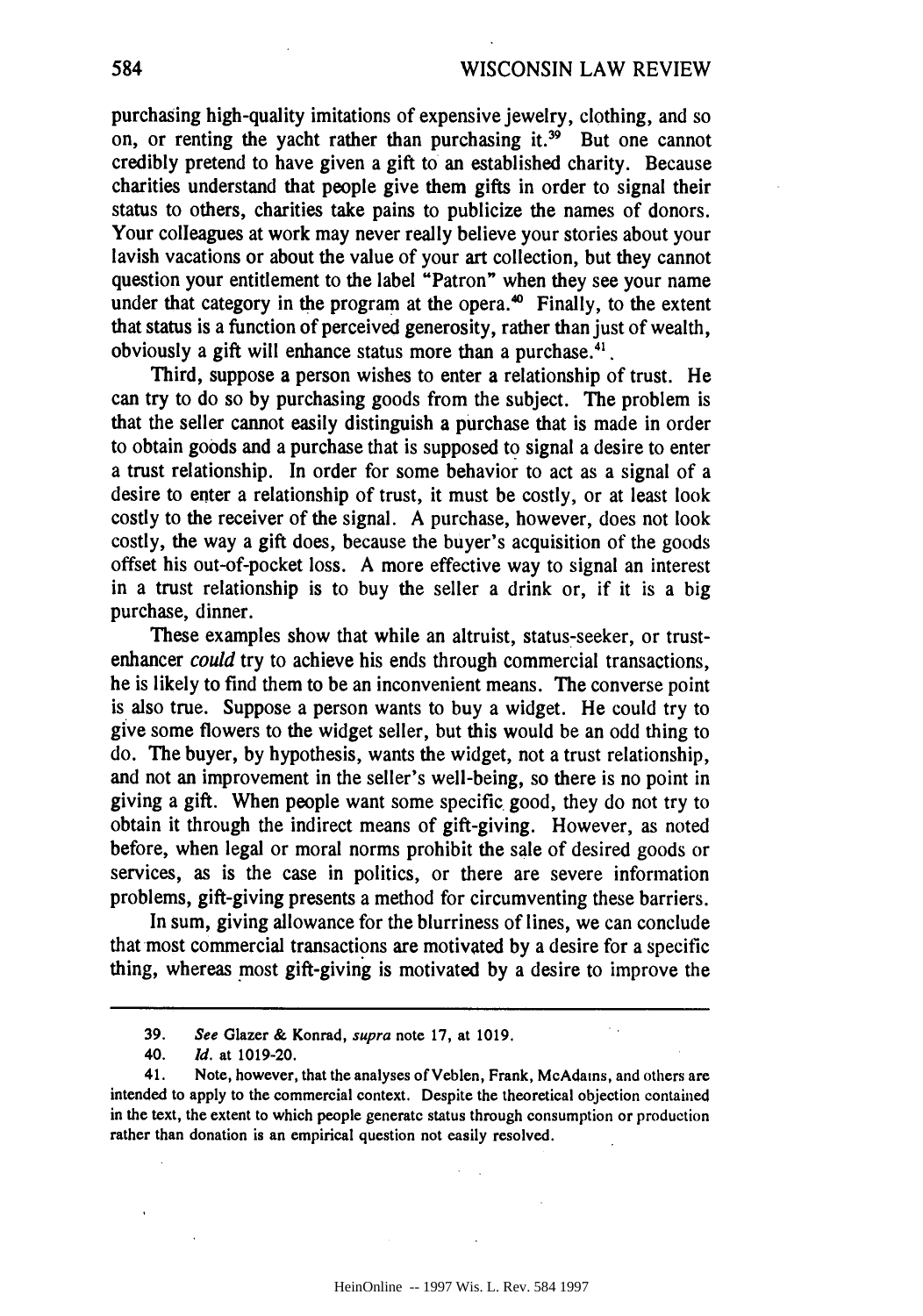well-being of others, to enhance one's status, or to enter or enhance a relationship of trust (or to satisfy obligations pursuant to such a relationship).

#### III. **SOCIAL UTILITY OF** GIFTS

The economist Joel Waldfogel argues that in 1992 Christmas-giving produced a deadweight loss of between four and thirteen billion dollars in the United States. $42$  The results are drawn from a survey in which respondents attached to gifts they had recently received a value that was lower than the purchase price of the gifts. One interpretation of this result is that people prefer money to goods, because money is fungible and can be used to buy whatever one wants the most. Thus, whenever a person gives goods (or services) as gifts, this produces a deadweight loss equal to the difference between the value the donee attaches to the goods and the value the donee would attach to the amount of money used to buy the goods. When this behavior occurs on a large scale, such as at Christmas, billions of dollars are lost.

Waldfogel's results raise the possibility that gift-giving generates enormous social costs. Is this at all plausible? To analyze this question, one should keep distinct the question of the value of gift-giving as a single social phenomenon and the value of various *kinds* of gift-giving. If relevant government actors can distinguish different kinds of gift-giving, they may want to discriminate among them; if they cannot, they may want to take a general approach to the phenomenon as a whole. For expository convenience, I discuss the social value of the different kinds of gift-giving separately, then discuss the phenomenon as a whole.

## *A. Altruistic Gifts*

Some commentators argue that altruistic gifts are socially valuable. Gratuitous transfers make the donor and donee better off without making third parties worse off. They make the donee better off, because the donee prefers the gift to nothing; and they make the donor better off because the donor derives utility from the donee's increase in utility.<sup>43</sup>

585

**<sup>42.</sup> Joel Waldfogel,** *The Deadweight Loss ofChristmas, 83* AM. **ECON.** REV. **1328 (1993).**

**<sup>43.</sup>** I ignore two arguments associated with RICHARD M. TrrMuss, THE GIFT **RELATIONSHIP (1971).** First, **I** do not consider the argument that in certain markets the quality of the product depends heavily on nonobservable attributes and that only altruists will self-screen so as to produce products only with those attributes (Titmuss' example is blood). Second, Titmuss argues that the cultivation of altruistic tendencies produces social goods that are independent of the aggregation of the satisfaction of private preferences.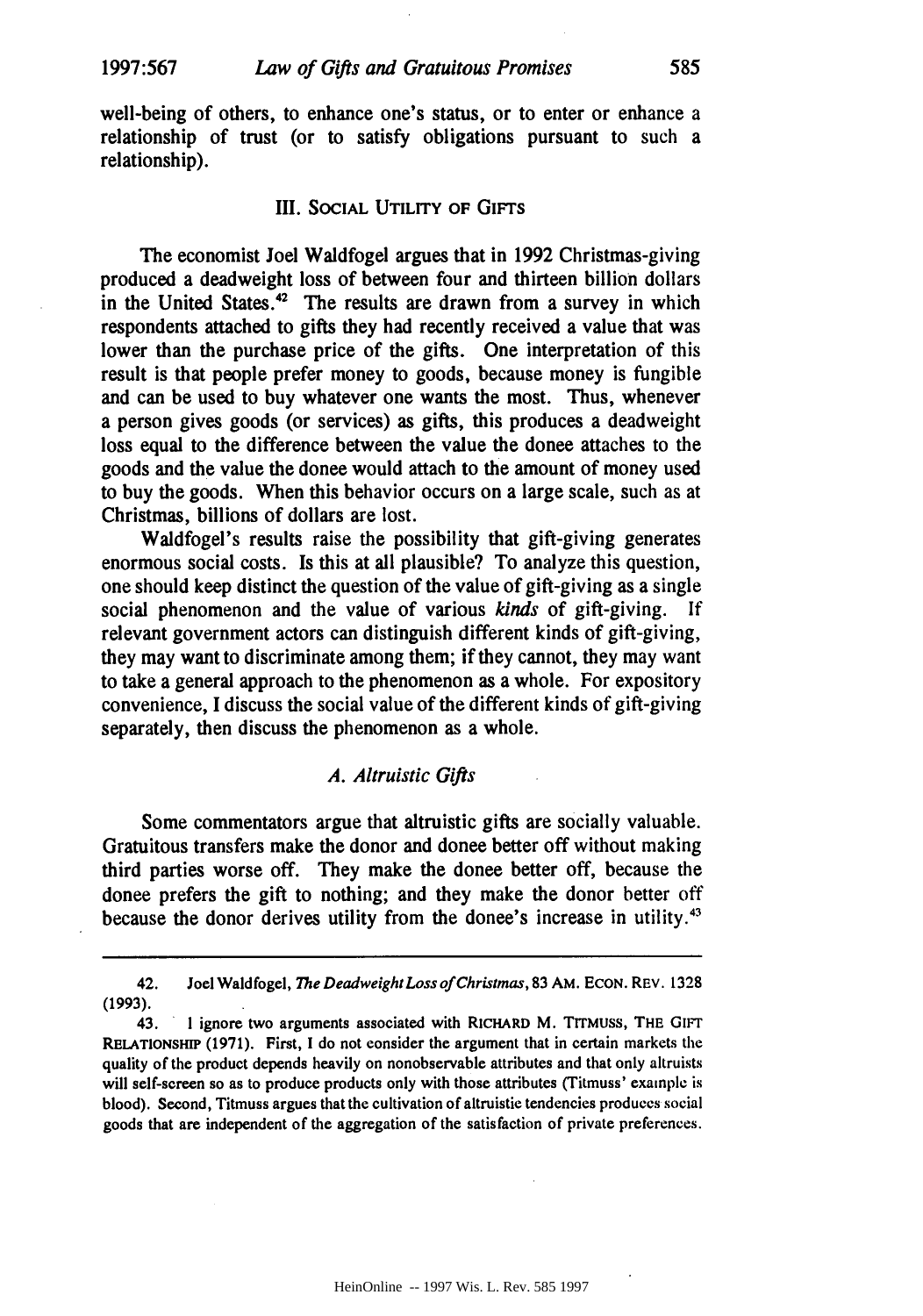Gratuitous promises similarly make both parties better off without making third parties worse off. The donor might prefer making a gratuitous promise to making a gratuitous transfer, because in doing so he gives the donee a reliance interest that increases the value of the gift to the donee and himself time to use the goods prior to performance.<sup>44</sup>

Impure altruism is similarly straightforward. A gift from an impure altruist can be thought of as a conditional promise-"I promise to give you **\$100** so long as you use it to buy food." Because the donee often cannot commit himself to satisfy the condition, the impure altruist uses a form of donation whose use is limited (for example, food or food stamps rather than cash to buy food). The donee has the option of declining the gift, and will do so if the gift would make him worse off than he would be without the gift. If he accepts the gift, then the gift must be in the joint interests of the parties.

There are several problems with these arguments. As Kaplow points out, the donor takes account of the donee's utility only as it is translated into his (the donor's) own utility function, and does not account for it separately as it would be in a social welfare function.<sup>45</sup> For example, suppose that the donor proposes to give the donee a painting worth \$100 to the donor and \$200 to the donee, and that the donor values the donee's well-being at a discount of 40%. The donor makes the gift because he gains \$120 worth of utility while losing **\$100.** In addition, the donee gains \$200 from the gift. The gift, which would result in a Pareto improvement, will occur. Now suppose that the donor values the donee's well-being at a discount of **60%.** The donor does not make the gift because its cost (\$100) exceeds the benefit to him (\$80). However, if the donor did give the gift, the donee would gain \$200, which exceeds the donor's loss. The gift will not occur, but if it did, it would increase total utility, though it would not result in a Pareto improvement. Although it is theoretically possible that the donee would offer to pay the donor, say, \$21 to make the gift, thus making both the donor and the donee better off and enabling the "gift" to occur, this Coasean bargain rarely, if ever, happens.

A possible reason for this bargaining failure is that recipients are never quite sure whether a gift is intended for altruistic or for trustenhancing reasons. Attempting to bargain over a trust-enhancing gift is terribly improper, as it suggests that the donee is neither a cooperator who seeks a relationship nor a cooperator who does not seek this

<sup>44.</sup> **See** Shavell, supra note **1, at** 402 (giving this and additional reasons).

<sup>45.</sup> **See** Louis **Kaplow,** *A* **Note on** *Subsidizing Gifis, 58 J.* **PUB. ECoN.** 469 (1995). The general point about double counting is also made in David **D.** Friedman, Does Altruism Produce Efficient Outcomes? Marshall Versus Kaldor, **17 J. LEGAL** STUD. **1 (1988).**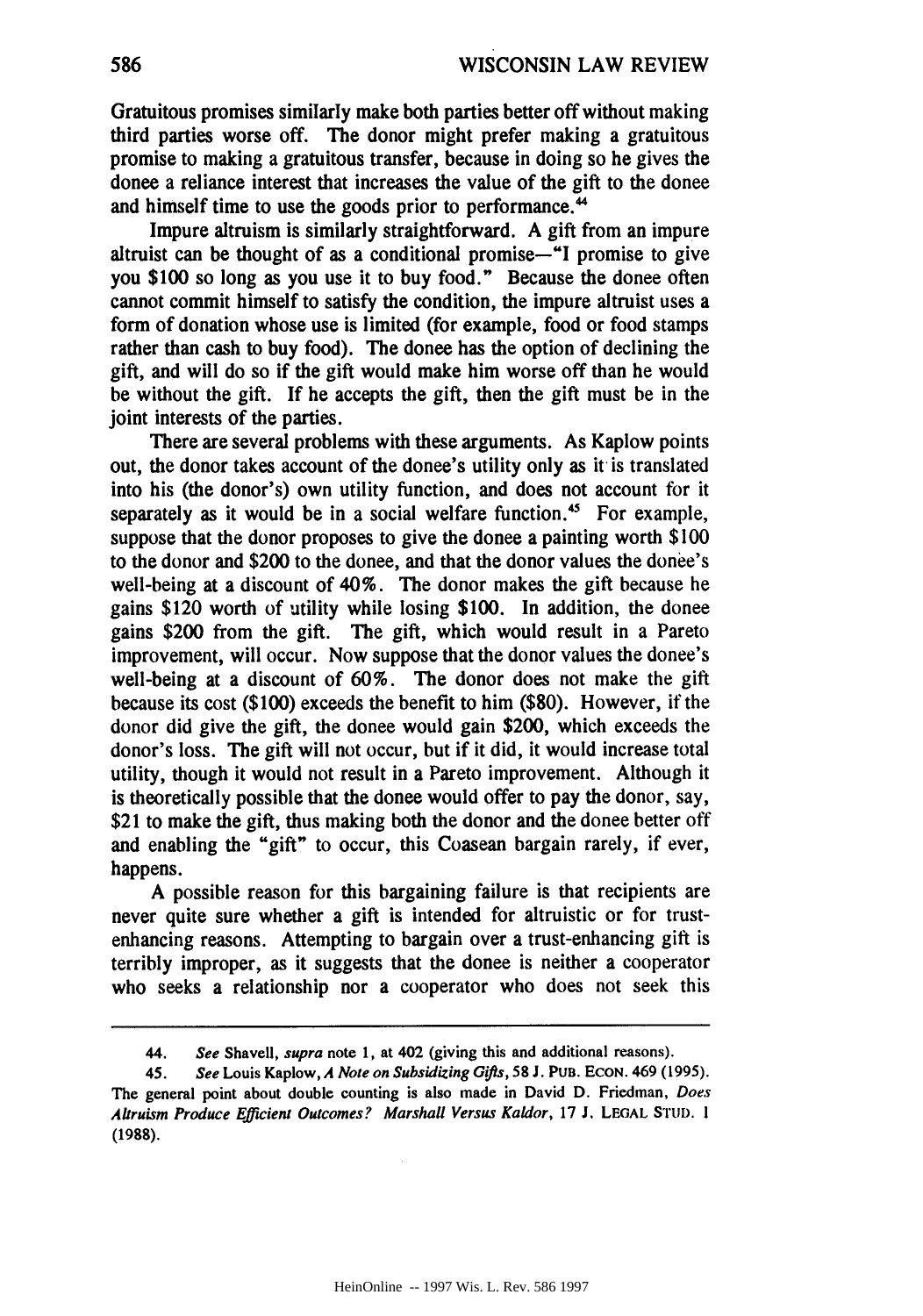particular relationship, but rather an opportunist seeking to get a signaling gift at no cost to himself-something that would be in the interest of no one to admit. Bargaining is appropriate when the donor is an altruist; but a pure altruist would give money, not goods, so the bargaining would not be necessary.<sup>46</sup>

Two other problems with altruistic behavior can be briefly mentioned. These problems are sometimes called "Samaritan's dilemmas." First, altruistic donors can be exploited **by** their donees. Suppose the donor consumes some of his own resources in time periods one and two, and makes a gift from his period one resources to the donee which the donee receives in period two. Because the donor cares about the donee's well-being, the donor will give the donee more money when the donee is poor and less money when the donee is wealthy. To ensure the largest possible gift, the donee consumes all his resources in period one and saves none for period two, realizing that the donor will have to give him a large gift so that he can survive period two. Foreseeing the donee's behavior, the donor has little choice: he can simply give the donee more wealth in period two than he would otherwise want to give, or he can commit himself not to. **by** overconsuming in period one, thus limiting the amount he can give to the donee in period two. **A** Pareto improvement would occur if the donee could commit himself not to overconsume in period one, but there exists no such means of selfcommitment.

Second, altruism interferes with cooperation. Suppose *A* and *B* embark on a cooperative endeavor, and *A* has altruistic feelings toward *B.* Assuming no third-party.enforcement mechanism, *A* and *B* can cooperate only if their discount rates are sufficiently low and *A* and *B* can credibly punish each other should cheating occur. **If** *A* is sufficiently altruistic, however, *A* will not punish *B;* foreseeing this, *B* will cheat. Foreseeing this, *A* will not enter the relationship and the cooperative surplus is **lost. <sup>47</sup>**

<sup>46.</sup> Kaplow points out that a Coasean bargain will not occur because an altruist would not gain from a return payment. **A** gift plus a return payment is equivalent to a smaller gift; but if that gift would not be made, then neither would the donor accept the bargain. **See** Kaplow, **supra** note 45. This argument does not hold, however, when the donor is an impure altruist and has the choice between giving or not giving a "lumpy" gift, like a family heirloom.

<sup>47.</sup> See B. Douglas Bernheim **&** Oded Stark, Altruisn Within the Family **Reconsidered: Do Nice Guys** Finish **Last?, 78 AM. ECON. REV.** 1034 **(1988).** Further discussions can **be** found in **ODED** STARK, ALTRUISM **AND** BEYOND **(1995).** The first argument is also made **by** James M. Buchanan, *The* Samaritan's Dilemma, *in* ALTRUISM, MORALITY, **AND** ECONOMIC THEORY **71** (Edmund **S.** Phelps ed., **1975);** Shavell, supra note 1.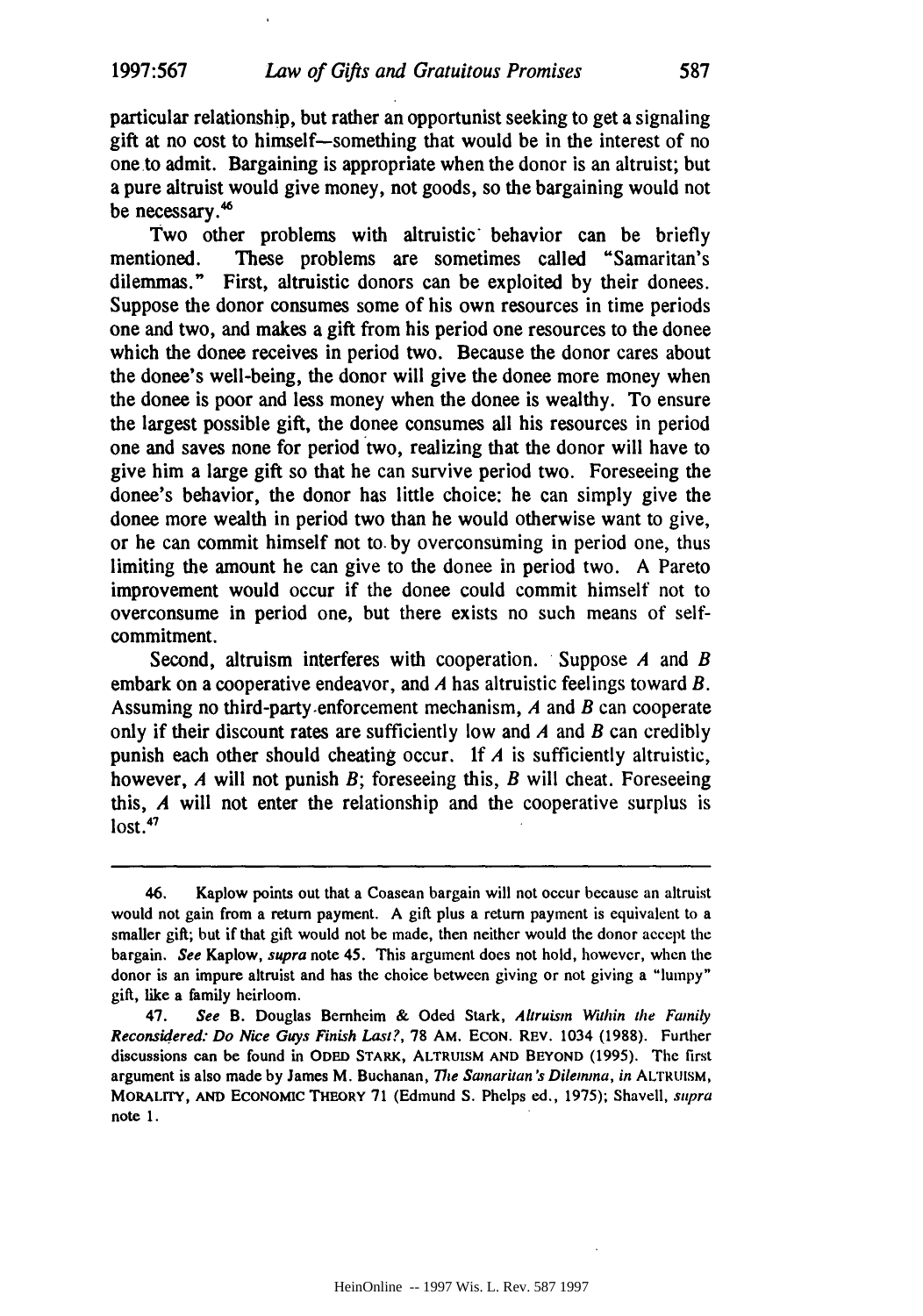These arguments reveal inefficiencies even when the donation does not harm third parties. An additional inefficiency arises when donations do harm third parties. As we shall see, a theme in legal history is the problem of heads of families who give away or bequeath much of their wealth to people who do not belong to their family, rather than providing for the support of their families. Many countries and some of the United States have put restrictions on inheritance and inter vivos gift-giving in order to deter this behavior.<sup>48</sup>

I will discuss this phenomenon at greater length shortly. For now, it is worth pointing out that such extra-family gifts are more likely to injure family members than ordinary commercial transactions. When the head of a household gives gifts to a paramour or to a charity, he reduces the pool of family assets. In contrast, when he buys goods, he does not necessarily reduce the value of the family assets and may augment them (although not if he consumes the goods or if he makes bad investments). As we shall see in Part IV, this distinction may justify different legal treatments of gifts and exchanges. $49$ 

#### *B. Status-Enhancing Gifts*

To analyze the social utility of status-enhancing gifts, I distinguish the effects of such gifts on the donor, the donee, and observers of the gifts.

*The donee.* When a tycoon endows a university building or chair in his name, clearly the university benefits. Interestingly, the university does not suffer a loss of status or if it does, the loss is presumably less than the gain.<sup>50</sup> When an individual accepts a donation from a wealthy person, that individual often loses status. As noted earlier, the reason is probably that the person signals his poverty when he accepts a gift. The observer might regard him contemptuously as a "retainer," or, if such is the case, a "poor relation." It seems appropriate to assume, however, that the donee believes that the benefit of increased wealth exceeds the costs resulting from a loss of status.

*The observers.* Observers both gain and lose from donations. On the one hand, they gain to the extent they share in the consumption of a public good supported by the donations. On the other hand, they lose to

**<sup>48.</sup>** See **JOHN** P. **DAWSON, GIFTS AND PROMISES (1980).**

<sup>49.</sup> For another critique of altruistic gift-giving, see Jeffrey **E.** Stake, Darwin, *Donations, and the Illusion of Dead Hand Control,* 64 **TUL.** L. REV. **705 (1990).**

**<sup>50.</sup>** Ostrower notes that wealthy individuals solicit donations from each other for the benefit of the institutions on which they serve as board members. *See* OSTROWER, *supra* note **23. If** these institutions did not exist, who would get the money? The act of donating is more important than the well-being of the recipient.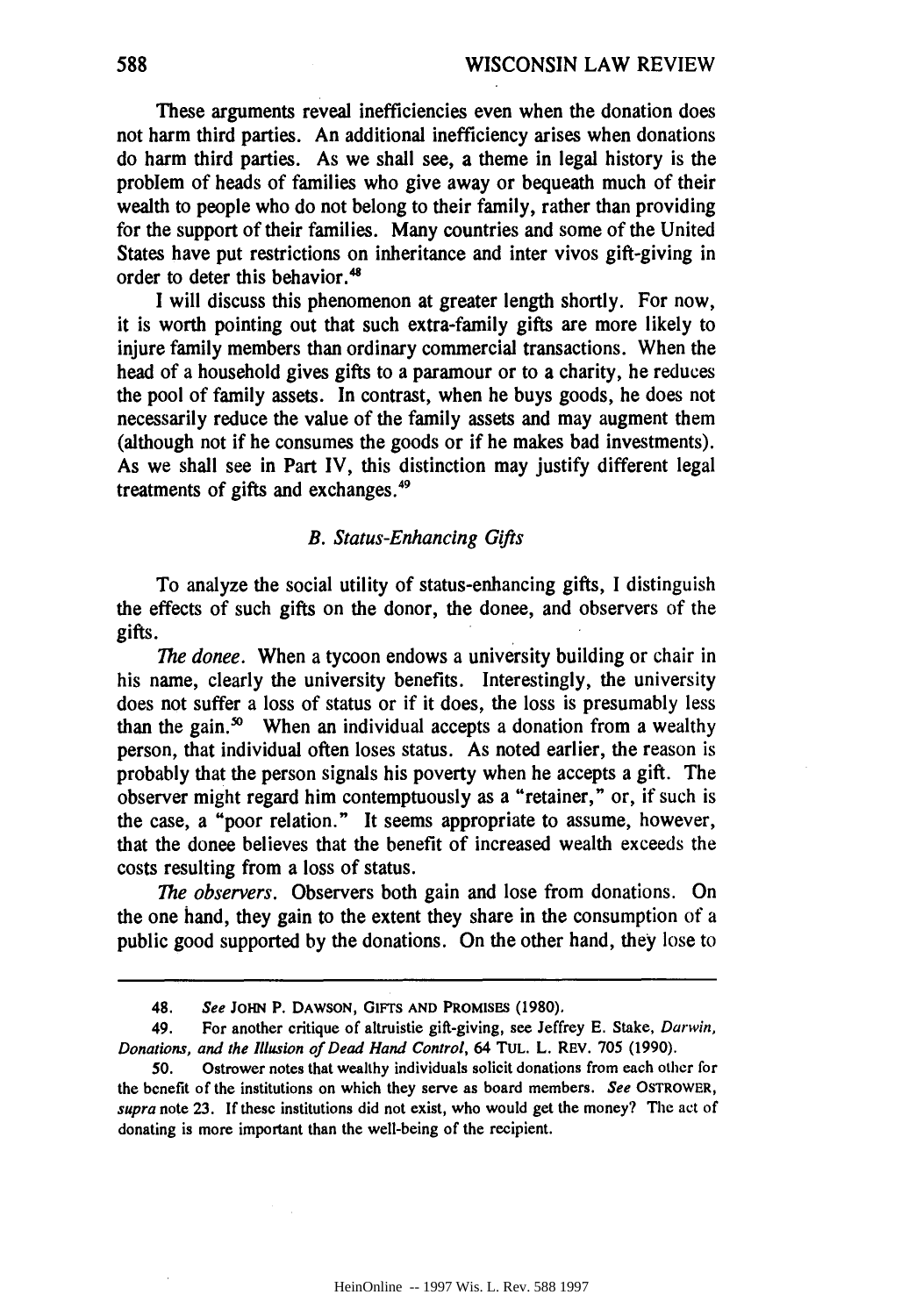the extent that they care about their own status, and to the extent that status is a function of the relative size of one's contributions. When a large donation is made, status-conscious observers must dig into their pockets just to maintain their rank.<sup>51</sup> The balance of these costs and benefits cannot be determined in the abstract.

*The donor.* At first sight, one would argue that the donor gains **by** making the gift-he gains status. As discussed earlier, however, status is a peculiar good. **A** large gift to a university does not raise the donor's status unless the act is unusual. **If** everyone routinely gives such gifts, the donor's gift does not distinguish him for his generosity and wealth. Thus, the utility of the gift to the donor depends on-the behavior of others. **If** enough people seek to enhance their own status by giving gifts, then the cost of any particular gift necessary to enhance the status of the donor must rise. $52$ 

The competition for status is a prisoner's dilemma. Each potential donor faces a choice between making a gift, in order to assert his status, and not making a gift. **If** he expects other people to give gifts, he should give a gift, because otherwise he will lose status. **If** he expects the others not to give gifts, he should give a gift, because **by** doing so he gains status at the expense of the others. Therefore, each potential donor will give the gift. But because everyone gives a gift, no one gains status (because giving a gift does not distinguish one from the others); and this outcome is inferior to the case where no one gives a gift. In the latter outcome, no one gains status; but at least no one incurs the expense of the  $e$ ift. $53$ 

It might be argued that status competition is socially beneficial, because it leads to the provision of public goods.<sup>54</sup> The external value of donors' contributions to the public good exceeds the cost to themselves. The problem with this argument is that there is no reason to believe that the equilibrium at which the donors give gifts matches the socially beneficial level of gift-giving. It might be lower or higher.

In addition, the equilibrium will favor some charities at the expense of others in a way that bears no relation to their social utility. The amount of money raised **by** a charity from status-seekers is a function not of its social value, but of the extent to which its purpose justifies

52. See *FRANK,* supra note 22; McAdams, supra note 22; **cf.** *BLAU,* supra note *5.*

**53.** See *FRANK,* supra note 22.

54. See McAdams, supra note 22. For a general discussion, see JOHN D. COLOMBO **k** MARK **A.** HALL, THE CHARITABLE TAX **EXEMPTION** (1995).

**<sup>51.</sup>** OSTROWER, supra note **23,** at 43; see also **BLAU,** supra note **5,** at **318.**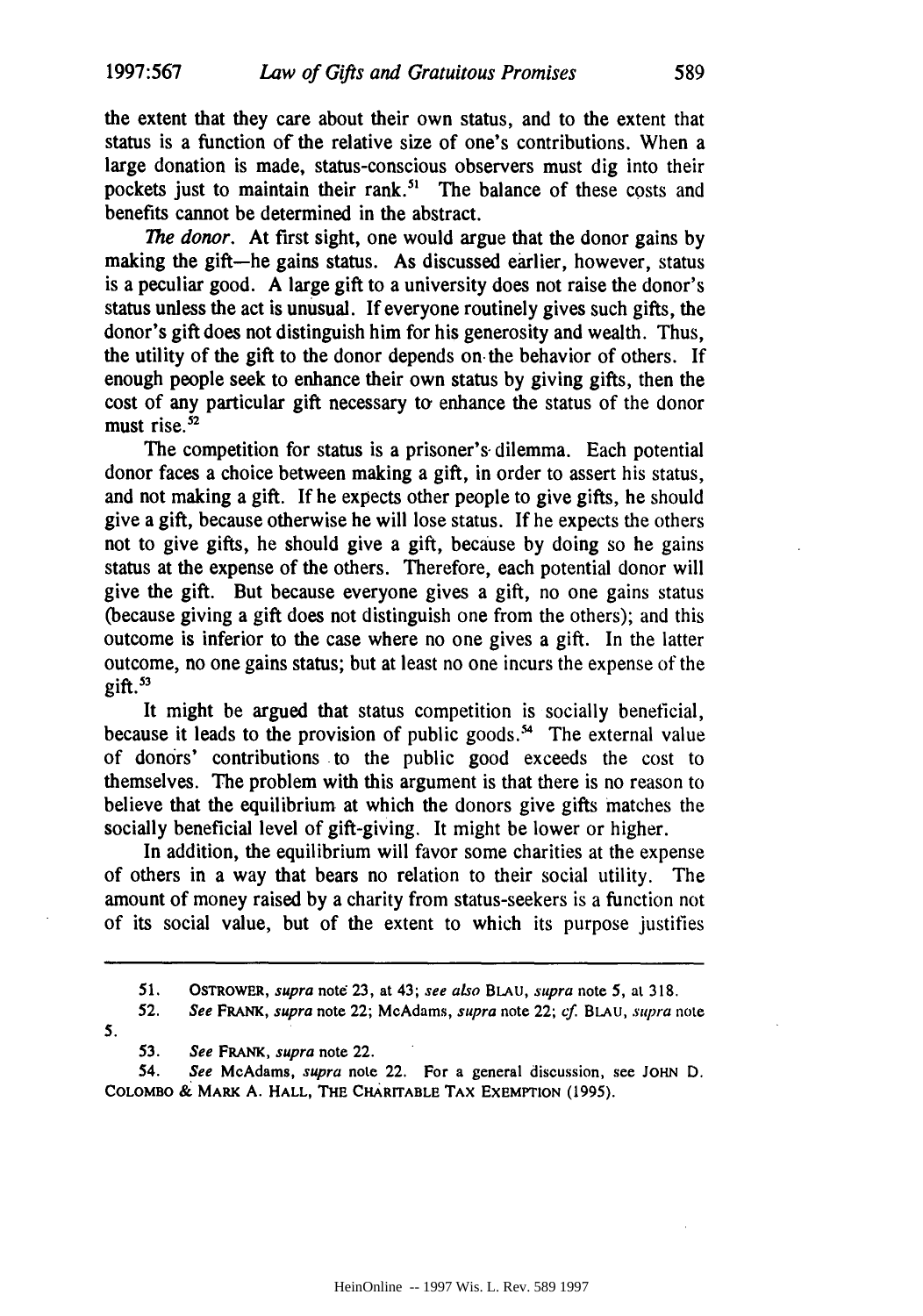expenditures on media that widely disseminate its list of donors.<sup>55</sup> Status-enhancement is most likely to occur when the donor's generosity can be prominently memorialized, as when a building or chair is named after him, or when names are listed on plaques or in programs that are widely seen. Many charities, such as anti-poverty charities, cannot offer these services or can do so only by distorting their mission (constructing buildings, for example, rather than providing services), or simply by providing donors with a means of publicity. Hence the common but incongruous sight of catered black-tie balls held for the purpose of raising money for poverty relief.<sup>56</sup> Because there is no relation between the public prominence of a charity, or the prominence of its activities, or the ease with which its mission justifies the production of buildings or permanent institutions, and its social value, status-driven philanthropy cannot be expected to maximize social welfare.'

Evidence for the social disutility of status-enhancing gift-giving may be found in a wide range of contexts. In many societies, especially highly stratified ones, people sometimes ruin themselves in an effort to meet giftgiving obligations. The dowry system in India, for example, leads to far too much mayhem to have a plausible claim as an efficient institution.<sup>51</sup> The dysfunctional nature of some forms of gift-giving can be seen in the social and legal responses to them. Many subcultures feature social norms against "too much" gift-giving. For example, elite New York society frowns upon wealthy social climbers who in making extravagant gifts to establish their status humiliate old families who cannot match them.<sup>59</sup> And one even finds attempts to outlaw certain kinds of giftgiving. India, for example, has laws against dowry; and, to take a trivial but telling example, when the practice of tipping came to the United

<sup>55.</sup> Cf. Glazer & Konrad, *supra* note 17. For an example of the way a donee will engage in elaborate techniques for publicizing the gift, see supra note **18** (discussing the Barclay gift).

**<sup>56.</sup>** These events always stir a strange mix of emotions: envy, at the members of high society from which one is ostentatiously excluded; disgust, at their hypocrisy-they obviously don't care about poverty enough to go without their lobster bisque; gratitude, at their generosity, as they could have spent all their money on themselves.

*<sup>57.</sup>* Charitable giving, especially **by** the wealthy, is skewed toward high-profile gifts to cultural institutions. *See* **OSTROWER,** *supra* note 23; **WHO BENEFITS** FROM **THE NONPROFIT SECTOR?** (Charles T. Clotfelter ed., 1992). The exception is contribution to religious organizations.

**<sup>58.</sup>** For descriptions, see Marguerite Roulet, *Dowry and Prestige in Northern India,* 30 **CONTRIBUTIONS INDIAN** Soc. **89** (1996); **MOHINDERJIT KAUR TEJA,** DOWRY: **A STUDY IN ATTITUDES AND PRACTICES** (1993).

<sup>59.</sup> *See* **OSTROWER,** *supra* note 23; *see also* Roger D. Congleton, *Efficient* Status Seeking: Externalities, and the Evolution of Status Games, 11 J. ECON. BEHAV. & **ORGANIZATION** 175 (1989) (discussing other ways in which inefficient status-seeking competitions are discouraged).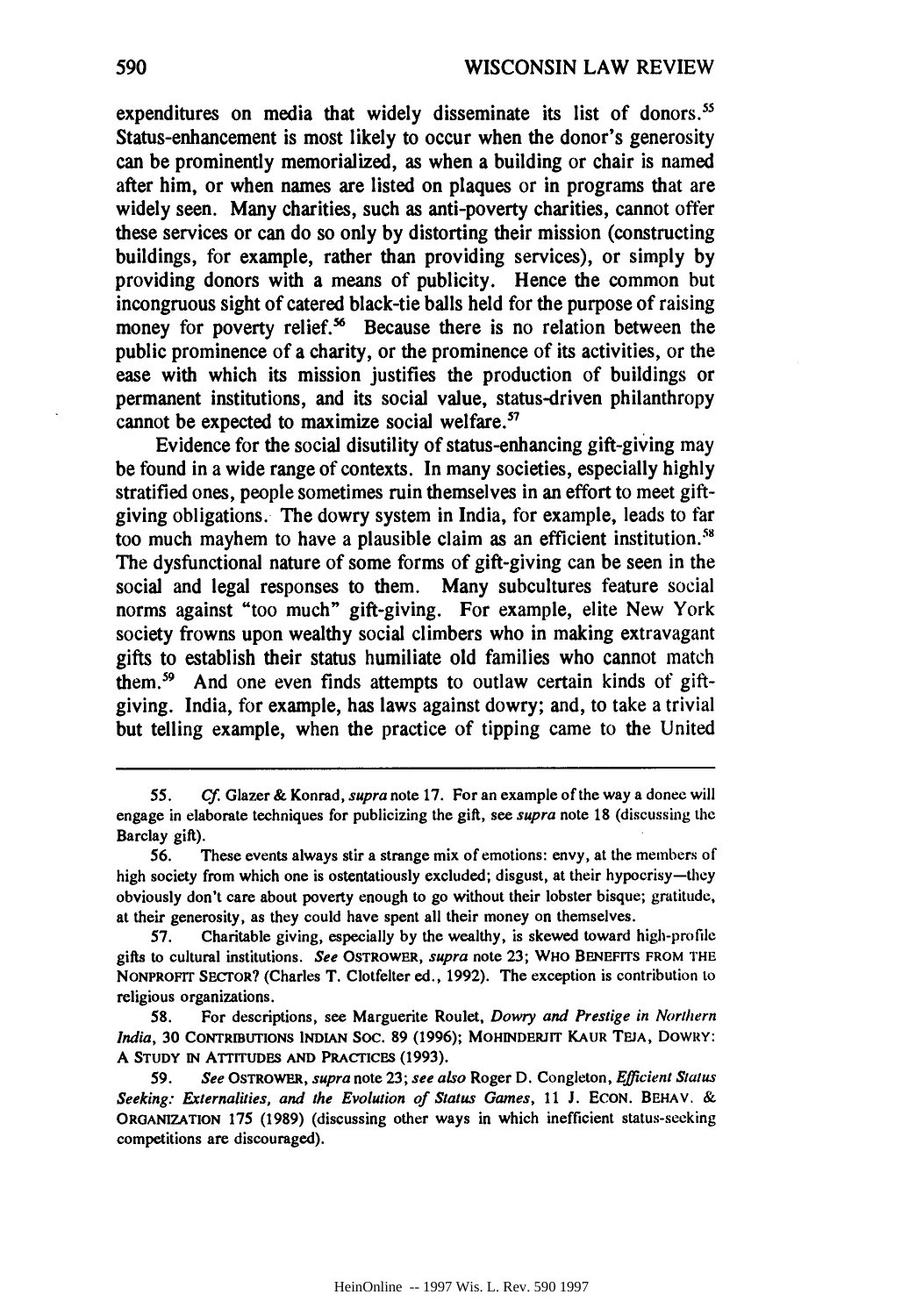States in the beginning of the twentieth century, many states prohibited it **by** law.'

## *C. Trust-Enhancing Gifts*

Trust relationships allow parties to exploit gains from trade that cannot be exploited though legal contracting. At first sight, one might conclude that therefore the use of gifts to enter and maintain trust relationships is a socially valuable practice. On reflection, this conclusion must be qualified. The problem arises from the struggle between opportunists, who attempt to mimic cooperators, and cooperators, who attempt to distinguish themselves from opportunists. Suppose, for example, that everyone-both opportunists and cooperators-conveys signaling gifts. If the opportunists would lose more **by** being identified, and thus avoided, than they would gain **by** saving on the cost of giftgiving, then they will not deviate from the equilibrium; but neither would the cooperators, for then they would be mistaken as opportunists and lose the gains from the trust relationship. Both types would be better off if they could enter a binding commitment never to give gifts, since they would then save on the costs of gift-giving without losing any other benefit. But there is no mechanism **by** which such a commitment could occur. Now, suppose that only cooperators give gifts and opportunists do not give gifts. It may be the case that all cooperators would be better off if none of them gave gifts (the cost of giving gifts exceeds the gains from cooperative relationships when opportunists and cooperators cannot be distinguished), while at the same time no single cooperator would deviate from the equilibrium (the cost of giving gifts is less than the cost of being mistaken for an opportunist and avoided). Both examples show that one cannot say in the abstract whether trust-enhancing gift-giving equilibria are efficient.<sup>61</sup>

## *D. The Social Value of Gift-Giving*

One possible conclusion about the relative value of gifts and exchanges is that it is more difficult to determine whether gift-giving in general or one particular instance of gift-giving maximizes social welfare, than it is to determine whether commercial exchange maximizes social welfare. Economic theories specify the conditions under which

**<sup>60.</sup>** *See* **VIVIANA A. ZELIzER,** THE **SOCIAL MEANING** OF MONEY 94-99 (1994).

**<sup>61.</sup>** The ambiguity of the welfare implications of signaling models is well-known. For a discussion, see **ANDREU MAS-COLELL ET AL.,** MICROECONOMIC THEORY **455-57 (1995).**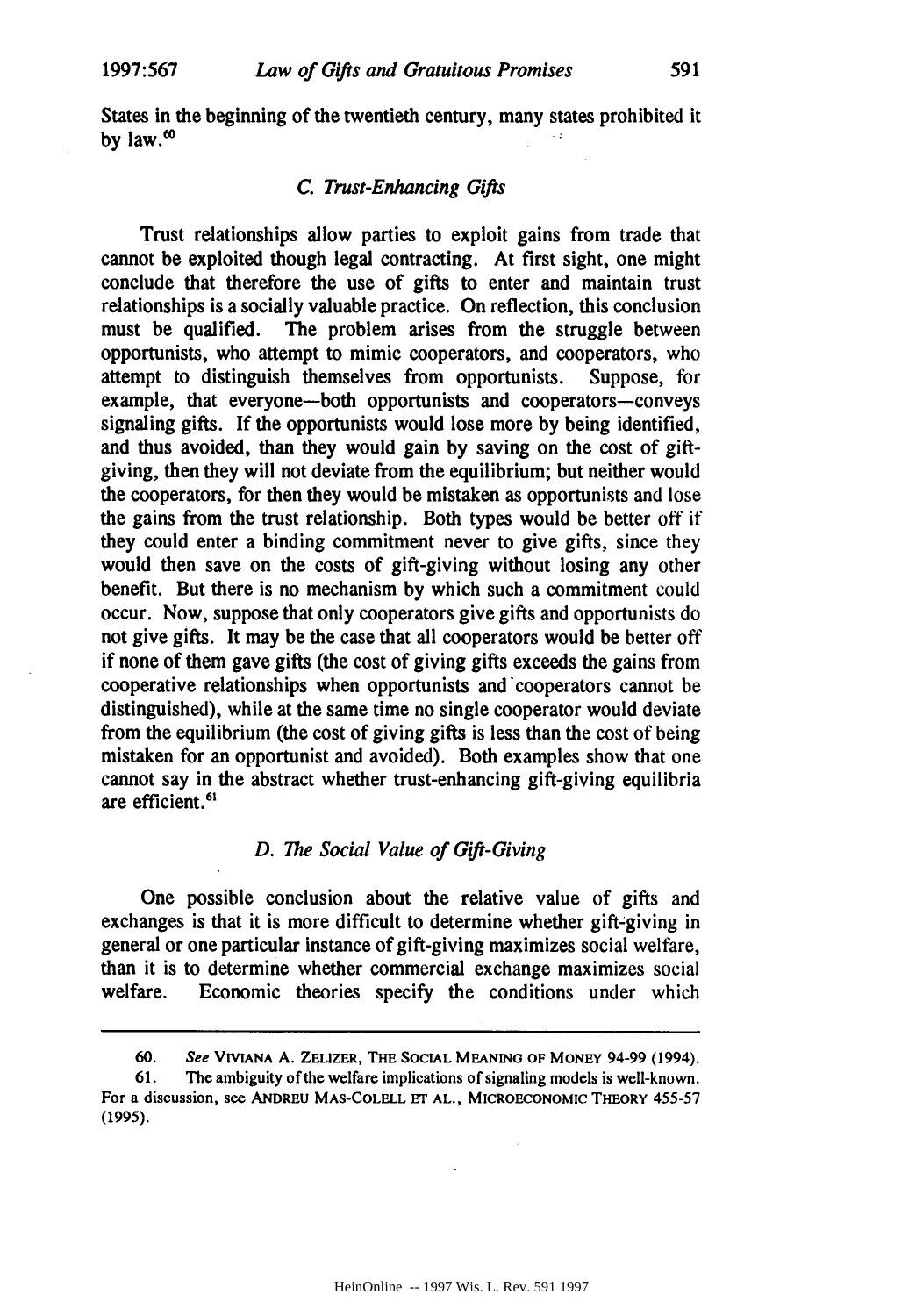commercial markets maximize social welfare and conditions under which they do not. These conditions can be said to obtain, in a rough and ready way, in most routine market transactions. In contrast, because analysis of gift-giving requires complicated and hard-to-test assumptions about interdependent utility, information costs, and strategic behavior, theories of gift-giving produce no analogous theorems. It might be argued that similar complications undermine the general theories about the market. I have supplied one response to this objection-theoretical reasons for believing that parties will exercise altruism, pursue status, and signal trust outside the market-but at bottom the plausibility of this response depends on the answers to difficult empirical questions. Thus, although the analysis of the social value of gift-giving reveals interesting inefficiencies often overlooked in the literature, it does not provide a firm basis for evaluating the law. A more promising approach is to ask whether specific forms of legal restrictions on or protections for gift-giving are likely to promote welfare. This is the subject of the next section.

## IV. **LEGAL IMPLICATIONS**

This Part uses the preceding analysis to shed light on the legal regulation of gift-giving. Section A examines the preliminary issue of whether gratuitous promises and gratuitous transfers should be treated identically **by** the law, and concludes that they should not. Sections B-D analyze the optimal legal treatment of gifts and gratuitous promises relative to the legal treatment of exchanges. Section E discusses fraudulent conveyance law.

## *A. Transfers and Promises*

Commentators have pointed out that one problem with the literature on gifts is that it does not adequately account for the law's seemingly oddly different attitude toward gratuitous promises and gratuitous transfers. One might think that one way to rationalize the law is to show that gifts are socially costly, while commercial exchanges are valuable; thus the refusal to enforce gratuitous promises is justified. But this argument would explain too much. If gifts are bad, why don't courts refuse to enforce gratuitous transfers-for example, **by** allowing transferors the right to revoke the transfers?<sup>62</sup> An adequate explanation

**<sup>62.</sup>** This point is emphasized **by** both Eisenberg and Kull. Eisenberg, supra note 2; Kull, supra note 2. Eisenberg argues that transfers are harder than promises for a putative donee to fake, and that transfers are more likely than promises to have been a subject of deliberation on the **part** of the donor.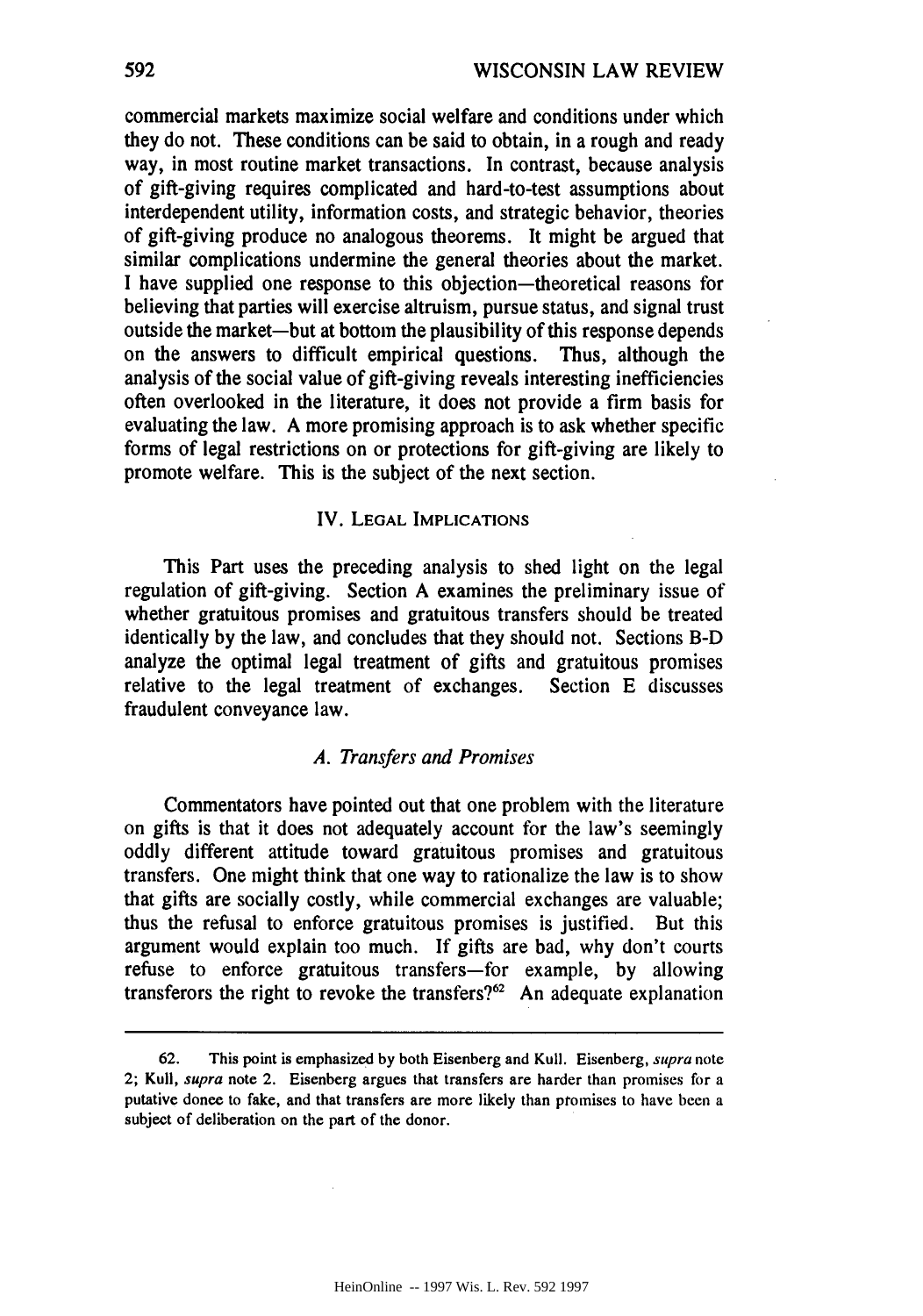for the law's treatment of gift-giving must show **(1)** why gratuitous promises are given less protection than non-gratuitous promises, while (2) gratuitous transfers are given the same level of protection that nongratuitous transfers receive.

As an initial matter, the legal premises of the previous argument are not correct. The law actually gives gratuitous transfers less protection than non-gratuitous transfers. In fraudulent conveyance law and in law relating to forced heirship, there are standard conditions under which gratuitous transfers can be revoked routinely (regardless of motive), whereas non-gratuitous transfers can be revoked only upon proof of fraud. Still, the argument is important, because it forces one to keep separate different legal phenomena and not to provide overly general explanations.

To address this argument, we imagine two rules that could be used to govern attempts **by** promisors to revoke promises and transferors to revoke transfers. For expository convenience, define a "sender" as a general term that refers to transferors and to promisors, and a "receiver" as a term that refers to transferees and to promisees. Under the "senderprotection rule" the sender has the right to revoke a promise or transfer without compensating the receiver. Under the "receiver-protection rule" the sender may not revoke a promise or transfer or may only do so upon providing compensation. The question is whether it is possible that the sender-protection rule is more appropriate for promises while the receiver-protection rule is more appropriate for transfers.

Under a receiver-protection rule a promisee will "rely" on the promise in the sense of investing in equipment and so forth in anticipation of acquiring the goods in order to increase their value to himself. This reliance by the promisee benefits the promisor either because the promisor is an altruist and gains from the promisee's increase in utility or the promisor is a nonaltruist and gains from the higher price the promisee is willing to pay for goods that he (the promisee) can rely on prospectively. **Of** course, the promisor faces a cost. **If** the promisor decides after the promise that he values the goods **by** more than what he gains from the promisee, he will wish to break the promise. **A** receiver-protection rule forces the promisor to protect himself either **by** not making the promise or **by** making a conditional promise-both of which are costly.

Similarly, under a receiver-protection rule a transferee will rely on the transfer in the sense of investing in the goods in order to increase their value. The transferee's reliance benefits the transferor either because the transferor is an altruist and gains from the transferee's increase in utility or the transferor is a nonaltruist and gains from the higher price for the goods. But if the transferor decides after the transfer that he values the goods **by** more'than what he gains from the transferee, he will wish to revoke the transfer. **A** receiver-protection rule forces the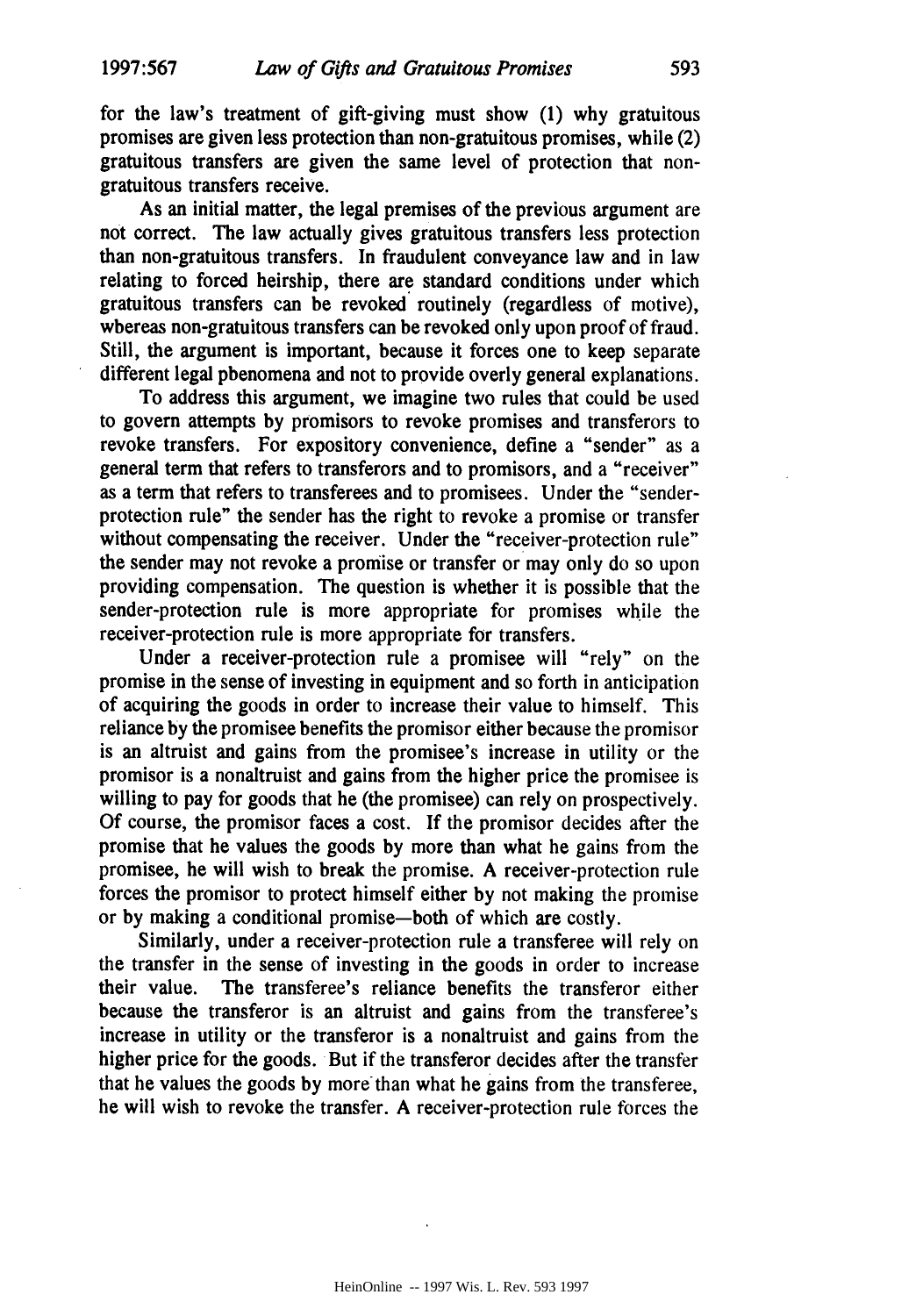transferor to protect himself **by** either not making the transfer or making a conditional transfer (such as with a lease). Again, this is costly.

Now consider a sender-protection rule. Under a sender-protection rule, the sender incurs no risk should events change his valuation of the promise or transfer. But now the receiver bears all the risk. If he relies on the promise or transfer in order to increase its value, he bears the full loss of the investment upon breach or revocation. To protect himself, either the receiver will not accept the promise or transfer, or will do so only if the sender can in some way commit himself not to break the promise or revoke the transfer. Since the law provides the sender with no means for doing this, it will be costly, perhaps prohibitively costly, to make promises or transfers. As a result, the receiver will not engage in value-maximizing reliance, and the sender will not obtain any portion of the gains that would be generated through such reliance.

Thus, the proper rule must, first, force the sender to internalize the receiver's costs in reliance on the transfer. However, such a rule would also cause the receiver to overrely, since under this rule the receiver would bear none of the costs of his reliance. Thus, second, the rule must discount damages to some extent in order to discourage overreliance when overreliance is likely to be a problem. The standard result is that the damages must be invariant with respect to reliance and, ideally, set at the level that causes the sender to behave efficiently.<sup>63</sup>

The efficient amount of reliance is probably on average higher for transfers than for promises. The reason is that on average the transferee possesses the goods for a longer period of time than does the promisee. While the promisee awaits delivery, the comparable transferee already has possession. Generally speaking, the possessor of a good can exploit it more effectively than a non-possessor. The promisee, to be sure, as prospective possessor, can make investments that increase the value of the goods once they reach his hands, but because he does not obtain a return on the goods immediately and because he has only second-hand information about them and no control over them, his investment is likely to produce lower returns than the comparable transferee's investments. Put another way, the transferee would have to protect himself from revocation under a sender-protection rule **by** hedging over the useful life of the goods; the promisee needs to protect himself only during the period prior to performance. Thus, the law should grant the transferee more protection than the promisee—as it does.<sup>64</sup>

**<sup>63.</sup>** The analysis up to this point follows and generalizes the discussion in Goetz and Scott, **supra** note **1;** the latter discusses only promises, whereas this analysis refers both to promises and to transfers.

<sup>64.</sup> In fact, the law protects the transferee with a property rule and the promisee usually with a liability rule. The property rule ensures that any surplus generated **by** the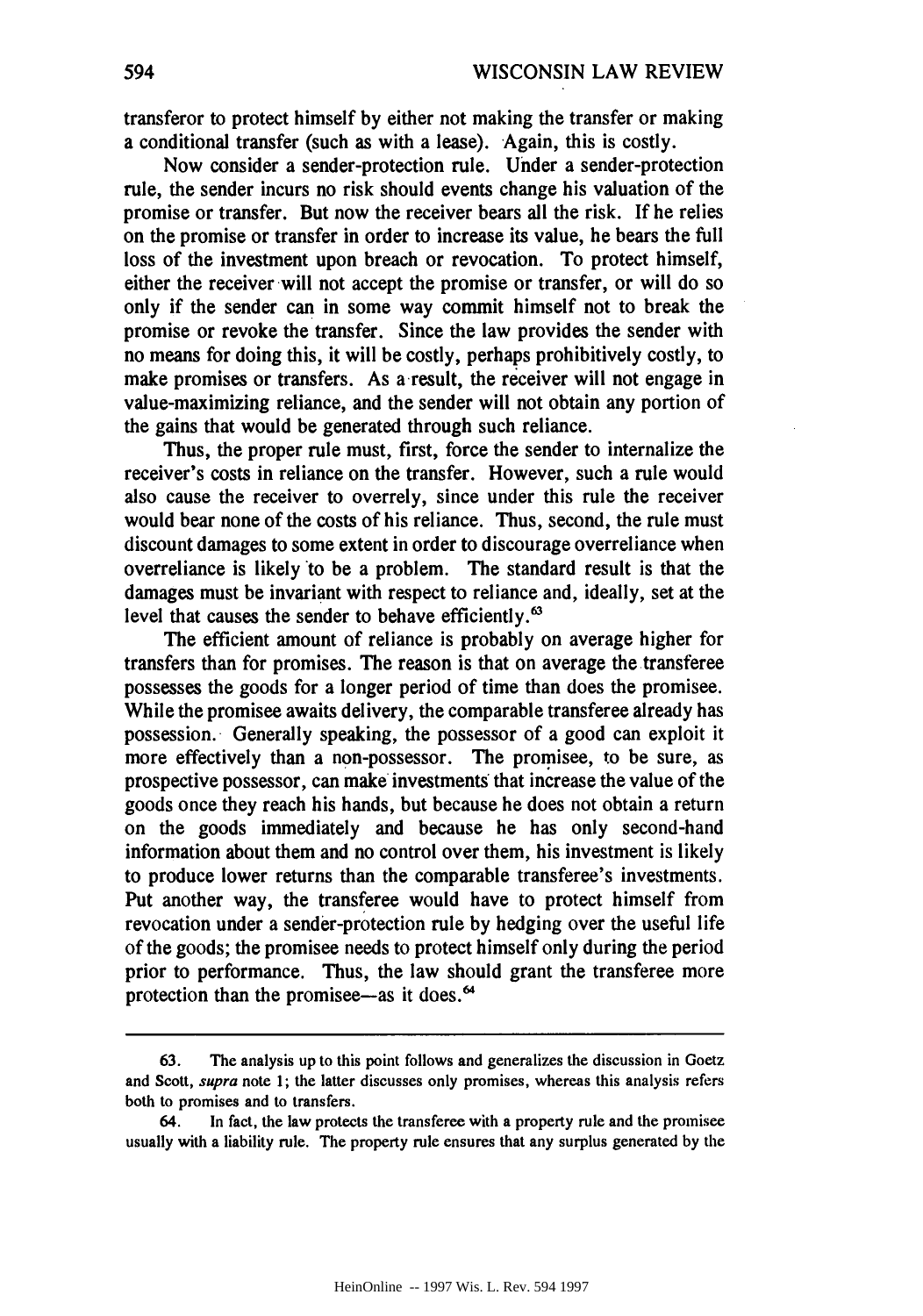This discussion does not explain the legal treatment of gratuitous promises and transfers, $\mathfrak{G}$  but it sets the stage for such an explanation. It does so **by** showing that the law could sensibly provide more protection for transferees than for promisees. But there remains the task of showing why the non-gratuitous promisee receives more protection than the gratuitous promisee.

## *B. Altruistic Gifts*

#### **1. TRANSFERS**

In the absence of third-party effects, transferors should not have the right to revoke transfers. Altruistic transfers are not always efficient, but refusing to enforce them would not improve their efficiency. Kaplow's argument, for example, suggests not that altruistic transfers should be discouraged but that they should be subsidized. The implications of the Samaritan's dilemmas are ambiguous, but they suggest that under certain conditions restrictions on altruistic transfers would make donors and donees better off: if the donor cannot commit to transferring goods, the donee will not be able to exploit him. But then either the donor will not be able to satisfy his altruistic impulses or he will invest in expensive nonlegal self-commitment mechanisms that not only increase the cost of his altruism but recreate the donee's opportunity to exploit him!

When altruistic behavior injures a third party, judicial intervention may be justified. This is true both for commercial transactions and for gift-giving, but, as **I** suggested earlier, third-party effects are likely to be more serious for at least some gratuitous transfers than for commercial exchanges. In the case of commercial exchange, the desire for material gain leads one to the market, where mechanisms arise to internalize thirdparty effects. In the case of gift-giving, however, markets rarely exist. Indeed, a historically important source of litigation arises from the practice of wealthy patriarchs giving gifts to paramours and to charities,

breach will go to the transferee, whereas the liability rule gives the promisee some lesser amount. For a discussion, see Louis Kaplow **&** Steven Shavell, *Property Rules* Versus *Liability Rules: An Economic Analysis,* 109 HARV. L. REV. 713 (1996).

**<sup>65.</sup>** The discussion has also not explained whether gratuitous transfers should receive the same amount of protection or less protection than non-gratuitous transfers. It seems likely that protection for both transfers should be in the form of a property rule, and thus protection for each is the same. Both kinds of transferee are likely to value the transferred goods more than both kinds of transferor, the common value of the goods is likely to be high, and judicial evaluation of transferred goods, whether or not they are gifts, is likely to be poor, because once used by transferees they are not susceptible to market evaluation. See id.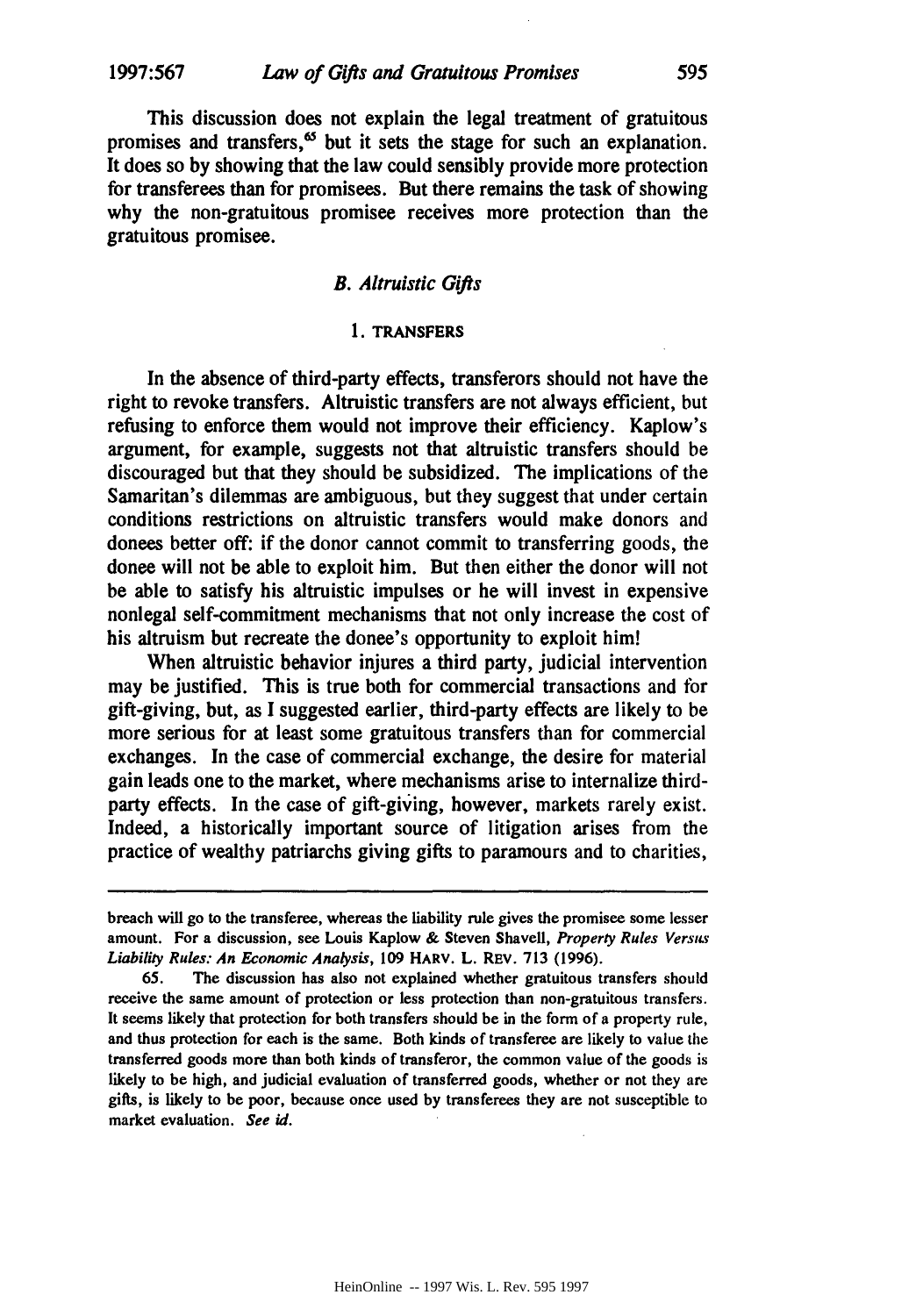at the expense of their relatives. The problem is that children and, to a lesser extent, spouses cannot protect themselves in advance from this kind of behavior with contractual mechanisms. This probably explains why in some countries courts will reverse the transfer or some fraction of it at the demand of disinherited family members.<sup>66</sup> If the family members depend on the donor for their well-being, and thus have given up opportunities to support themselves, the transfer may injure them **by** a greater amount than it benefits the donor and donee. One can conceptualize the donation as a violation of a long-term contract between the donor and his family for support. The court voids the transfer because it violates the donor's obligations to his family.

The problem with this policy is that it interferes with the donee's reliance on gratuitous transfers. In a regime in which gratuitous transfers are often reversed, donees take costly precautions to protect themselves, especially when the value of the transfer is equal to a large fraction of their wealth.<sup>67</sup> An evaluation of the policy requires weighing this cost against the cost to the family members, and it is easy to see that different rules could evolve in different countries.

## 2. PROMISES

When analyzing contract rules, one must take account of the various incentives parties have to engage in suboptimal behavior. These include incentives to make gratuitous promises, to breach them, to take precautions, and to rely on promises.<sup>68</sup> For example, when a donor thinks about promising to buy the donee a car, the level of damages will (in theory) affect (1) whether the donor makes the promise in the first place and how carefully he states the conditions under which he may revoke the promise; (2) whether the donor breaks the promise; (3) whether the donor takes steps to ensure that it will not later be in his interest to break the promise (for example, putting the money in the bank rather than anticipating a rise in the value of his stock portfolio); and (4) whether the donee incurs costs in reliance on the promise (for example, renting out garage space in anticipation of receiving the car). I also will discuss an argument made by Shavell concerning the promisor's

**<sup>66.</sup> See DAWSON,** supra note 48.

**<sup>67.</sup>** See discussion *infra.*

**<sup>68.</sup>** For a discussion of the economic analysis of contract damages, see Richard Craswell, *Contract Remedies, Renegotiation, and the Theory of Efficient Breach,* 61 S. **CAL.** L. REv. **630 (1988).** The literature is too vast to cite; excerpts and citations can be found in FOUNDATIONS OF CONTRAcT LAW 41-138 (Richard Craswell & Alan Schwartz eds., 1994).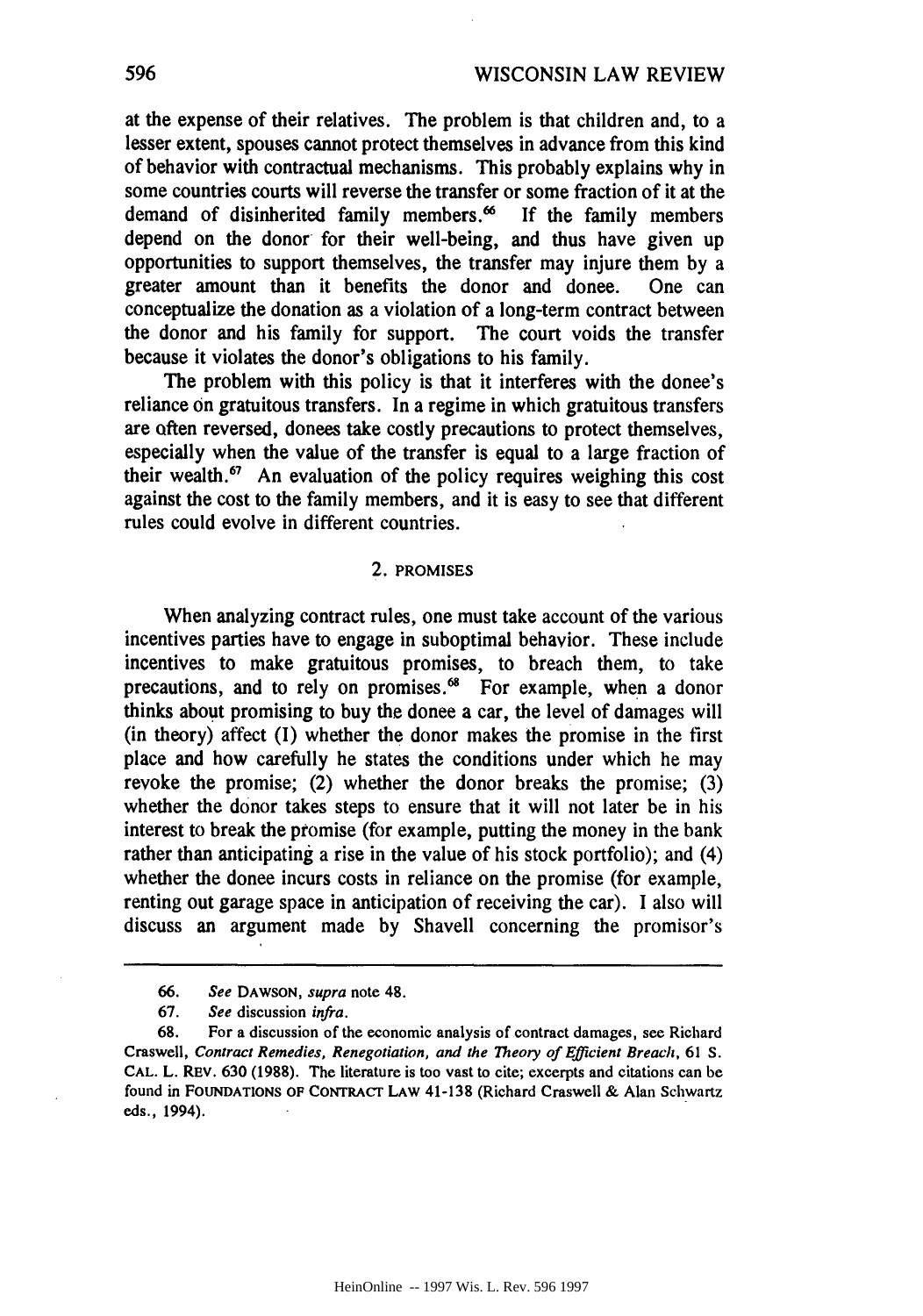incentives to "masquerade," which refers to the donor's incentive to promise to convey the car even when he has no intention of doing so.

*Making promises.* When a promisor makes a promise, he conveys valuable information to the promisee, namely, that the promisor plans to convey resources to the promisee at some future time. The promisee can increase the value of the transfer to himself **by** shifting his position in anticipation of the conveyance (i.e., incurring "reliance costs"). **If** the promise is altruistic and gratuitous, this shift in position benefits the promisor, because it allows him to convey value to the promisee at less cost than if the promisee did not shift his position. At the same time, when the promisor makes a promise, he takes a risk that at the time of performance he will prefer to break the promise-as when the value of the goods unexpectedly increases or the promisee shows ingratitude. **If** promisors can breach at no cost, then they do not bear the risk, but then the promisee bears the risk that his reliance costs will be wasted. **If** the promisor cannot breach or is punished for breaching, then the promisee does not bear any risk, but the promisor does. The proper level of damages would give the promisor an incentive to make promises only when doing.so maximizes the gains to him (from the promisee's gain) and the gains to the promisee (from performance) net of the costs incurred **by** either when the risk materializes. As Goetz and Scott show, this level of damages should roughly equal the promisee's opportunity costs. The reason is that this level of damages forces the promisor to internalize the costs he imposes on the promisee, with the result that he will take "precautions" **(by** not making promises or **by** adding conditions to the promises that warn the promisee of contingencies under which the promisor reserves the right not to perform) that minimize the risk that the promise will lead either the promisor or the promisee to incur a loss.'

In the commercial context, the promisee's opportunity cost is usually the market value of the promise, which is the same as expectation damages. It is true that if breach occurs immediately after the promise, the promisee's reliance is sometimes minimal; but it will at least include the opportunity cost of not obtaining an identical promise from someone else. In the case of gratuitous promises, however, the promisee's opportunity cost is likely to be considerably lower than the market value of the gift. The reason is that a promisee usually does not give up some other promise **by** accepting a gratuitous promise; and while he may shift

**<sup>69.</sup>** Two qualifications should be mentioned. First, the optimal level of damages is the donee's reliance costs discounted **by** a variable reflecting potential beneficial reliance that results from gratuitous promises. This variable can be ignored because it does not change the analysis in the text. Second, the optimal level of damages is the donee's efficient reliance, not his actual reliance. See Goetz and Scott, supra note **1.** Donee's reliance incentives are discussed subsequently.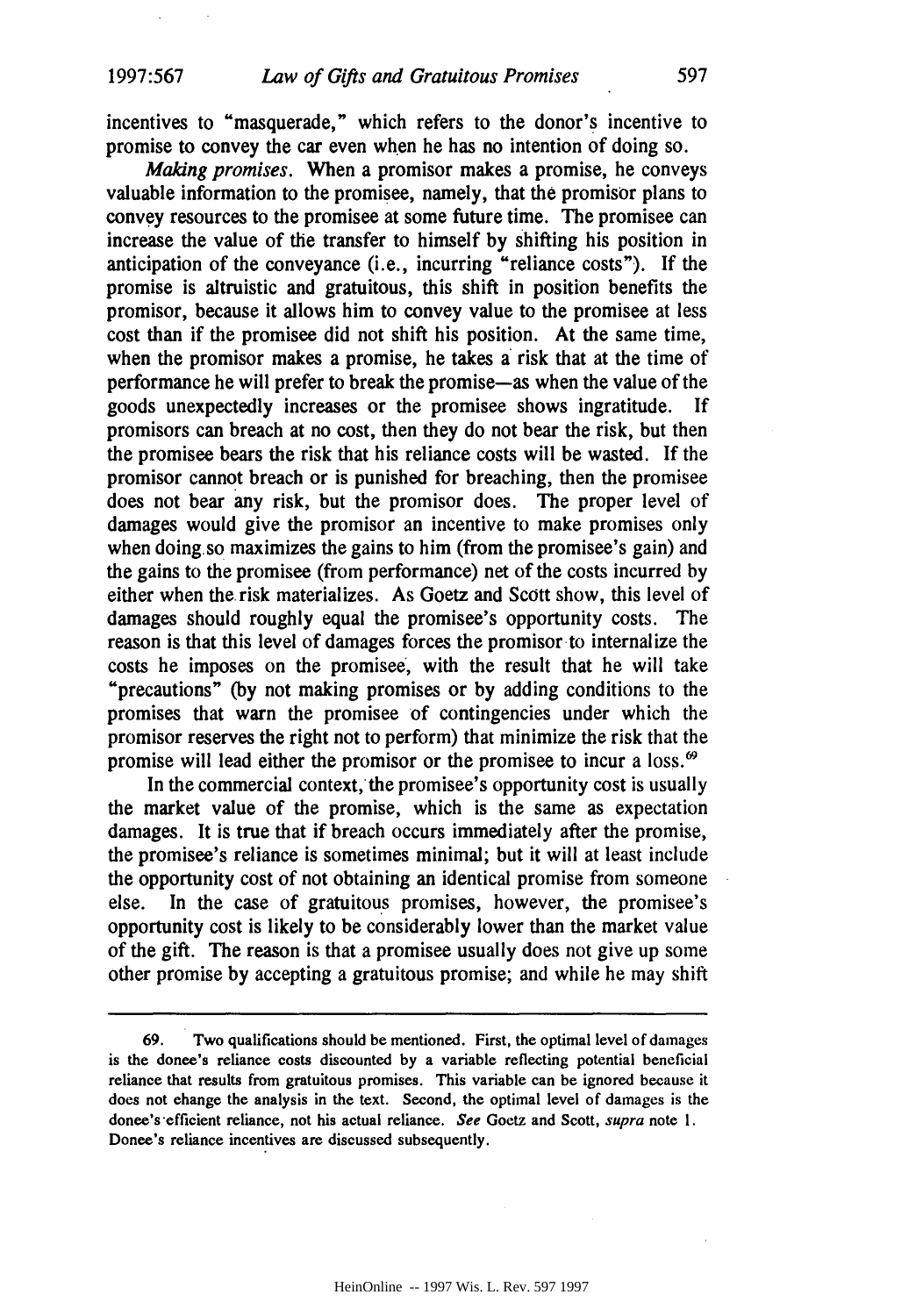his position to some extent in anticipation of performance, this shift is unlikely to approach the value of the gift, unless the value of the gift is large relative to the donee's wealth.<sup>70</sup> Accordingly, everything else being equal, the victim of a breach of a gratuitous promise should receive lower damages than a victim of a breach of a non-gratuitous promise. In particular, the proper level of damages for the gratuitous promisee should be less-sometimes considerably less-than the market value of the gift. $71$ 

*Breach.* **A** standard result is that the expectation measure deters inefficient breach. Under the efficient breach theory the promisor should breach only if he values the promised goods more than the promisee does. If the promisor is required to pay damages equal to the difference between the contract price and the value the promisee attaches to the performance, then the promisor will breach only if he values the promise more than the promisee does. This amount is equal to expectation damages.

In the commercial context, the promisee is likely to value the performance more than the cost of performance or the market price. The reason is, of course, that the promisor paid at least that amount. In contrast, the gratuitous promisee will not value the performance more

71. For example, suppose parents promise to give their wealthy child **\$1000.** By accepting this promise, the child does not give up an opportunity to obtain gifts from other people, nor is it likely that the child would adjust his position in a disadvantageous way **by** taking on more debt or otherwise shifting his finances. So a breach would cause virtually zero reliance costs. See Goetz and Scott, supra note 1.

**<sup>70.</sup>** See Eisenberg, supra note 2, at **3.** To see why, imagine the indifference curves of a donee, with present consumption on one axis and future consumption on the other. Assume the donee has wealth of **\$100.** In the absence of a gift, and assuming away interest rates and the like, he will likely consume **\$50** in the present period and **\$50** in the future period. Now suppese that donor promises to give donee \$50 in the future period. Donee would adjust **by** consuming **\$75** in the present period, in anticipation of spending **\$25** of savings plus the **\$50** gift in the future period. **If** donor breaches, donee's reliance costs are less than **\$50.** The reason is that while donee gets **\$50** less in period two than he would have in the absence of the breach, he also spent \$25 more in period one than he would have in the absence of the promise. Although donee would prefer spending **\$501\$50** to **\$751\$25,** he also would prefer **\$751\$75** to \$50/\$50-thus a **\$50** award overcompensates donee for his shift in position. The reliance cost is somewhere between **\$0** and **\$50,** depending on the shape of donee's indifference curves. For a more detailed discussion, see Goetz **&** Scott, supra note **1.** An illustration of this point is Mills v. Wyman, 20 Mass. **207 (1825),** where the court refused to enforce a man's promise to a Good Samaritan to repay the latter for his expenses in caring for the man's son. The promisee did not, as far as the opinion reveals, incur any costs as a result of the promise, since the good deed had occurred prior to the promise, nor did he give up the opportunity to accept some other promise as a result of the man's promise: thus, the promisee's opportunity cost was likely zero.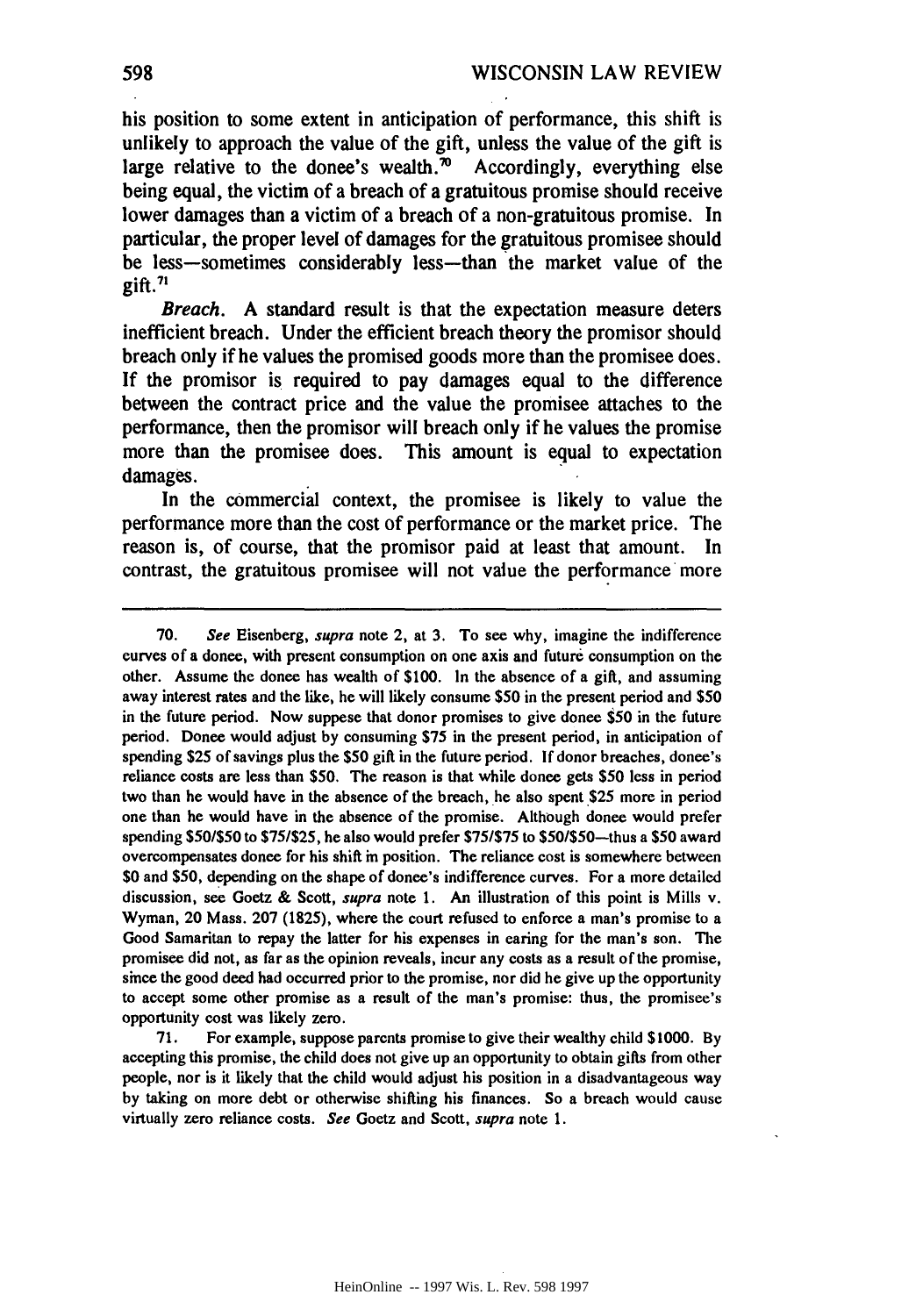than its market price and likely will value it less than its market price.<sup>72</sup> Because the gratuitous promisee has not offered to pay for the performance, there is no reason to believe that he values it at its market price. Accordingly, although expectation damages is the correct measure to deter inefficient breach of both gratuitous and non-gratuitous promises, this damages measure should on average produce a lower award for gratuitous promisees than for non-gratuitous promisees. $<sup>73</sup>$ </sup>

*Taking precautions.* The standard analysis also indicates that expectation damages ensure that the promisor will take the efficient level of precaution. **If,** for example, breach of promise will cost donee **\$1000,** the chance that a decline in the value of donor's stock portfolio will prevent him from keeping his promise is **10%,** and moving money from the portfolio to a bank account would cost the promisor less than **\$100** in foregone returns while reducing the chance of breach to zero, then the promisor should move the money to the bank account. The reason is that the cost of the precaution is less than the expected loss. Expectation damages will cause the promisor to take such a precaution, since he would rather incur the cost of the precaution when it is less than the expected value of compensation.<sup>74</sup>

Although expectation damages are necessary to ensure efficient precaution for both gratuitous and non-gratuitous promises, the resulting award should on average be higher for breach of non-gratuitous promise than for breach of gratuitous promise. The reasoning is the same as that in the discussion of breach. Because gratuitous promisees value gifts less than non-gratuitous promisees value performances they pay for, the amount of money necessary to compensate the gratuitous promisees for breach is less than the price of the gift, whereas the amount of money necessary to compensate the non-gratuitous promisees equals the price of the commodity (minus, of course, the consideration if not yet issued).

*Reliance. The* commercial promisee has an incentive to overrely if he expects to receive damages that compensate him for actual reliance costs. The reason is that such a damages rule externalizes all of the

**<sup>72.</sup>** Trebilcock makes the general point that the efficient breach analysis changes when applied to gratuitous promises. See TREBILCOCK, supra note **1,** at **186.** However, the problem is not, as he seems to imply, that opportunity costs differ.

**<sup>73.</sup>** Some commentators point out that if parties can renegotiate at low cost, the choice of damage remedies for breach does not matter. See Craswell, supra note **68** (for a discussion and critique). It is odd to think of an altruistic donor and donee engaging in such renegotiations after the donor threatens to breach the promise (e.g., the donee offering to pay some minimal sum in order to induce the donor to change his mind). Whatever the reason for this (one possibility is discussed above), it suggests that renegotiation costs are higher for gratuitous promises than for non-gratuitous promises.

<sup>74.</sup> **See id.** at 646 (and cites therein).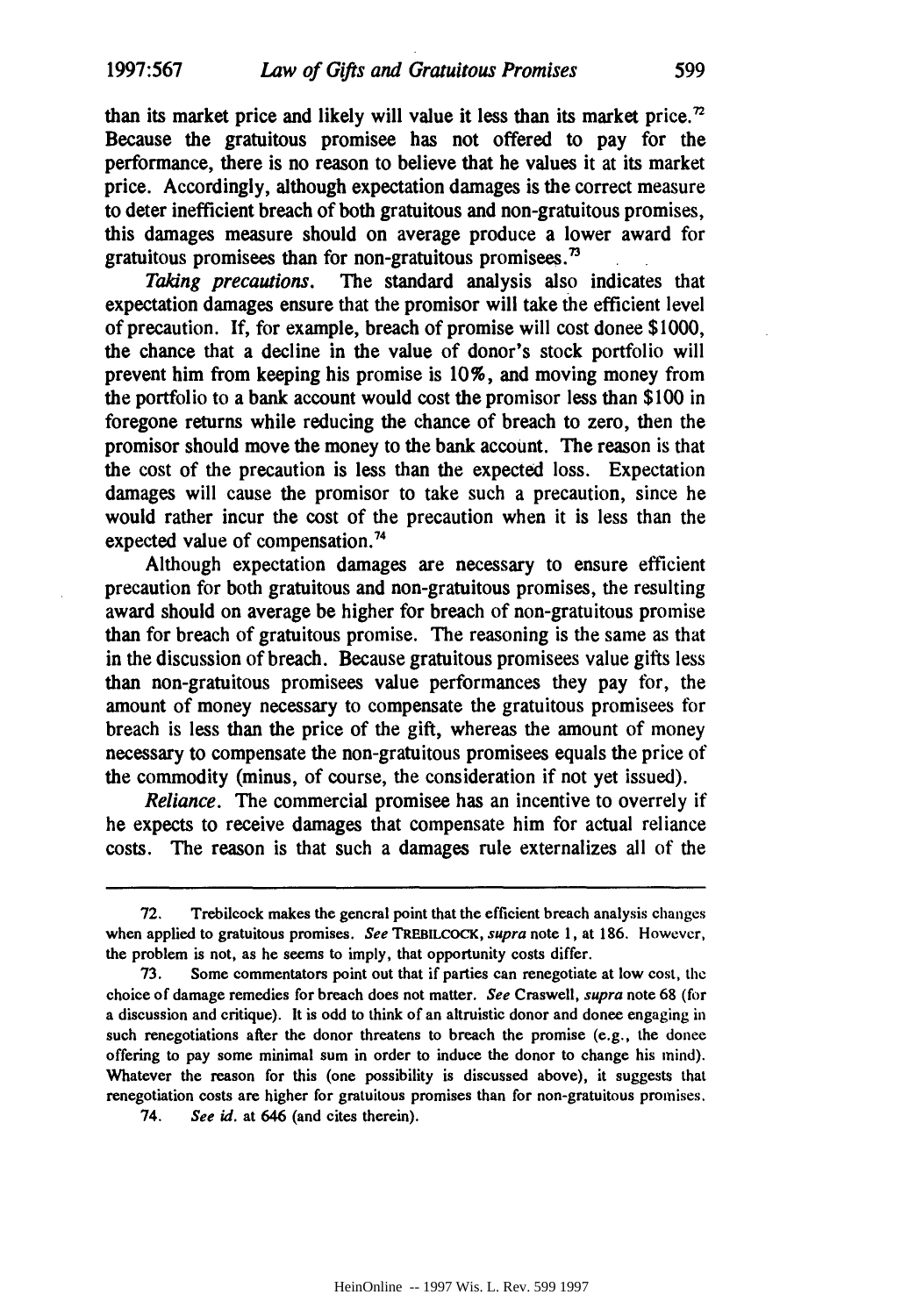downside risk of reliance on the promisor. One solution to this problem is a rule of zero damages, which forces the promisee to internalize the costs of reliance, but because a zero damages rule gives the *promisor* the wrong incentives, it is generally thought that the optimal damages rule would compensate the promisee only for the losses that he would incur from breach if he had engaged in the efficient level of reliance. This amount could, of course, be high or low, depending on circumstances. In contrast, the gratuitous promisee has an incentive to overrely under any damages rule, even a zero damages rule. The reason is that the altruistic promisor cannot credibly commit himself not to convey a promised gift.<sup>75</sup> Everything else being equal, then, damages for breach of an altruistic gratuitous promise should be as low as possible, whereas damages for breach of a commercial promise will frequently be relatively high.

*Masquerading.* Recall that because gift-giving is often taken as a signal of an intention to create a trust relationship, opportunists have an incentive to mimic this signal even if they have no such intention. Similarly, they have an incentive to promise to give a gift even if they have no intention to keep the promise. Shavell argues that if the donor who breaches a gratuitous promise does not have to pay damages, then donors generally have no way of distinguishing themselves, through promising, from a person who makes a gratuitous promise with the intention of violating it (a "masquerader"). As a result, donees will not rely adequately on gratuitous promises (for fear of losing their investment should a breach occur), and they will gain less than they would if they did rely adequately. In response, altruistic gratuitous promisors will make fewer promises because donees gain less from the promises. To prevent this suboptimal result, contract law should award damages to victims of breaches of gratuitous promises.<sup>76</sup>

Shavell's analysis does not show that expectation damages are necessary to deter masquerading. It shows just that some level of damages is necessary, the precise level depending on the proportion of masqueraders in the population. A low level of damages or even just the chance of a low level of damages may be sufficient to deter masqueraders. Thus, to the extent any adjustment in contract damages may be necessary, it would not be different in the two contexts, and it does not affect the conclusion that damages should on average be higher for breach of contract than for breach of (altruistic) gratuitous promise.

*Summary.* Two conclusions have been reached. First, the transferee deserves more legal protection than does the promisee in the cases of both

 $\mathcal{F}(\mathcal{A})$  and

600

<sup>75.</sup> See Shavell, supra note **1,** at 404.

**<sup>76.</sup>** See Shavell, supra note 1.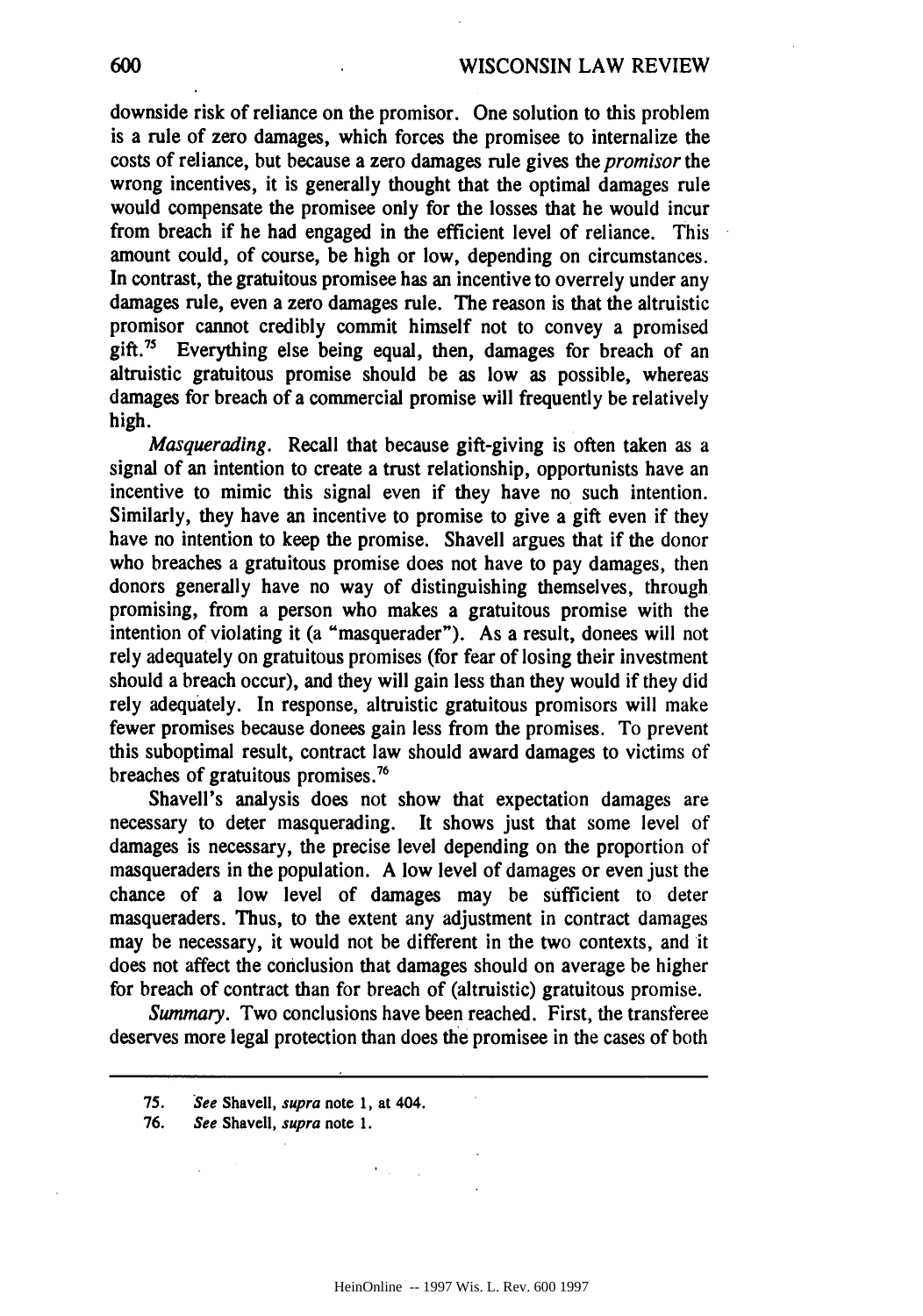gratuitous and non-gratuitous transactions. Gratuitous transferees might deserve slightly less protection than do non-gratuitous transferees, because of the danger to family welfare posed by extra-family altruism. Second, the non-gratuitous promisee should on average receive more damages for breach of contract than the gratuitous promisee should receive for breach of promise.

These conclusions are reflected by American law in a rough way. (1) Gratuitous transferees do receive more protection than gratuitous promisees. (2) Gratuitous promises are not enforced as routinely as nongratuitous promises. Sometimes, courts simply refuse to enforce gratuitous promises. Often they enforce gratuitous promises only if the promisor satisfies formalities that are unnecessary for the enforcement of non-gratuitous promises. (3) It is not so clear how one should characterize damages. For non-gratuitous promises, the usual level of damages is expectation damages—the difference between the value of promise to the promisee and his position as a result of breach. For gratuitous promises, courts sometimes award the market value or the cost of the promise, and sometimes instead the costs the promisee incurs in anticipation of receiving the gift. The value of the promise is likely to overstate the gratuitous promisee's expectation, since the promisee will value the goods at less than their market price. The costs incurred in anticipation will usually understate expectation. At any rate, taking (2) and (3) together, it seems accurate to say that the expected value of the gratuitous promisee's remedy for breach is less than the expected value of performance. $77$ 

## *C. Status-Enhancing Gifts*

To analyze the legal treatment of status-enhancing gifts, we must make a series of assumptions about their social utility and the problem of distinguishing different kinds of gifts.

Begin by assuming that courts and parties can perfectly distinguish status-enhancing gifts and other kinds of gifts. If status-enhancing gifts are unambiguously socially harmful, then it might appear that courts should not enforce them, instead striking down gratuitous promises and

<sup>77.</sup> Kull claims that gratuitous promises are generally enforced. Kull, supra note 2, at 40-46. It is clear from his discussion, however, that they are not enforced as routinely as are commercial promises. For example, courts are more reluctant to enforce gratuitous promises when they are oral and not specific. See, e.g., Congregation Kadimah Toras-Moshe v. Deleo, 540 N.E.2d 691 (Mass. 1989). The same is true in continental European countries, in which gratuitous promises are enforced so long as costly formalities are satisfied and so long as certain substantive requirements are met (the donee may not act with ingratitude). *See* DAWSON, supra note 48.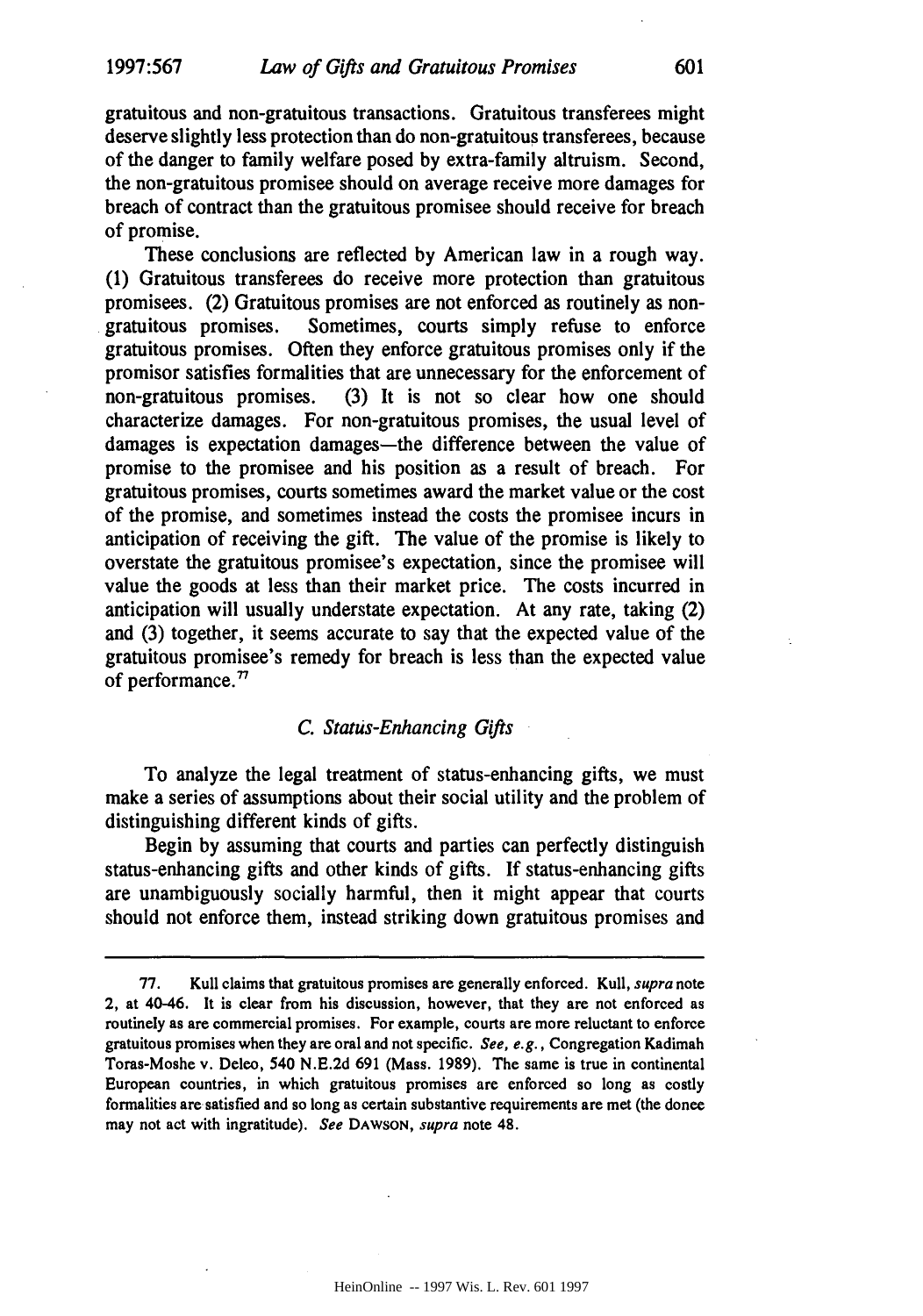allowing transferors to revoke gratuitous transfers.<sup>78</sup> Such a policy would not injure promisees or transferees of altruistic gifts, because knowing in advance whether a proposed gift is status-enhancing, they would refuse to accept it and thus would not incur costs in reliance.

There are several problems with the policy, however. First, the social value of status-enhancing gifts is ambiguous, because they may contribute to the creation of public goods. Second, the refusal to enforce them may cause donors to substitute equally or more valueless behavior, such as conspicuous consumption, that cannot be so easily deterred. Conspicuous consumption recreates the prisoner's dilemma faced **by** the status seeker in the context of donation. Third, although it would be relatively costless for courts to refuse to enforce gratuitous promises, it may be costly for them to order and supervise the re-conveyance of property that has been transferred. In sum, although the argument in favor of discouraging status-related gift-giving is not decisive, the various inefficiencies associated with this phenomenon suggest that the state has less of an interest in protecting status-related gift-giving than in protecting ordinary commercial exchanges. Moreover, the state has a greater interest in refusing to enforce gratuitous promises than in forcing the reconveyance of transferred goods.<sup>79</sup>

Now relax the assumption that courts can perfectly distinguish statusenhancing gifts and other kinds of gifts. **If** courts declined to enforce status-enhancing gifts but enforced altruistic gifts, they would occasionally err and enforce or strike down the wrong kind of gift. Thus, a hard line against status-enhancing gifts would reduce social utility **by** interfering with altruistic gifts-both discouraging donors from making them and discouraging donees from relying on them. Still, because some statusenhancing gifts are clearly socially costly and even some altruistic gifts are socially costly, the state has less of an interest in protecting gifts generally than in protecting exchanges, so the conclusion remains valid that the state should give less protection to gratuitous promises than to commercial promises. In addition, because interference with reliance **by** transferees of altruistic gifts is more costly than interference with reliance **by** promisees of altruistic gifts, the conclusion remains valid that the state should give more protection to gratuitous transfers than to gratuitous promises.

**<sup>78.</sup>** For a discussion of the use of taxation to discourage status-seeking behavior, see Norman **J.** Ireland, **On Limiting the Market for** Status Signals, **53 J.** PuB. **ECON.** 91 (1994); McAdams, **supra** note 22, at 83-91.

<sup>79.</sup> It is possible that a policy of strict enforcement of gratuitous promises would discourage gift-giving: if donors knew that they could not retract gratuitous promises despite changes in circumstances, they might be more reluctant to make them. *See infra* note **87.**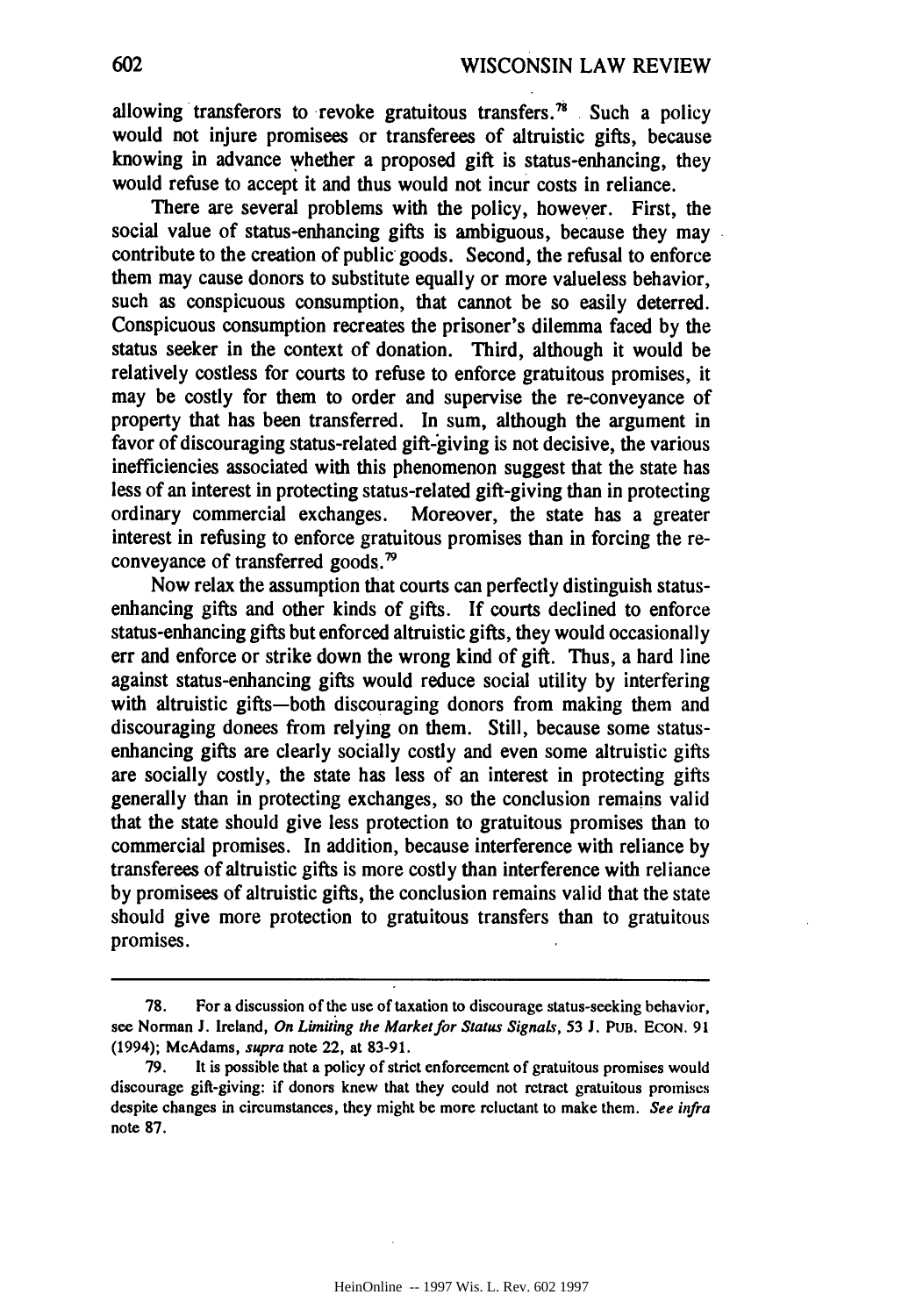#### *D. Trust-Enhancing Gifts*

The proper legal approach to a trust-enhancing gift depends on whether the gift is meant to signal a desire to enter or enhance a relationship of trust or is made to benefit the donee pursuant to a relationship of trust. For example, the recruiter for a university may take an applicant for a teaching position out to dinner in order to signal his interest in a long-term relationship; university officials may continue to treat even an employed professor to meals and other gratuitous benefits over time to signal their interest in continuing the long-term relationship. These "signaling" or "formal" gifts are distinguished **by** the fact that usually they cost the donor more than they benefit the donee. In contrast, the university gives the professor regular raises even though he has become locked into the community and cannot leave except at high cost; and the professor continues to produce work that enhances the university's reputation even though he would prefer to substitute leisure. In both cases, each party's action can be considered an "exchange" or "informal" gift that is jointly maximizing. These gifts are distinguished **by** the fact that they cost the donor less than they benefit the donee. Although they are perhaps not properly thought of as gifts at all, in the sense that each party implicitly agrees ex ante to engage in all jointly-maximizing actions, these actions look like gifts because the quid pro quo is invisible. The academic is not paid when he publishes a new article; nor is the academic explicitly obligated to publish a new article after the university gives him a raise. The looseness of the arrangement, however, should not conceal the definite economic value of this relationship to both parties.

*Signaling Gifts.* At first sight, one might believe that because signaling gifts perform the socially valuable function of allowing cooperative people to match up with each other, the state should not discourage them. **If** a donor could always revoke a gift, the transfer of a gift is not costly to the donor, and therefore the gift does not signal the donor's interest in a long-term relationship. **A** rule denying promisees protection from breach of gratuitous promise would also interfere with signaling gifts, because the ability to make a binding gratuitous promise allows the promisor to commit to incurring greater costs than he can currently afford.

However, the conclusions reached earlier suggest that the story is a great deal more complicated. The signaling function of gifts implies the possibility of inefficient equilibria-too many people give gifts, or very expensive gifts, in order to avoid the risk of being thought untrustworthy. The extravagant treatment of summer associates **by** law firms during the late 1980s may illustrate this phenomenon.

It is doubtful that the law can do much about this problem. The conditions under which signaling equilibria are efficient or inefficient are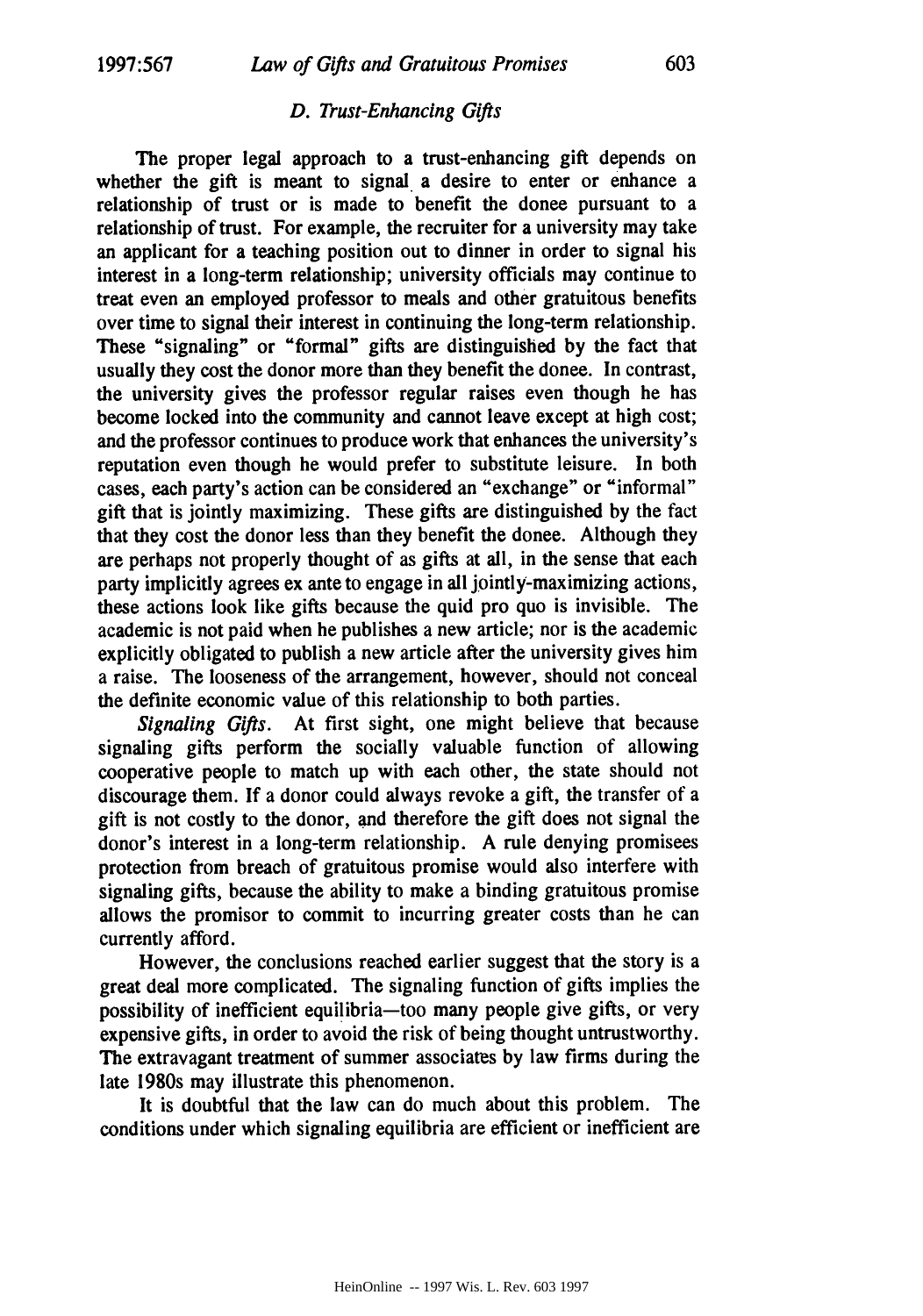too difficult for courts to identify. If judicial intervention produces no value, then it is reasonable for courts to resist appeals for help. Courts' refusal to enforce gratuitous promises and refusal to revoke gratuitous transfers seems, in this context, to be sensible. And the desirability of this stance is supported by the fact, noted earlier, that optimal reliance is higher for transferees than for promisees.

*Exchange Gifts.* Transfers and promises made pursuant to a trust relationship are economically valuable and should not be discouraged. That courts should not interfere with these transactions, however, does not mean that they should enforce them. If the trust relationship deters opportunistic behavior, courts should not intervene at all. Courts should neither intervene to allow a transferor to revoke a transfer nor intervene to allow a promisee to compel performance.<sup>80</sup>

If trust relationships worked perfectly, however, parties would never sue each other. Because the parties have better information than courts, and adequate nonlegal sanctions, they would always prefer to resolve disputes outside court. Either people in trust relationships never sue each other or trust relationships do not work perfectly. The latter is more consistent with observed behavior.

One way to explain why parties that appear to be in trust relationships might sue each other is to note that two parties in a single long-term relationship are likely to obtain the largest gains by exchanging a mix of legally enforceable and legally unenforceable promises. For example, the tenured academic can successfully sue the university for violating its promise never to fire him, but the academic probably cannot successfully sue the university for failing to give him regular salary increases or for giving him onerous committee assignments. This mix of enforceable and unenforceable promises reflects the judgment of the parties that a court, With its superior sanctions but inferior information, could do a better job of deterring extreme cases of opportunism but not minor cases of opportunism.<sup>81</sup>

80. TREBILCOCK, supra note 1, at 178, and Goetz & Scott, supra note 1, both discuss the importance of nonlegal sanctions in exchange relationships. However, both discussions appear to assume that trust is important only for intra-family transactions, whereas I claim that it is important in business transactions. Moreover (and relatedly), both articles appear to assume that nonlegal sanctions are effective only when parties are connected **by** ties of altruism, whereas I claim that nonlegal sanctions play an important role even in the absence of altruism. An alternative approach sees trust as not related to exchange, so much as an aspect of affective relationships, which would be destroyed if subject to legal oversight. See Melvin Eisenberg, The World of Contract and the World of Gift (1997) (unpublished manuscript, on file with the author).

81. To be more precise, parties can generally observe more information about performance and surrounding conditions than can be verified **by** courts. Accordingly, so long as nonlegal sanctions are effective, parties can allocate obligations among future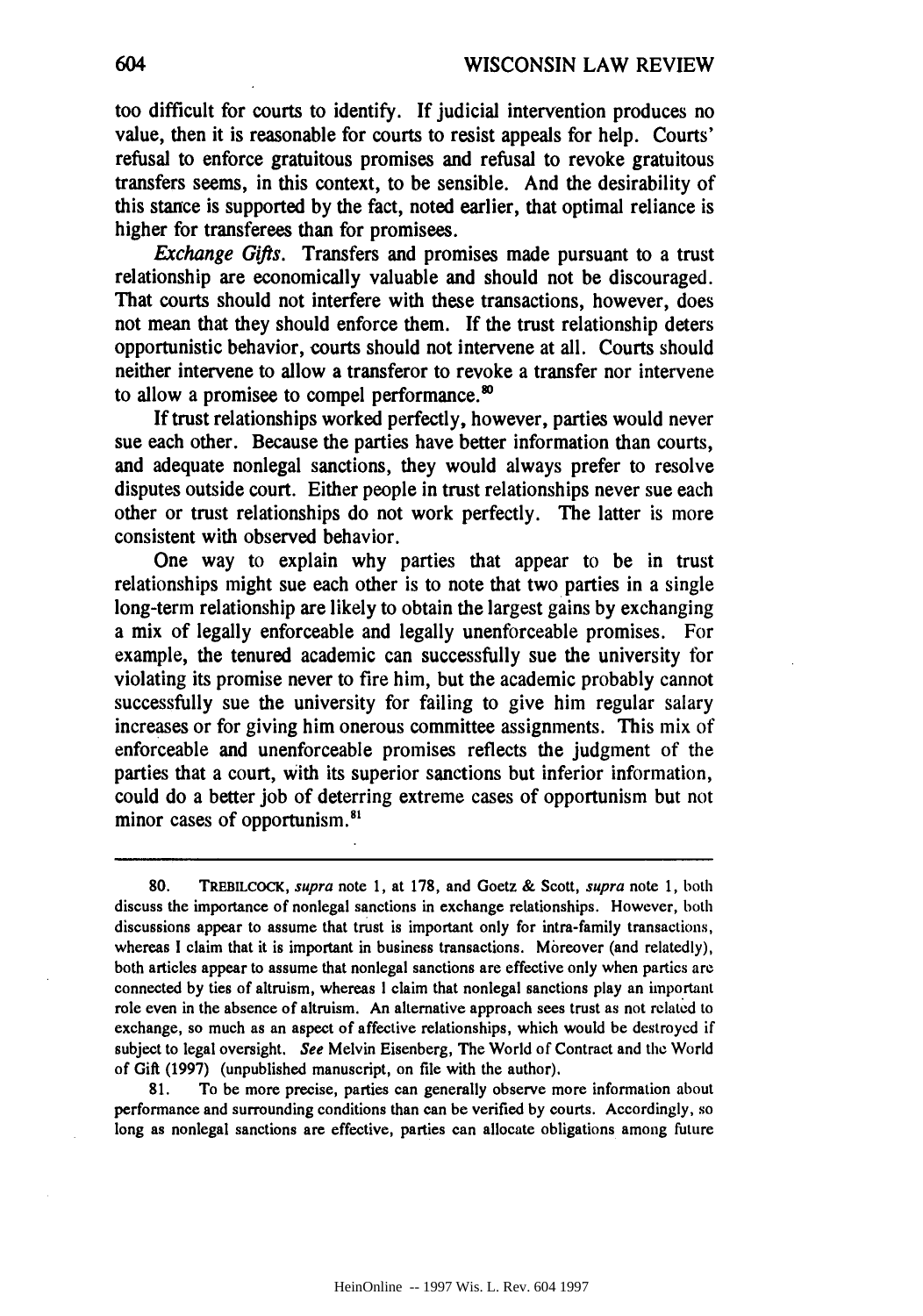When the parties sue each other, the value-maximizing court must distinguish between intendedly legal and nonlegal promises. To be sure, parties can facilitate this judgment by stating clearly in the contract which promises are meant to be legally enforceable and disclaiming those that are not. The costs of anticipating contingencies and accounting for them, however, prevent the parties from describing all enforceable and nonenforceable promises in the contract. Accordingly, a default rule is necessary for the purpose of determining the enforceability of promises about whose enforceability the contract is silent.

One candidate for such a default rule is the consideration doctrine. Although often understood today to mean that gratuitous promises are not enforceable, the consideration doctrine has historically had a different meaning. Under the consideration doctrine, a promise was enforceable only if motivated **by** a *specific,* or bargained for, performance or return promise. **- A** promise might be unenforceable under the consideration doctrine just because it was a gift promise; but it also could be unenforceable because the return performance or promise could not be clearly identified. Thus, the consideration doctrine forbade the enforcement not only of gift promises, but also of requirements and output contracts, firm offers, contract modifications, and other promises made in return for something that was too vague. Courts might have resisted enforcing such promises because of the difficulty of proof. More likely they resisted enforcement because they feared that if they did enforce such promises, it would be too easy for people to make a fraudulent claim that someone had made a promise that never in fact occurred (in this respect, the consideration doctrine is a contract formality like the Statute of Frauds). $^{82}$  But it is also possible that courts understood that for complex and indefinite contracts parties could deter opportunism through nonlegal mechanisms more effectively than the courts could. Doctrines that prevent judicial enforcement are justified on the grounds that judicial enforcement would interfere with trust relationships.

In this respect, we see the convergence of the idea that a gift is part of an indefinite exchange and of the idea that the -consideration doctrine prohibits .the enforcement of indefinite exchanges. The consideration doctrine prohibits the enforcement of gift promises not because of a policy against gift-giving-not because gift-giving is "sterile" or socially undesirable-but because courts want to encourage parties to be specific

**states of** the **world** more **discriminately if** they rely **on nonlegal** enforcement than if they rely on legal enforcement, and thus can obtain greater gains from trade.

**<sup>82.</sup> See** Eric **A.** Posner, *Norms, Formalities, and the Statute of Frauds: A Comment,* 144 **U. PA.** L. REv. **1971 (1996).**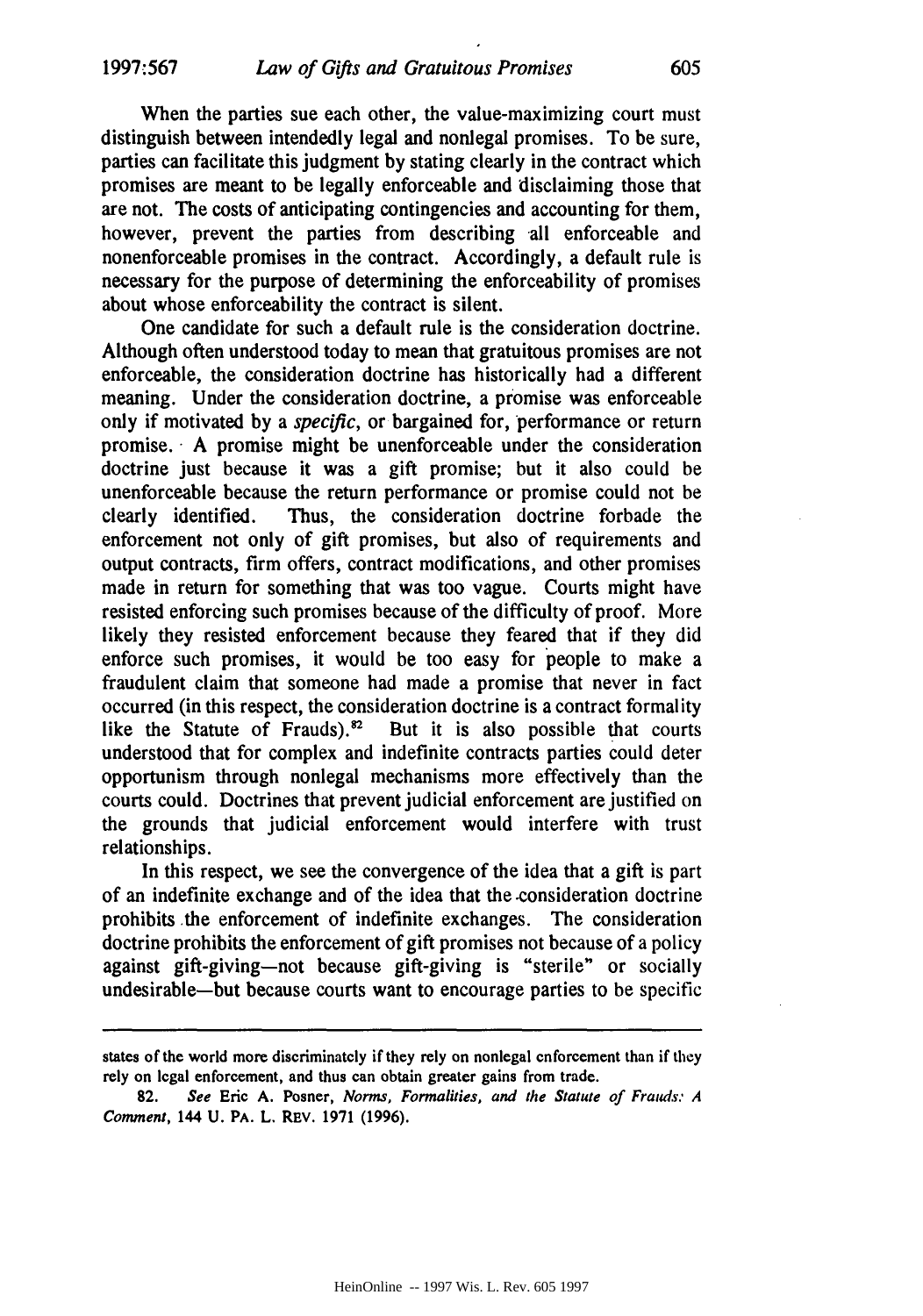about the content of their exchanges in order to ease the judicial burden of interpretation. Similarly, courts resisted enforcing firm offers and requirement contracts not because they were socially undesirable, but because, like gift exchanges, they were vague. But judicial convenience had to give way to commercial exigency. It was gradually realized-or, at least, believed-that parties would prefer the uncertainty of judicial enforcement of vague terms, to the certainty of nonenforcement. Thus over time courts yielded to entreaties to enforce vague contracts. Whether courts will treat gift promises in a similar way remains to be seen-but clearly whether they should do so depends on how valuable these gift promises would be if they were enforced.

The disadvantage of any contract formality is that it creates transaction costs, discouraging value-maximizing contracting. When parties must comply with legal requirements, they may no longer find a contract desirable. Formalities, like all legal rules, suppress socially valuable behavior as well as socially costly behavior. The consideration doctrine's historical prohibition on the enforcement of all "gratuitous" or indefinite promises, including gift promises, contract modifications, firm offers, and so on, was rational if these sorts of promises were rare and of little value, and contract fraud was a serious problem. The progressive narrowing of the consideration doctrine over the years, so that it no longer bars firm offers and modifications, may have resulted from the perception that the value generated **by** enforcing these transactions in fact exceeded the losses resulting from the fraud and error routine enforcement would permit. Whether the consideration doctrine should be narrowed further so as to permit judicial enforcement of informal gift promises is a difficult, empirical question.<sup>83</sup> My analysis suggests that gift promises are sufficiently different from commercial transactions generally, and sufficiently problematic, that further narrowing should occur only with circumspection.

**<sup>83.</sup>** This question has consumed the attention of many commentators such as Eisenberg, supra note 2; Lon Fuller, Consideration and Form, 41 **COLUM.** L. REV. 799, 799-800 (1941); and Gordley, supra note 2. These commentators also believe that the consideration doctrine serves the important purpose of ensuring that the donor has engaged in sufficient deliberation.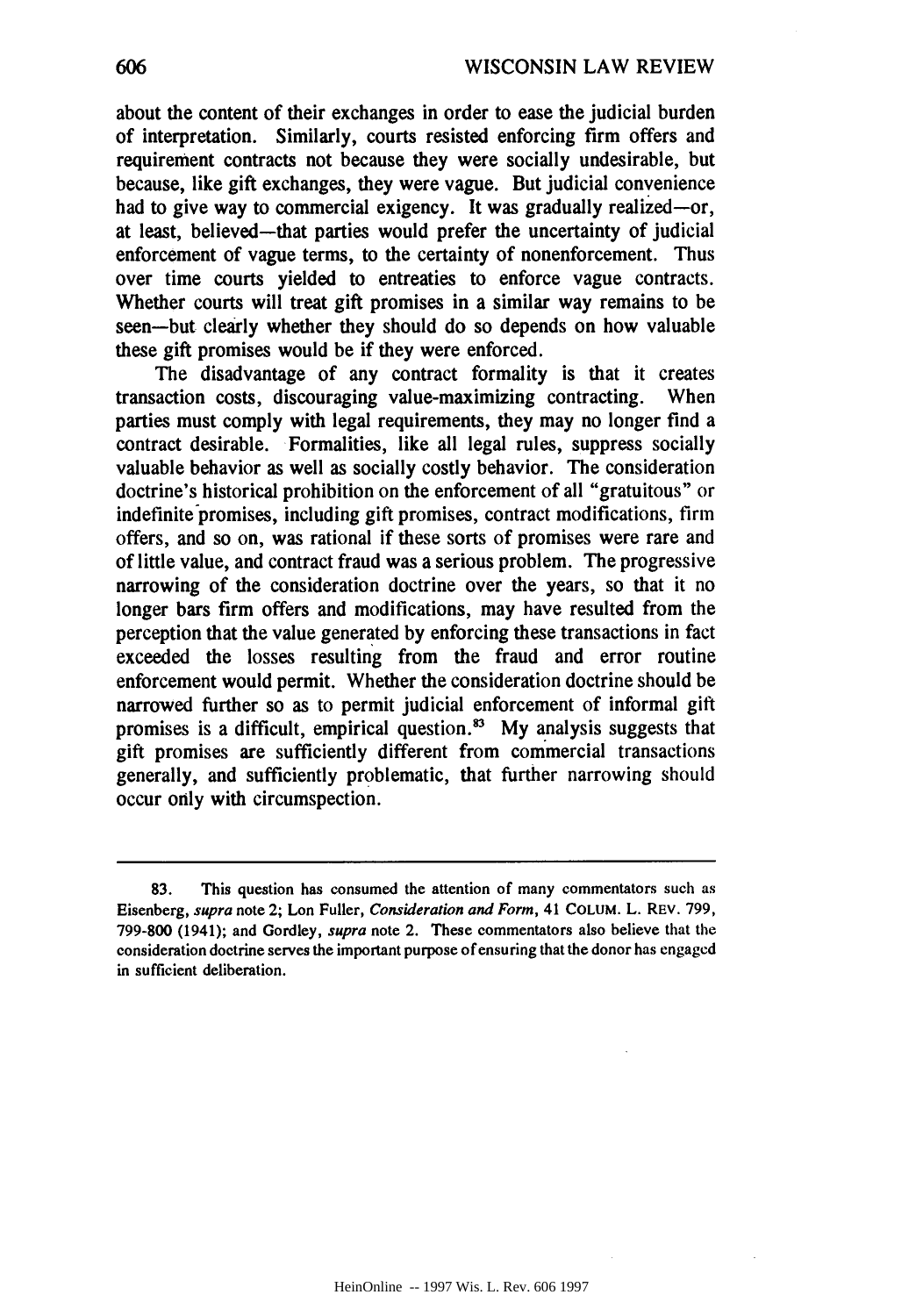#### *E. A Note on Gifts and Fraudulent Conveyances*

Stylized facts, drawn from a recent case, $4$  raise an interesting question about fraudulent conveyance law. Donor runs a Ponzi scheme from which he earns \$20,000. He spends \$10,000 on various goods and services and he donates another \$10,000 to a church of which he is not a member. The issue is whether the donation to the church is a fraudulent conveyance.

Fraudulent conveyance law makes a distinction between conveyances for which the debtor receives a fair consideration and conveyances for which he receives little or nothing. If the debtor buys a car for \$20,000 without any intention of defrauding his creditors, the sale is not reversed under fraudulent conveyance law, although the car can be recovered **by** the creditors. If he gives \$20,000 to his best friend without any intention to defraud his creditors, then the gift is reversed. The purpose of fraudulent conveyance law is to prevent debtors from hiding assets with friends or relatives, and then obtaining them after creditors have given up the chase.<sup>85</sup> This purpose follows from the plausible theory that most debtors would give up their ability to hide assets in anticipation of default in return for a lower interest rate.<sup>86</sup>

Fraudulent conveyance law thus assumes that the average donor (the debtor) and donee have a trust relationship. If they did not, the donor could not expect to recover the goods after the creditors gave up the chase. But in our hypothetical case the donor and the church do not have a trust relationship. The motivation of the donor was altruism or, possibly, status-enhancement. In either case, the donor will not be able to obtain his funds from the church after he gets out of prison. The policy of fraudulent conveyance law does not justify revocation of the gift.

One might respond that the policy of fraudulent conveyance law is, on the contrary, simply to maximize the value of the debtor's estate. But

**86.** *See* Douglas G. Baird & Thomas H. Jackson, *Fraudulent Conveyance Law and Its Proper Domain,* **38** VAND. L. REV. **829** (1985); a critique **can** be found in David Gray Carlson, *Is Fraudulent* Conveyance Law Efficient?, 9 CARDOZO L. REV. 643 (1987).

<sup>84.</sup> *See* Scholes v. Lehmann, 56 F.3d 750 (7th Cir. 1995). A similar case is Christians v. Crystal Evangelical Free Church, **82** F.3d 1407 (8th Cir. 1996), where the court held that donations (based on tithing) to a church were a (constructive) fraudulent conveyance. The court pointed out that while the donor may have gotten benefits from the church, they would have gotten them whether or not they donated. *Id.* at 1415. There was no quid pro quo (motive was something akin to altruism). *Id.* However, the court held that application of fraudulent conveyance law violated the Religious Freedom Restoration Act. *Id.* at 1420.

*<sup>85.</sup>* This was apparently the purpose of the original fraudulent conveyance law, the Statute of Fraudulent Conveyances, 13 Eliz., ch.5 (1571) (Eng.).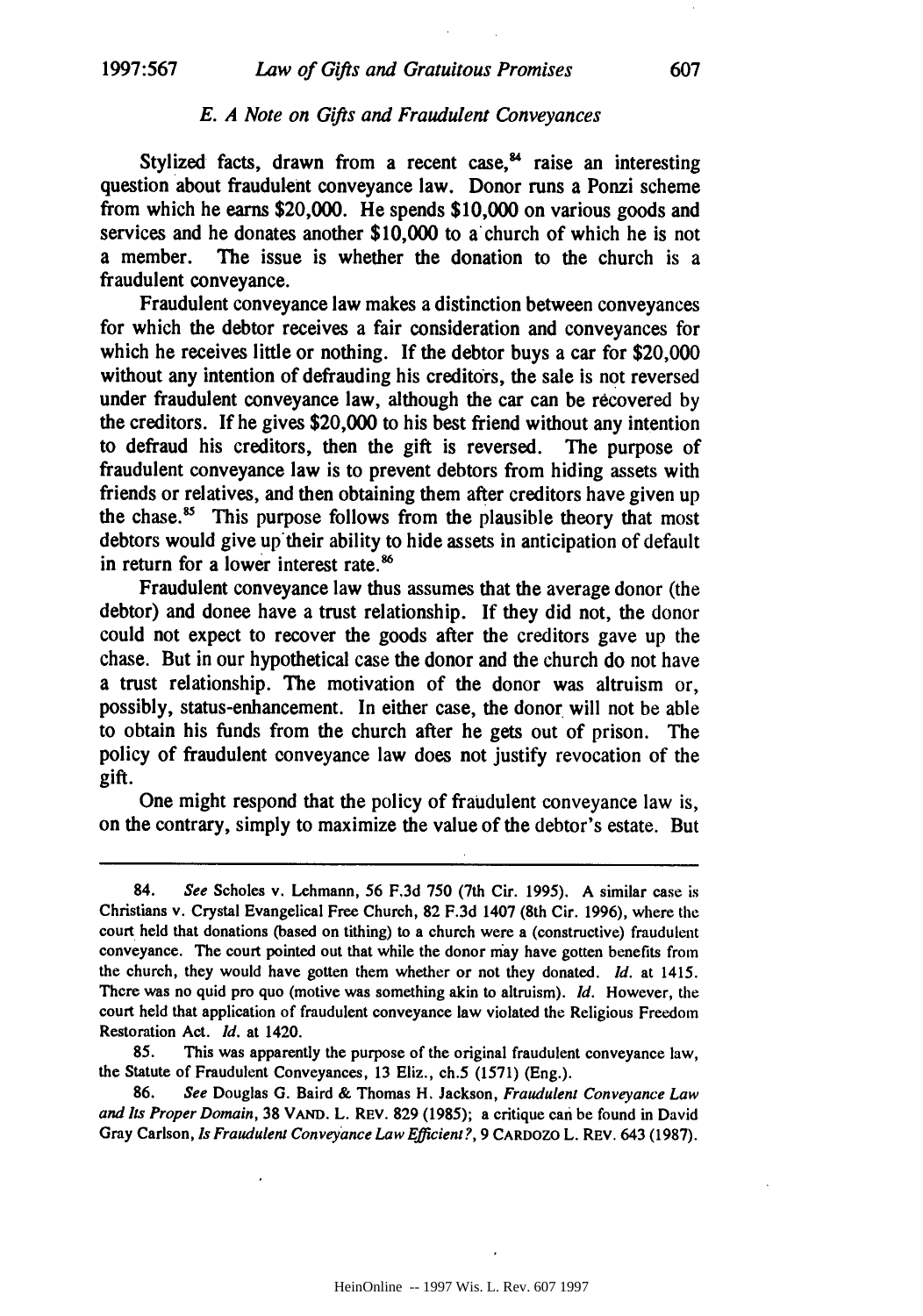if the debtor purchased and consumed a plane ticket with the \$10,000, the airline does not have to repay the creditors. Perhaps this is so because it is cheaper for the creditors to screen against fraud or, more specifically, take precautions to ensure that they do not lend to people who are likely to commit fraud, than it is for airlines to screen against payments out of funds tainted by fraud. But if this is true about airlines, it is also true about charitable organizations.

#### V. **CONCLUSION**

So maybe Waldfogel is right. It is possible that people would be better off if they did not give each other gifts, or, at least, did not give each other gifts in certain narrow contexts. But it is also the case that in other contexts the giving of gifts serves important personal, economic, and social functions. The distinction between these contexts is so subtle that the legal implications of the analysis must be drawn with great care.

Taken together, the arguments in their strongest form suggest that courts should not enforce gratuitous promises as routinely as they enforce commercial promises. This conclusion is based on the following propositions: (1) that status-enhancing and "exchange gift" promises should not be enforced, even if altruistic and "signaling" promises should sometimes (but not always) be enforced; (2) that altruistic and signaling promises, when they are enforced, should result in lower levels of damages than should non-gratuitous promises; (3) that courts cannot reliably distinguish the different kinds of gratuitous promises; (4) that given a set of commercial promises and gratuitous promises that do not violate standard policy restrictions, such as the policy against price-fixing or against coercion, the commercial promises are likely to be more socially valuable than are the gratuitous promises. The arguments also suggest that gratuitous and commercial transfers should be treated roughly similarly. It should be emphasized, however, that the arguments rely on a large number of empirical assumptions, as noted in the text, which some may find plausible but others may not. $s^7$  If these assumptions are doubted, the arguments are nevertheless useful for providing a framework to guide future empirical investigation.

**<sup>87.</sup>** In particular, if gift promises are on average socially undesirable, a policy of fully enforcing gratuitous promises might be justified, on the grounds that people would be reluctant to make gratuitous promises if they expected courts to award full expectation damages in case of breach. My thanks to Louis Kaplow for pointing this out to me. But this argument is another way of saying that if gifts are undesirable, they should be taxed-either through the imposition of overcompensatory damages for breach of contract, or, more plausibly, through the tax system.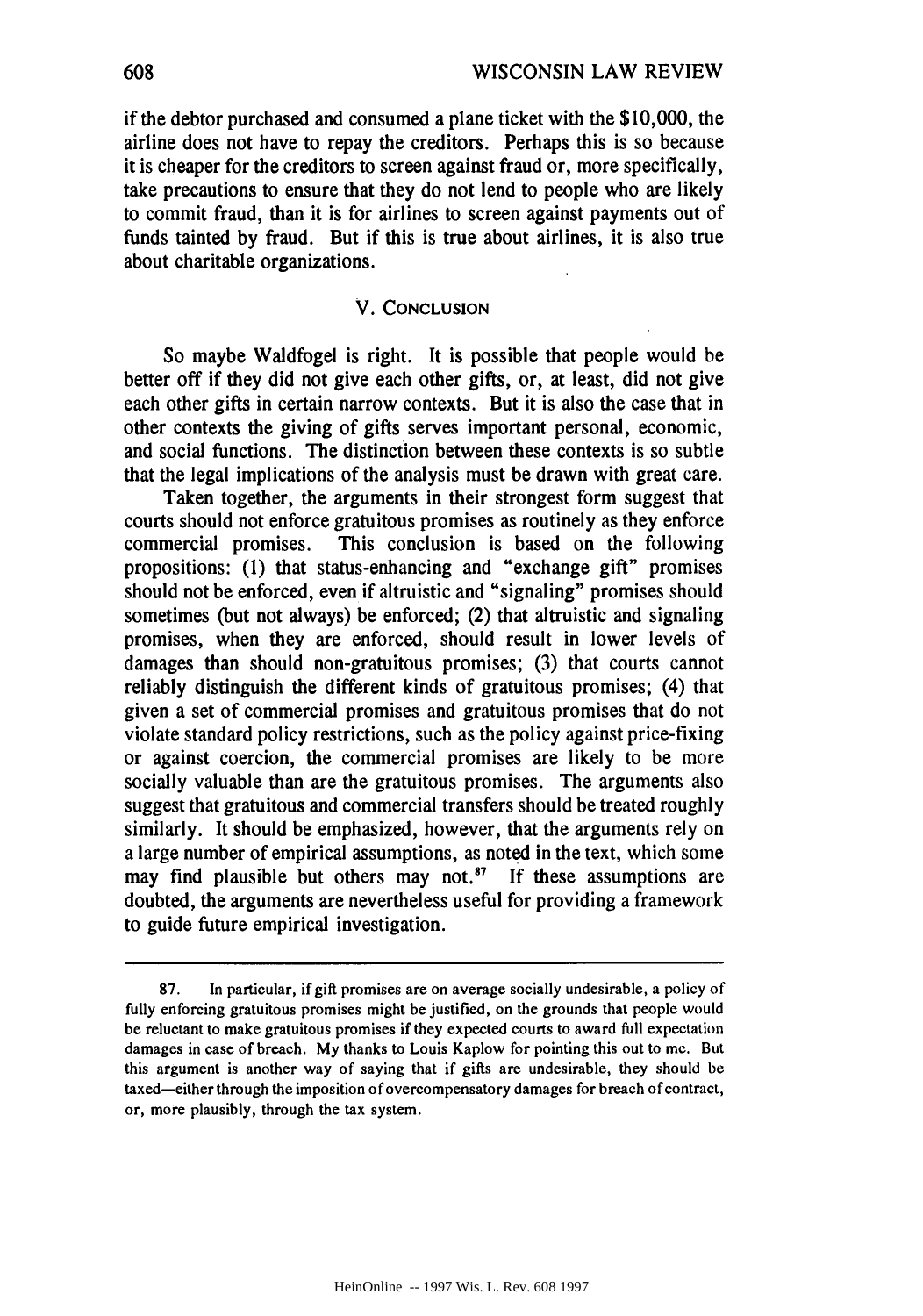I hope to have shown that one can analyze legal issues adequately only by taking account of "soft" phenomena, such as altruism, trust, status, and, as I have argued in other work, social norms and group solidarity.<sup>88</sup> In the past, doctrinal and sociological scholars have taken these phenomena more seriously than economists have, but this is not because anything about the economic methodology disables economists from analyzing them. On the contrary, much recent economic work outside of law and economics deals with these phenomena. If it is now apparent how this work can be used to shed light on legal issues, this article will have achieved its main goal.

**<sup>88.</sup>** *See* Posner, supra note 29; Eric A. Posner, *Efficient Norms,* THE NEW PALORAVE: A DICTIONARY OF ECONOMICS AND THE LAW (Peter Newman ed. forthcoming 1998); Eric A. Posner, *Law, Economics, and Inefficient Norms,* 144 U. PA. L. REv. 1647 (1996); Eric A. Posner, *Symbols, Signals, and Social Norms in Politics and the Law,* 27 **J. LEGAL STUD.** (forthcoming 1998).